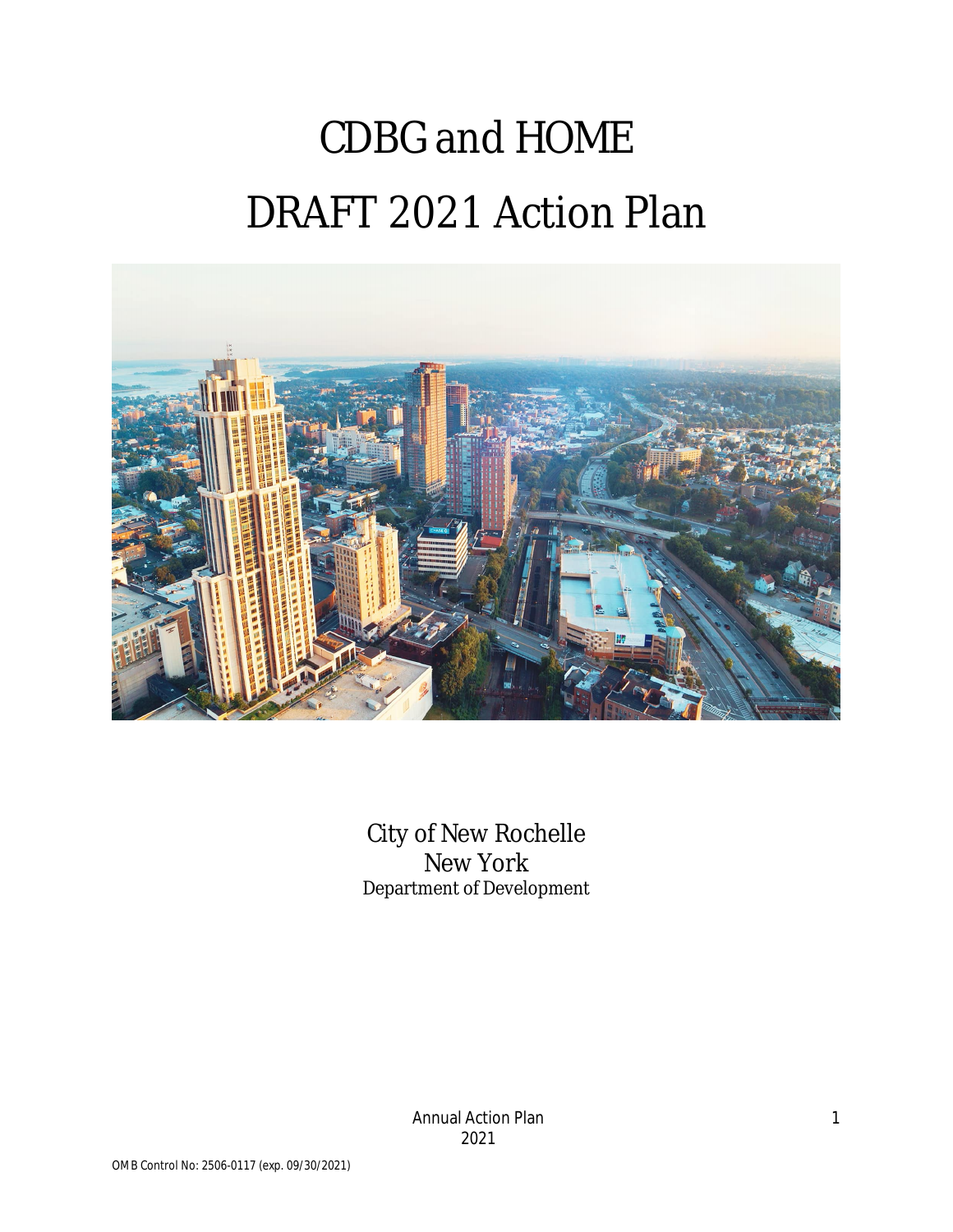This page intentionally left blank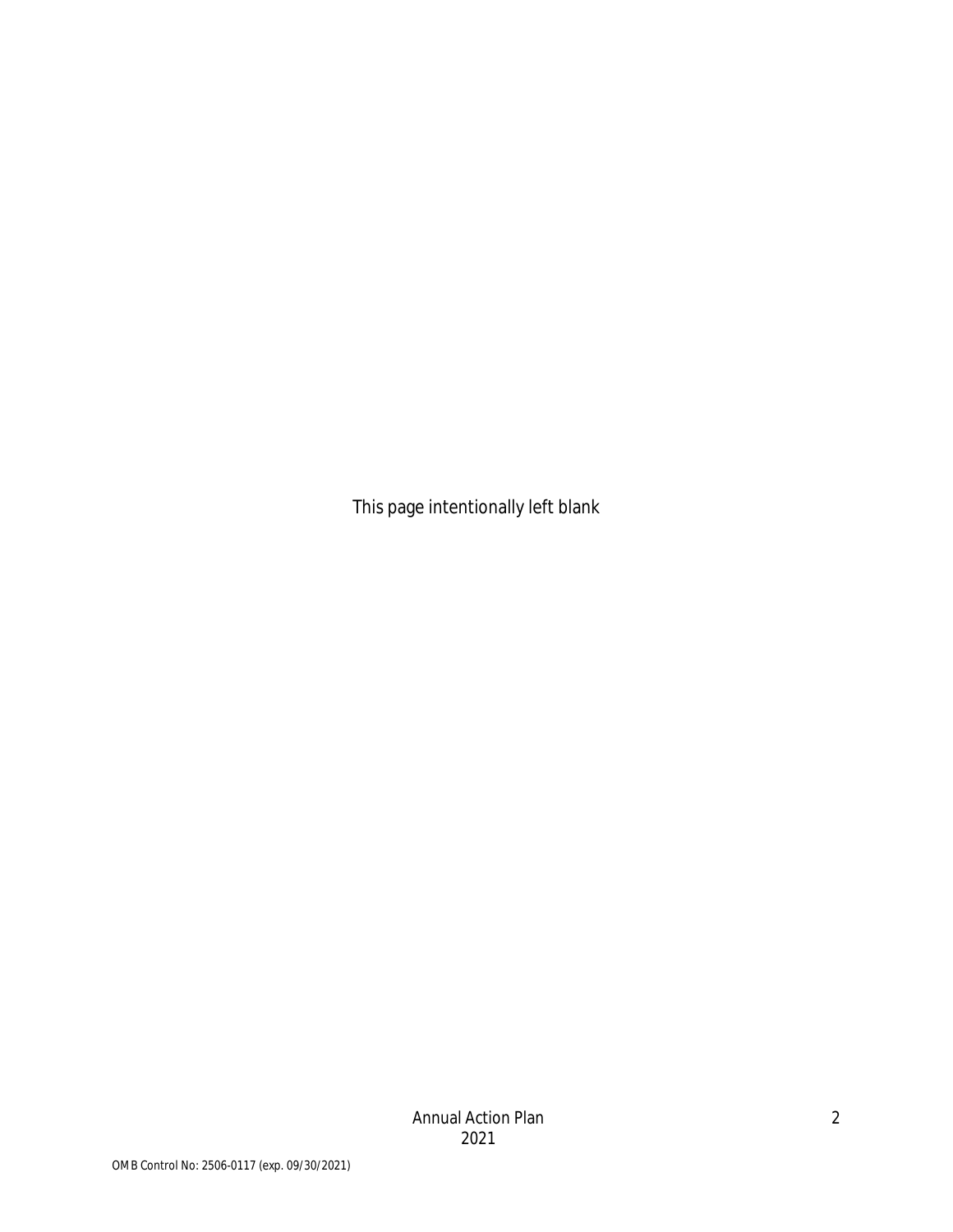# **Table of Content**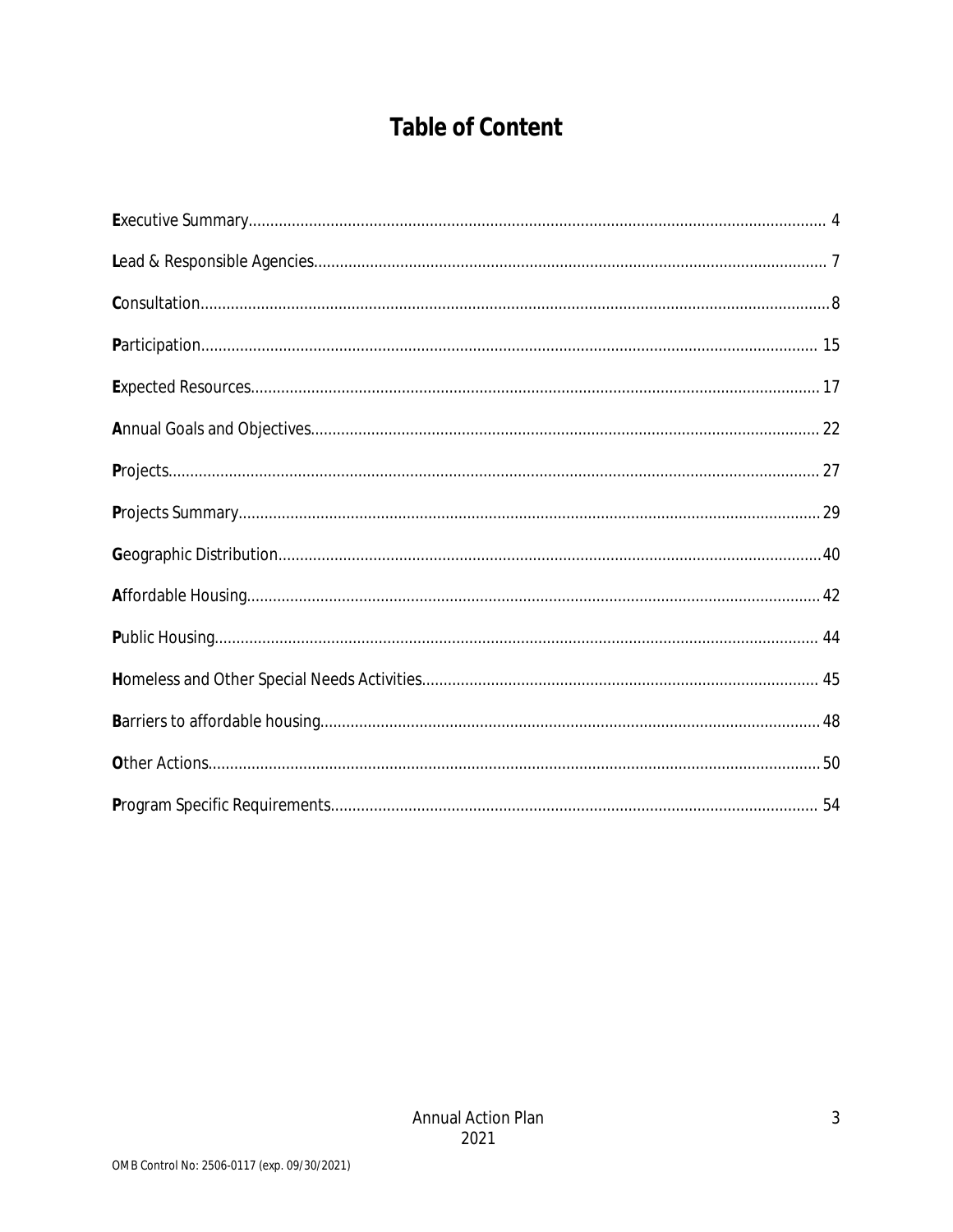# **Executive Summary**

### **AP-05 Executive Summary - 24 CFR 91.200(c), 91.220(b)**

#### **1. Introduction**

The City of New Rochelle has prepared the 2021 Action Plan, which covers the fourth year goals described in the 2018-2022 Consolidated Plan. The Action Plan identifies the activities to be funded with Community Development Block Grant (CDBG) and HOME Investment Partnership Program (HOME) funds to be received from the U.S. Department of Housing and Urban Development during the 2021 program year.

The FY 2021 Annual Action Plan will serve the following functions for the City:

- An application for federal funds under HUD's formula grant programs, and
- An action plan that provides a basis for assessing the City's performance of HUD's goals.

#### **2. Summarize the objectives and outcomes identified in the Plan**

The National goals for the housing and community development programs covered by 2018-2022 Consolidated Plan and Annual Action Plan are to provide decent housing, establish and maintain a suitable living environment, and expand economic opportunities for every American, particularly for low- and moderate-income persons.

For Fiscal Year 2021, HUD has allocated the City of New Rochelle \$1,441,514 for CDBG and \$411,735 in HOME program funds.

The City will fund activities in furtherance of the objectives and priorities identified in the Consolidated Plan's 5-year Strategic Plan covering 2018 to 2022.

The City anticipates that 100% of its FY 2021 CDBG funds will be expended for activities that benefit lowto moderate-income persons in the City.

#### **3. Evaluation of past performance**

The City reports its progress on meeting its five-year and annual goals each year in its Consolidated Performance and Evaluation Report (CAPER). The City has consistently met the timeliness goals for spending CDBG funds set by HUD and this goal is expected to be met in future years. In FY2020, all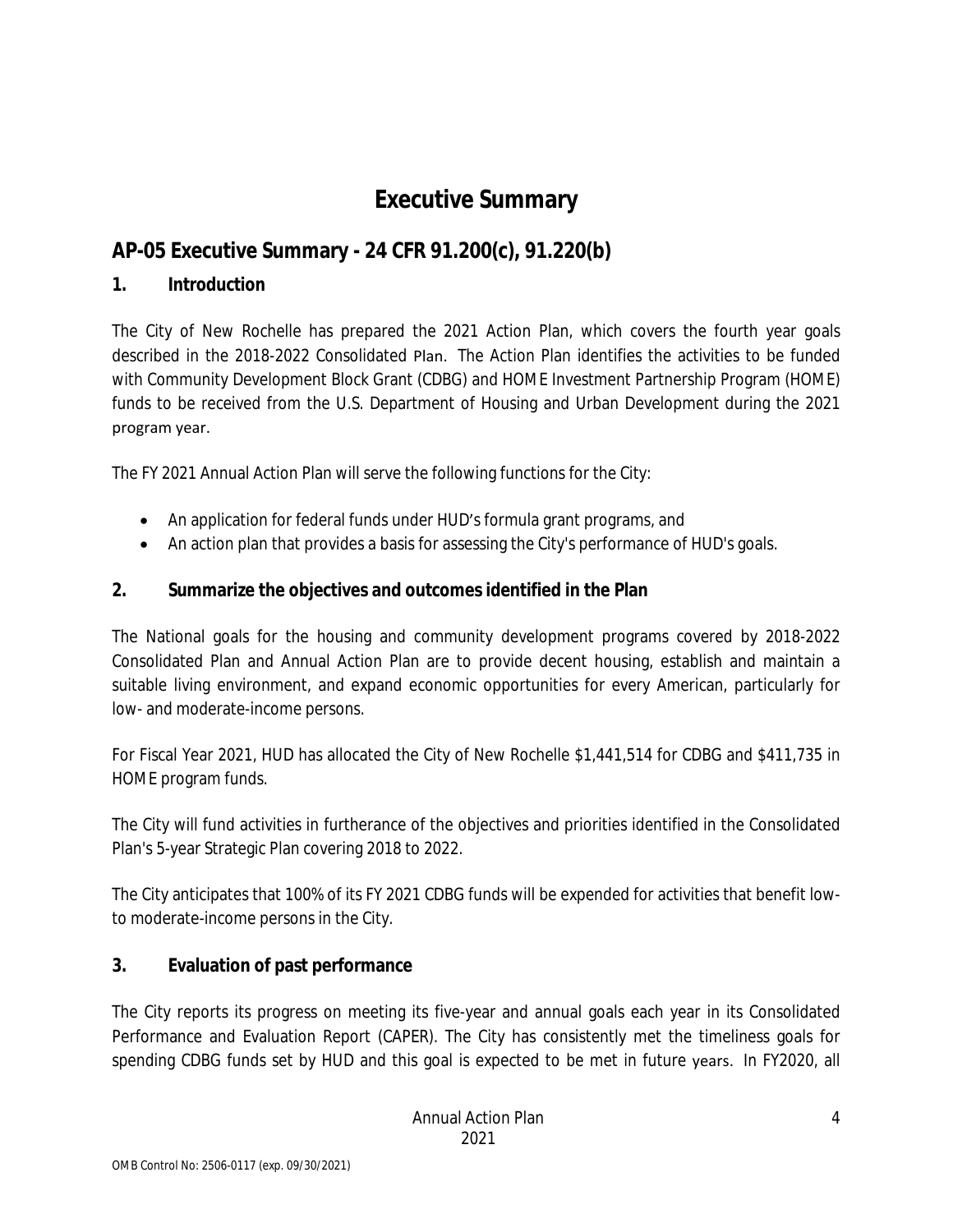CDBG funds expended for activities also met one of the national objectives as defined under CDBG regulations.

The overall goal of the City's housing and community development programs is to develop viable urban communities principally by: providing decent housing, providing a suitable living environment and expanding economic opportunities. The City has identified the following challenges in its previous CAPER regarding the achievement of these goals:

- Lack of necessary revenue from federal and state agencies to address identified needs in the Consolidated Plan.
- Lack of consensus of the citizens to implement the City's goals due to fear, prejudice or lack of understanding of problems and solutions.
- Excessive regulatory hindrances on the federal, state and county levels, which prevent funding of projects due to lack of legislative coordination, differing eligibility criteria or opposing governmental goals.
- Lack of appropriate institutions and staff to address needs identified in the Consolidated Plan due to a lack of funds or non-existence of appropriate non-profit organizations.

The City continues to focus on its goals in accordance with the national objectives and requirements of the CDBG and HOME programs. Despite some positive indicators, the resources available for program delivery still remain markedly restrictive. Constraints on human resources are and will continue to be a challenge for efficient program delivery.

Based on the City's evaluation of past performance in 2018, adjustments or improvements to strategies have been identified to meet the City's needs more effectively by awarding CDBG funds to Public Facilities & Infrastructure Improvement projects to include downtown redevelopment, sidewalk and streetscapes improvements and park facilities to benefit low and moderate-income persons. In addition, we continue to award CDBG funds to public service programs that have adequate capacity to perform compliance necessary for the use of these funds and avoid monitoring findings by HUD.

#### **4. Summary of Citizen Participation Process and consultation process**

The City follows procedures from its Citizen Participation Plan in preparing the Action Plan by publishing the amount of annual financial assistance expected to be received from HUD, and the range of activities to be undertaken by the City with resulting low mod benefits.

### **5. Summary of public comments**

A Public Hearing notice has been published in the Journal News on May 11 and June 1, 2021 regarding a 30-day public comment period, a Public Hearing for the Draft 2021 CDBG and HOME Action Plan and Amendments to the CDBG and HOME budgets. The Public Hearing will be scheduled for June 8, 2021. The public comment period begins on May 11 and extends through June 10, 2021.

Annual Action Plan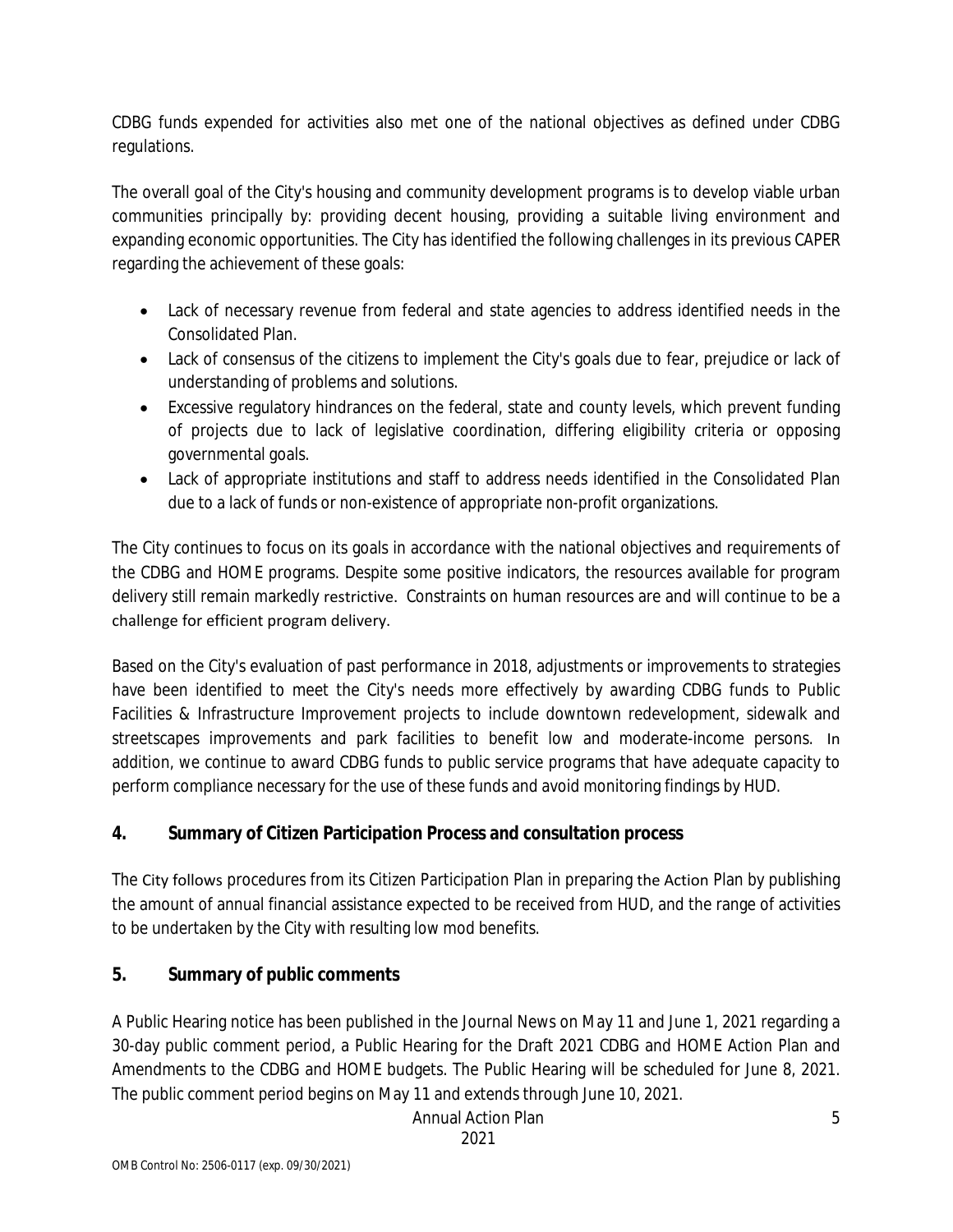In addition, the Public Hearing Notice, Draft Action Plan, and Amended budgets will be posted on the City's web site and the Public Notice will be emailed to approximately 90 individuals on our mailing list.

### **6. Summary of comments or views not accepted and the reasons for not accepting them**

TBD.

#### **7. Summary**

As part of the City of New Rochelle's annual budget process, budget estimates were prepared for the CDBG and HOME programs. These estimates were based on the programs' prior year's allocation amounts. On December 8, 2020, the New Rochelle City Council adopted the proposed 2021 CDBG and HOME budgets.

On February 25, 2021, HUD notified the City of New Rochelle of the actual formula award amounts. The City will receive \$1,441,514 for the Community Development Block Grant (CDBG) Program and \$411,735 for the HOME Investment Partnership Program (HOME).

The Annual Action Plan process includes participation from citizens, agencies, advocacy groups, nonprofit organizations, businesses, and others concerned with housing and community development in the City of New Rochelle. In anticipation of the 2021 HUD CDBG funds, an annual community development meeting was held virtually, due to the COVID-19 Pandemic, on June 20, 2020. In this meeting, CDBG and HOME program goals and objectives were discussed and technical assistance was offered.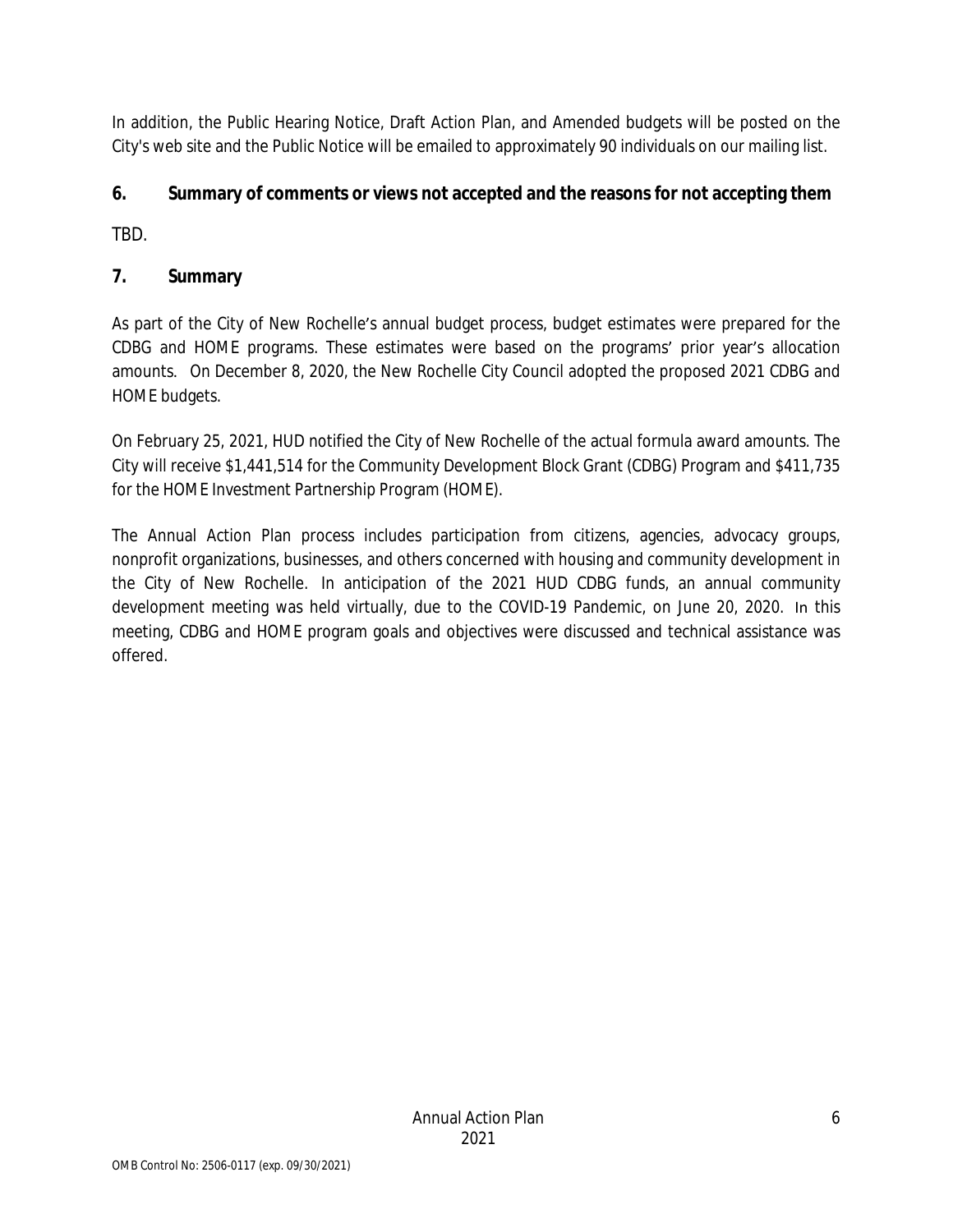# **PR-05 Lead & Responsible Agencies – 91.200(b)**

### **1. Agency/entity responsible for preparing/administering the Consolidated Plan**

Describe the agency/entity responsible for preparing the Consolidated Plan and those responsible for administration of each grant program and funding source.

| <b>Agency Role</b>         | <b>Name</b>  | Department/Agency   |  |  |
|----------------------------|--------------|---------------------|--|--|
| Lead Agency                | NEW ROCHELLE |                     |  |  |
| <b>CDBG Administrator</b>  | NEW ROCHELLE | Dept of Development |  |  |
| <b>HOPWA Administrator</b> |              |                     |  |  |
| <b>HOME Administrator</b>  | NEW ROCHELLE | Dept of Development |  |  |
| HOPWA-C Administrator      |              |                     |  |  |

**Table 1 – Responsible Agencies**

#### **Narrative (optional)**

The City of New Rochelle is responsible for preparing the Consolidated Plan and administering the CDBG and HOME programs.

#### **Consolidated Plan Public Contact Information**

Kristi Parisi, Senior Community Development Specialist, City of New Rochelle, City Hall, 515 North Avenue, New Rochelle, NY 10801. (914) 654- 2184. Kparisi@newrochelleny.com

7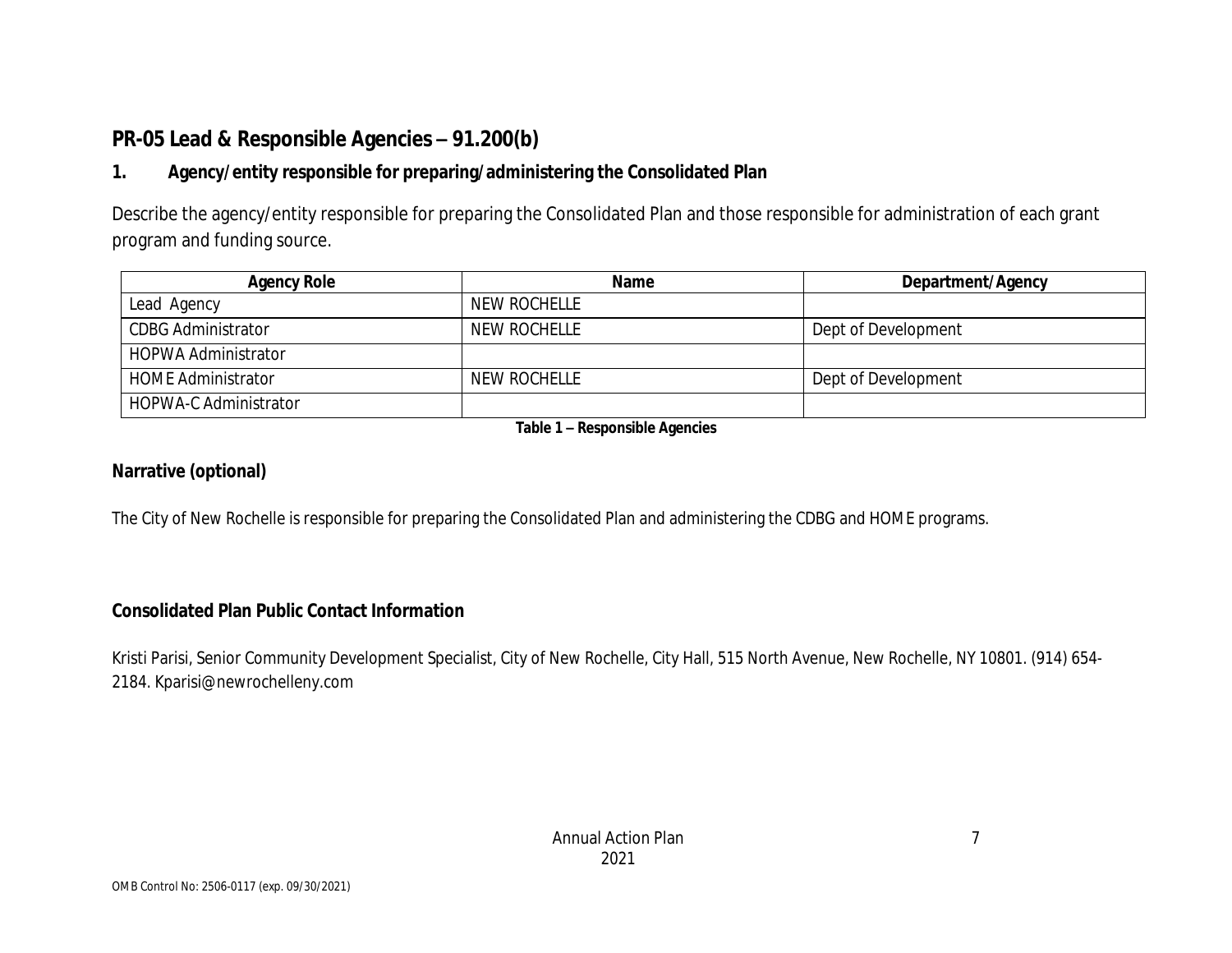# **AP-10 Consultation – 91.100, 91.200(b), 91.215(l)**

#### **1. Introduction**

The City made the decision to encourage a high level of public communication and agency consultation in an effort to demonstrate its commitment to identifying priority needs and engaging the participation of citizens, public agencies, and non-profit organizations in a positive and collaborative manner. A list of stakeholders and affordable housing providers was developed, which included public agencies and private non-profit organizations whose missions focused on the provision of affordable housing and human services to low and moderate income households and persons. Additionally, public and private agencies were identified as stakeholders in the process because they provided services to the City's special needs populations such as the elderly, youth, persons with HIV/AIDS, public housing residents, persons with disabilities, and the homeless. These stakeholders were invited to participate in completing specific provider-type surveys, as well as more general community needs surveys, held for the purpose of developing the Consolidated Plan. The five-year goals identified in the 2018-2022 Consolidated Plan are the basis for the goals and funding priorities in the 2021 Action Plan.

### **Provide a concise summary of the jurisdiction's activities to enhance coordination between public and assisted housing providers and private and governmental health, mental health and service agencies (91.215(l))**

The City encouraged a high level of public communication and agency consultation when developing the 2018-2022 Consolidated Plan to demonstrate its commitment to identifying priority needs and engaging the participation of citizens, public agencies, and nonprofit organizations in a positive and collaborative manner. A list of stakeholders and affordable housing providers was developed for the AFH process and included public agencies and private nonprofit organizations whose missions included the provision of affordable housing and human services to LMI households and persons. These stakeholders were invited to participate in group interviews held to develop the Con Plan.

The City plans to continue this level of engagement with all interested parties beyond the consolidated planning process, enhancing general coordination of the service delivery system throughout the year and for each Annual Plan.

**Describe coordination with the Continuum of Care and efforts to address the needs of homeless persons (particularly chronically homeless individuals and families, families with children, veterans, and unaccompanied youth) and persons at risk of homelessness.**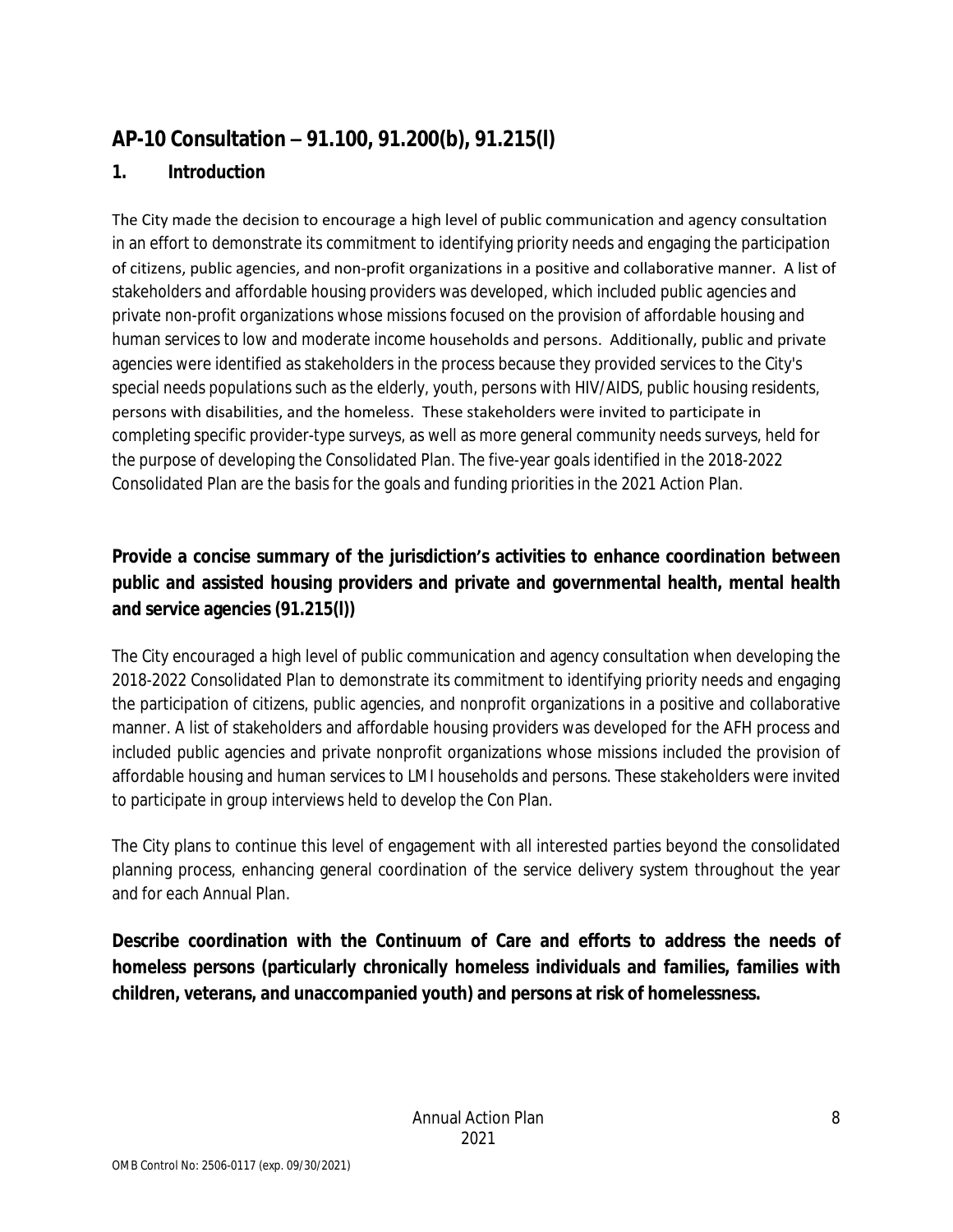The City of New Rochelle continues to contract with HOPE Community Services to provide day programming, meals, and life skills workshops for the homeless and those at-risk. HOPE provides referrals to temporary shelter and works with Westchester County and other community organizations to find permanent housing placements for chronically homeless individuals living in the City of New Rochelle.

HOPE Community Services has been designated by the City of New Rochelle to represent New Rochelle in the Continuum of Care and currently administers two housing grants: The New Rochelle Re-housing Initiative is a HUD/COC grant, which provides funding for permanent supportive housing for homeless individuals who have a mental health or substance abuse issues; and the Refuge Grant, which provides temporary housing for homeless lesbian, gay, bi-sexual, transgender, or questioning (LGBTQ) youth.

HOPE Community Services, in collaboration with the Oasis Homeless Shelter, operates the Homeless Resource Center (HRC) in New Rochelle. The program, which opened in September 2014, provides 24/7 access to shelter and connects the homeless to services that they qualify for. The main goal of HRC is to do outreach to the homeless population in New Rochelle and ultimately place them in suitable housing.

The HRC is primarily funded by the City of New Rochelle and a contract to continue with this program was extended through December 31, 2021, at which time the City will reevaluate the homeless situation in New Rochelle and determine if it is feasible to continue.

In 2020, HOPE placed 2 homeless persons in housing and referred another 16 to other housing programs. An additional 4 clients were referred to non-housing programs such as drug, alcohol and mental health treatment. Case management services were provided to 101 clients.

**Describe consultation with the Continuum(s) of Care that serves the jurisdiction's area in determining how to allocate ESG funds, develop performance standards for and evaluate outcomes of projects and activities assisted by ESG funds, and develop funding, policies and procedures for the operation and administration of HMIS**

Not applicable. The City does not receive ESG funds.

**2. Describe Agencies, groups, organizations and others who participated in the process and describe the jurisdiction's consultations with housing, social service agencies and other entities**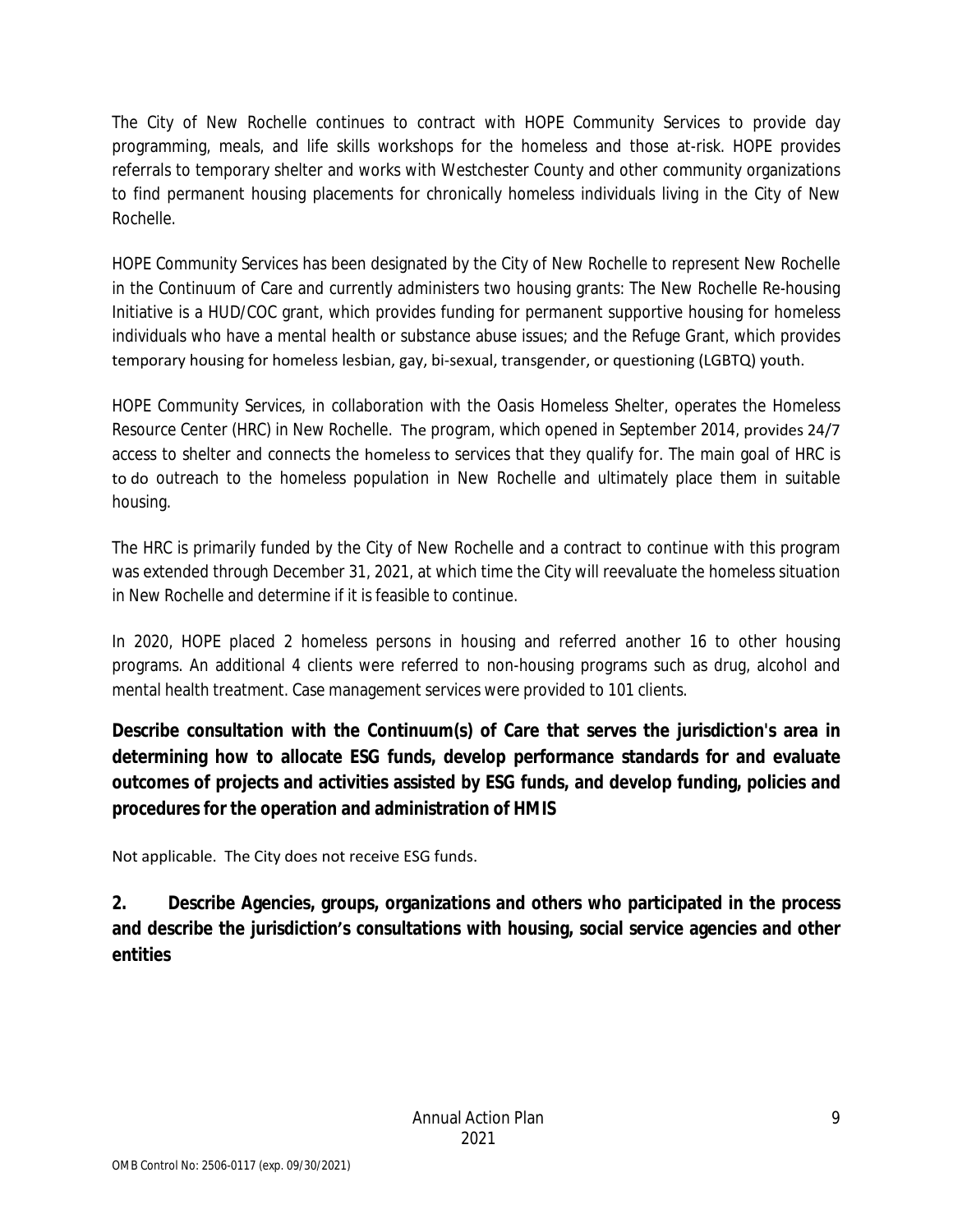| 1              | Agency/Group/Organization                                                                                                                                               | Dept. of Development - City of New<br>Rochelle                                                                                                                                                                                                                                                                                                                                                                            |  |  |
|----------------|-------------------------------------------------------------------------------------------------------------------------------------------------------------------------|---------------------------------------------------------------------------------------------------------------------------------------------------------------------------------------------------------------------------------------------------------------------------------------------------------------------------------------------------------------------------------------------------------------------------|--|--|
|                | Agency/Group/Organization Type                                                                                                                                          | Other government - Local                                                                                                                                                                                                                                                                                                                                                                                                  |  |  |
|                | What section of the Plan was addressed by<br><b>Consultation?</b>                                                                                                       | <b>Housing Need Assessment</b><br><b>Public Housing Needs</b><br>Homeless Needs - Chronically homeless<br>Homeless Needs - Families with children<br>Homelessness Needs - Veterans<br>Homelessness Needs - Unaccompanied<br>youth<br>Homelessness Strategy<br>Non-Homeless Special Needs<br><b>HOPWA Strategy</b><br>Market Analysis<br><b>Economic Development</b><br>Anti-poverty Strategy<br>Lead-based Paint Strategy |  |  |
|                | Briefly describe how the<br>Agency/Group/Organization was consulted.<br>What are the anticipated outcomes of the<br>consultation or areas for improved<br>coordination? | Every division of the City's Department of<br>Development contributed input and brought<br>several community needs to the attention of<br>City staff that have been incorporated into<br>the plan.                                                                                                                                                                                                                        |  |  |
| $\overline{2}$ | Agency/Group/Organization                                                                                                                                               | New Rochelle YMCA                                                                                                                                                                                                                                                                                                                                                                                                         |  |  |
|                | Agency/Group/Organization Type                                                                                                                                          | Services-Children<br>Services-Education                                                                                                                                                                                                                                                                                                                                                                                   |  |  |
|                | What section of the Plan was addressed by<br>Consultation?                                                                                                              | <b>Housing Need Assessment</b><br>Non-Homeless Special Needs                                                                                                                                                                                                                                                                                                                                                              |  |  |
|                | Briefly describe how the<br>Agency/Group/Organization was consulted.<br>What are the anticipated outcomes of the<br>consultation or areas for improved<br>coordination? | This organization was consulted through a<br>stakeholder meeting and brought several<br>community needs to the attention of City<br>staff that have been incorporated into the<br>plan.                                                                                                                                                                                                                                   |  |  |
| 3              | Agency/Group/Organization                                                                                                                                               | URBAN LEAGUE OF WESTCHESTER COUNTY,<br>INC.                                                                                                                                                                                                                                                                                                                                                                               |  |  |
|                | Agency/Group/Organization Type                                                                                                                                          | Services-Employment                                                                                                                                                                                                                                                                                                                                                                                                       |  |  |

**Table 2 – Agencies, groups, organizations who participated**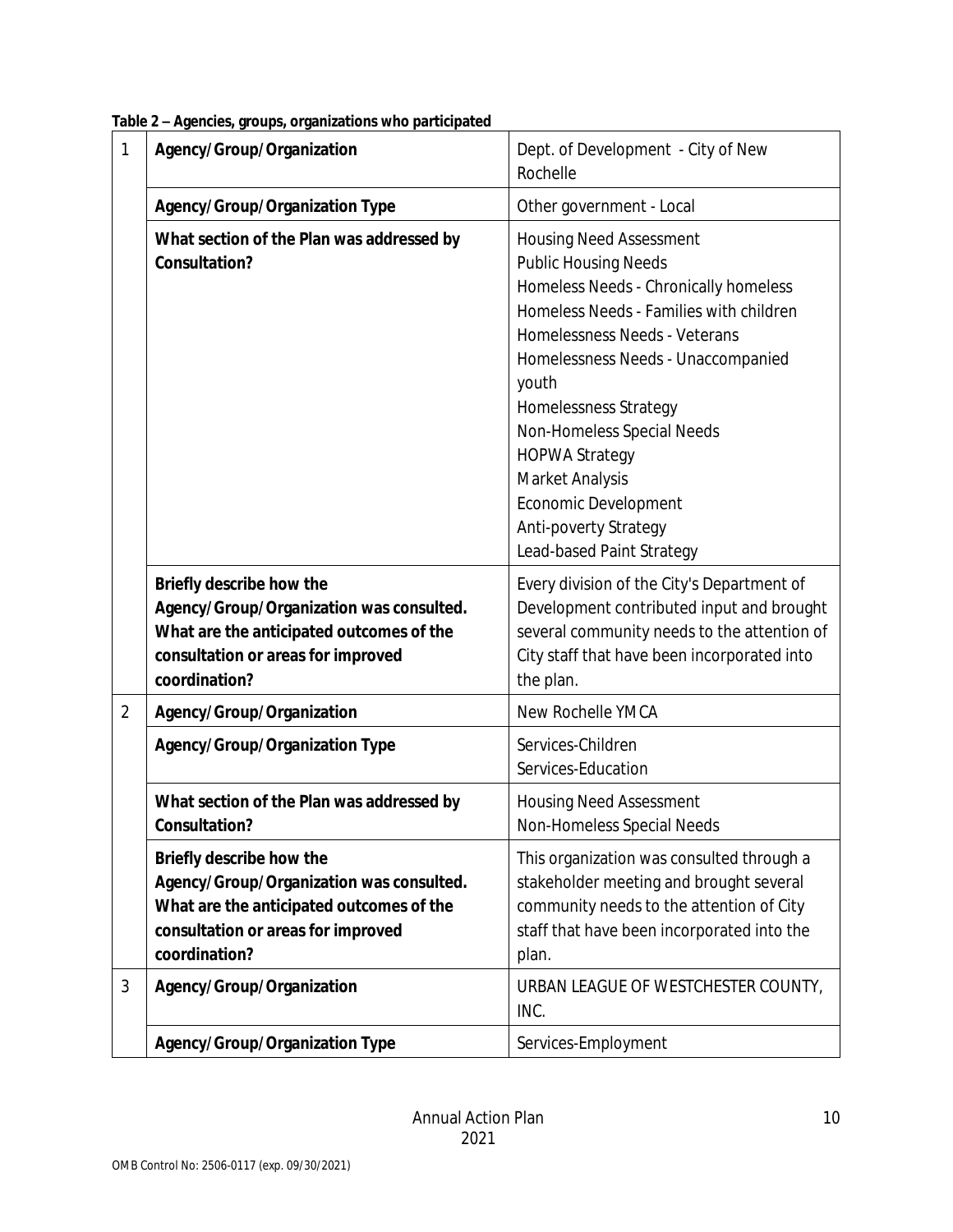|                | What section of the Plan was addressed by<br><b>Consultation?</b>                                                                                                       | Market Analysis<br>Economic Development                                                                                                                                                 |
|----------------|-------------------------------------------------------------------------------------------------------------------------------------------------------------------------|-----------------------------------------------------------------------------------------------------------------------------------------------------------------------------------------|
|                | Briefly describe how the<br>Agency/Group/Organization was consulted.<br>What are the anticipated outcomes of the<br>consultation or areas for improved<br>coordination? | This organization was consulted through a<br>stakeholder meeting and brought several<br>community needs to the attention of City<br>staff that have been incorporated into the<br>plan. |
| $\overline{4}$ | Agency/Group/Organization                                                                                                                                               | HOUSING ACTION COUNCIL, INC.                                                                                                                                                            |
|                | Agency/Group/Organization Type                                                                                                                                          | Services - Housing                                                                                                                                                                      |
|                | What section of the Plan was addressed by<br><b>Consultation?</b>                                                                                                       | <b>Housing Need Assessment</b><br>Market Analysis                                                                                                                                       |
|                | Briefly describe how the<br>Agency/Group/Organization was consulted.<br>What are the anticipated outcomes of the<br>consultation or areas for improved<br>coordination? | This organization was consulted through a<br>stakeholder meeting and brought several<br>community needs to the attention of City<br>staff that have been incorporated into the<br>plan. |
| 5              | Agency/Group/Organization                                                                                                                                               | BOYS AND GIRLS CLUB OF NEW ROCHELLE                                                                                                                                                     |
|                | Agency/Group/Organization Type                                                                                                                                          | Services-Children<br>Services-Education                                                                                                                                                 |
|                | What section of the Plan was addressed by<br><b>Consultation?</b>                                                                                                       | <b>Housing Need Assessment</b><br>Non-Homeless Special Needs                                                                                                                            |
|                | Briefly describe how the<br>Agency/Group/Organization was consulted.<br>What are the anticipated outcomes of the<br>consultation or areas for improved<br>coordination? | This organization was consulted through a<br>stakeholder meeting and brought several<br>community needs to the attention of City<br>staff that have been incorporated into the<br>plan. |
| 6              | Agency/Group/Organization                                                                                                                                               | <b>Community Voices Heard</b>                                                                                                                                                           |
|                | Agency/Group/Organization Type                                                                                                                                          | Advocacy organization                                                                                                                                                                   |
|                | What section of the Plan was addressed by<br><b>Consultation?</b>                                                                                                       | <b>Housing Need Assessment</b><br>Market Analysis<br><b>Economic Development</b>                                                                                                        |
|                | Briefly describe how the<br>Agency/Group/Organization was consulted.<br>What are the anticipated outcomes of the<br>consultation or areas for improved<br>coordination? | Members of this organization attended a<br>public meeting and brought several<br>community needs to the attention of City<br>staff that have been incorporated into the<br>plan.        |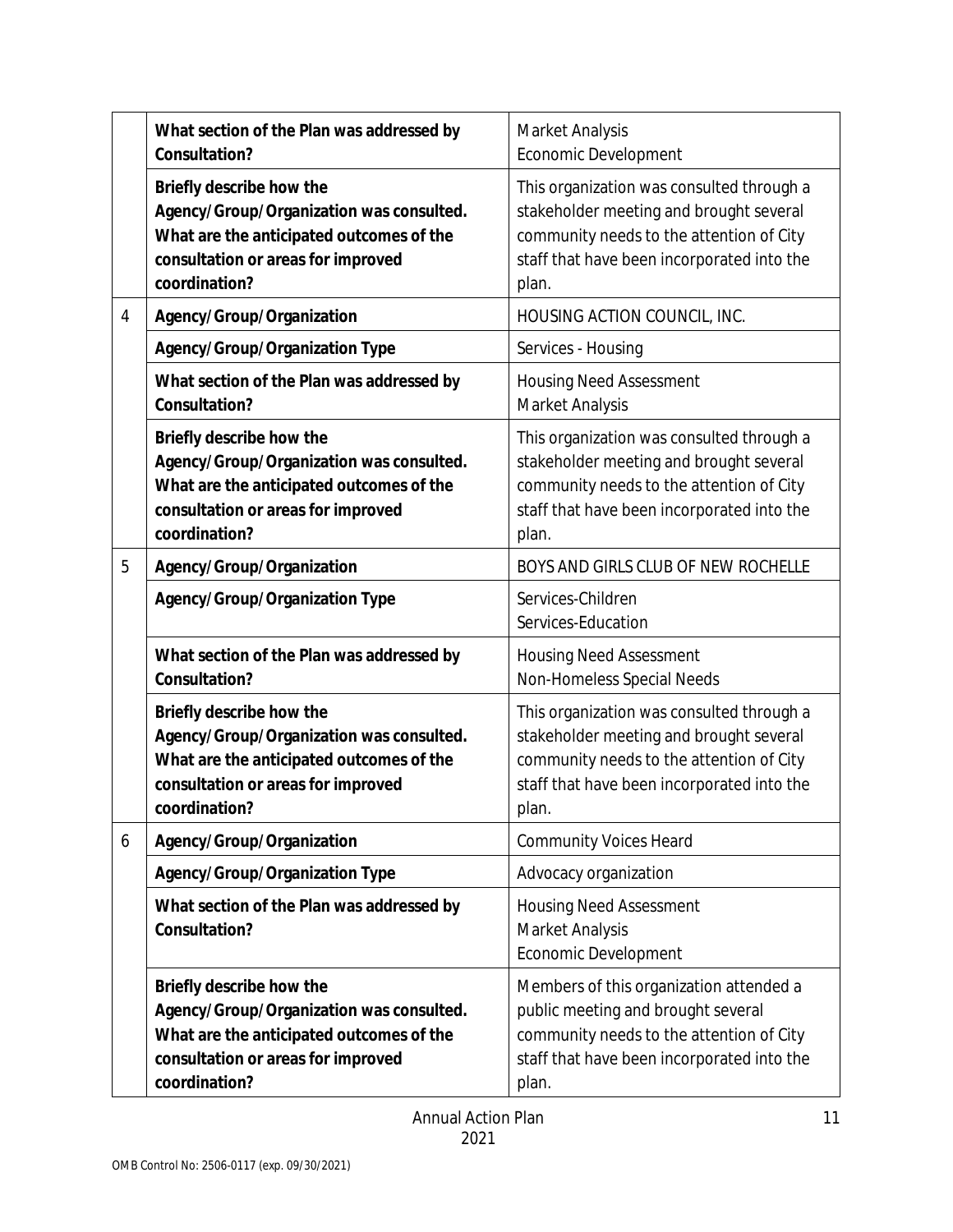| $\overline{7}$ | Agency/Group/Organization                                                                                                                                               | New Rochelle Council of Community Services                                                                                                                                              |  |  |
|----------------|-------------------------------------------------------------------------------------------------------------------------------------------------------------------------|-----------------------------------------------------------------------------------------------------------------------------------------------------------------------------------------|--|--|
|                | Agency/Group/Organization Type                                                                                                                                          | Regional organization                                                                                                                                                                   |  |  |
|                | What section of the Plan was addressed by<br><b>Consultation?</b>                                                                                                       | <b>Homelessness Strategy</b><br>Non-Homeless Special Needs<br>Market Analysis                                                                                                           |  |  |
|                | Briefly describe how the<br>Agency/Group/Organization was consulted.<br>What are the anticipated outcomes of the<br>consultation or areas for improved<br>coordination? | Members of this organization attended a<br>public meeting and brought several<br>community needs to the attention of City<br>staff that have been incorporated into the<br>plan.        |  |  |
| 8              | Agency/Group/Organization                                                                                                                                               | <b>New Rochelle NAACP</b>                                                                                                                                                               |  |  |
|                | Agency/Group/Organization Type                                                                                                                                          | Advocacy organization                                                                                                                                                                   |  |  |
|                | What section of the Plan was addressed by<br><b>Consultation?</b>                                                                                                       | <b>Housing Need Assessment</b><br>Non-Homeless Special Needs<br><b>Economic Development</b>                                                                                             |  |  |
|                | Briefly describe how the<br>Agency/Group/Organization was consulted.<br>What are the anticipated outcomes of the<br>consultation or areas for improved<br>coordination? | Members of this organization attended a<br>public meeting and brought several<br>community needs to the attention of City<br>staff that have been incorporated into the<br>plan.        |  |  |
| 9              | Agency/Group/Organization                                                                                                                                               | HOPE COMMUNITY SERVICES                                                                                                                                                                 |  |  |
|                | Agency/Group/Organization Type                                                                                                                                          | Services-homeless                                                                                                                                                                       |  |  |
|                | What section of the Plan was addressed by<br><b>Consultation?</b>                                                                                                       | Homeless Needs - Chronically homeless<br>Homeless Needs - Families with children<br>Homelessness Strategy                                                                               |  |  |
|                | Briefly describe how the<br>Agency/Group/Organization was consulted.<br>What are the anticipated outcomes of the<br>consultation or areas for improved<br>coordination? | This organization was consulted through a<br>stakeholder meeting and brought several<br>community needs to the attention of City<br>staff that have been incorporated into the<br>plan. |  |  |
| 10             | Agency/Group/Organization                                                                                                                                               | <b>WESTCHESTER COUNTY</b>                                                                                                                                                               |  |  |
|                | Agency/Group/Organization Type                                                                                                                                          | Other government - County                                                                                                                                                               |  |  |
|                | What section of the Plan was addressed by<br><b>Consultation?</b>                                                                                                       | <b>Housing Need Assessment</b><br>Non-Homeless Special Needs<br>Market Analysis<br>Economic Development                                                                                 |  |  |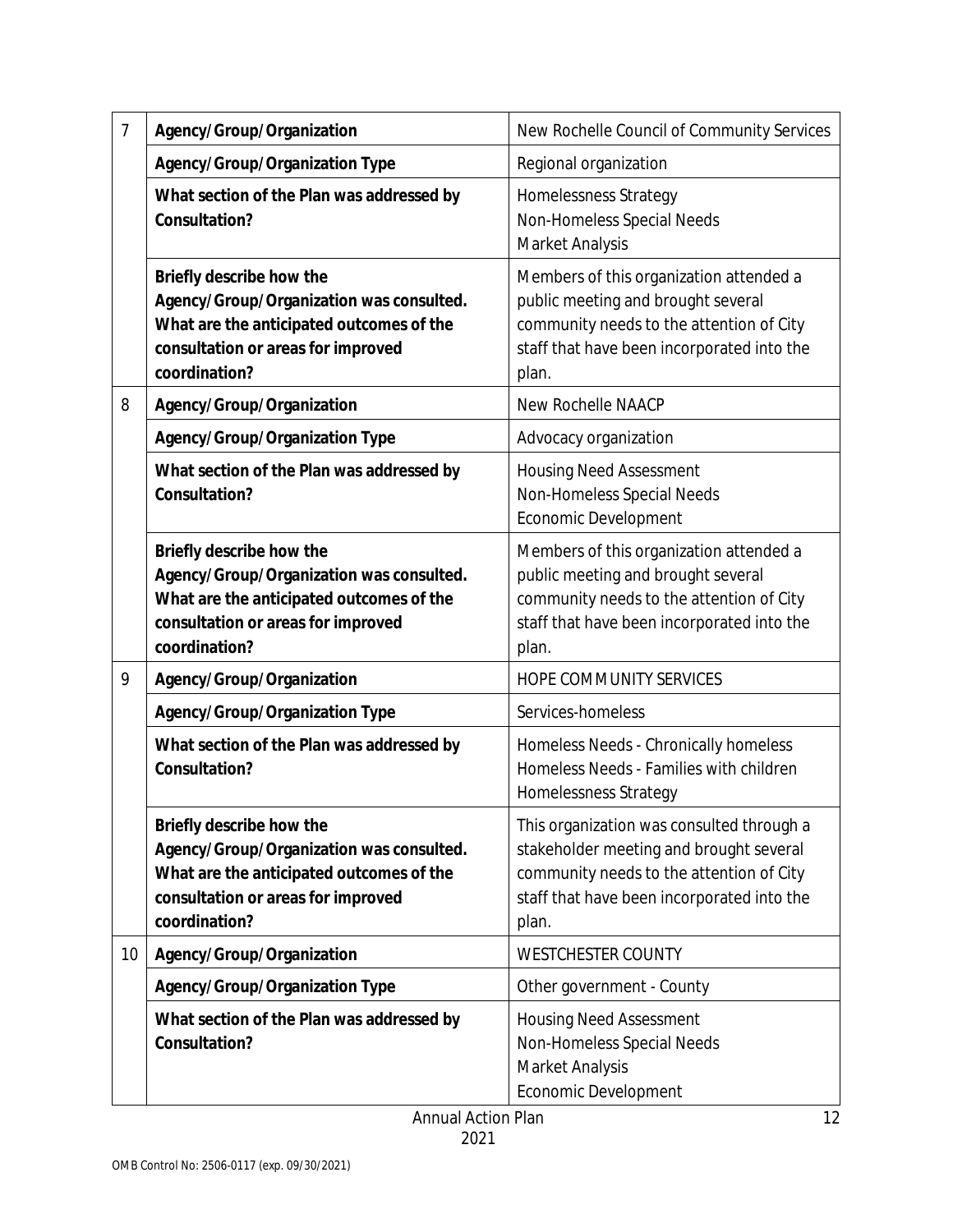|    | Briefly describe how the<br>Agency/Group/Organization was consulted.<br>What are the anticipated outcomes of the<br>consultation or areas for improved<br>coordination? | Staff representing the County Board of<br>Legislators was consulted through a<br>stakeholder meeting and brought several<br>community needs to the attention of City<br>staff that have been incorporated into the<br>plan. |
|----|-------------------------------------------------------------------------------------------------------------------------------------------------------------------------|-----------------------------------------------------------------------------------------------------------------------------------------------------------------------------------------------------------------------------|
| 11 | Agency/Group/Organization                                                                                                                                               | <b>WESTHAB</b>                                                                                                                                                                                                              |
|    | Agency/Group/Organization Type                                                                                                                                          | Housing                                                                                                                                                                                                                     |
|    | What section of the Plan was addressed by<br><b>Consultation?</b>                                                                                                       | <b>Housing Need Assessment</b><br><b>Public Housing Needs</b><br>Market Analysis                                                                                                                                            |
|    | Briefly describe how the<br>Agency/Group/Organization was consulted.<br>What are the anticipated outcomes of the<br>consultation or areas for improved<br>coordination? | This organization was consulted through a<br>stakeholder meeting and brought several<br>community needs to the attention of City<br>staff that have been incorporated into the<br>plan.                                     |
| 12 | Agency/Group/Organization                                                                                                                                               | WESTCHESTER RESIDENTIAL OPPORTUNITIES                                                                                                                                                                                       |
|    | Agency/Group/Organization Type                                                                                                                                          | Service-Fair Housing<br><b>FHIP</b>                                                                                                                                                                                         |
|    | What section of the Plan was addressed by<br><b>Consultation?</b>                                                                                                       | <b>Housing Need Assessment</b><br>Non-Homeless Special Needs<br>Market Analysis                                                                                                                                             |
|    | Briefly describe how the<br>Agency/Group/Organization was consulted.<br>What are the anticipated outcomes of the<br>consultation or areas for improved<br>coordination? | This organization was consulted through a<br>stakeholder meeting and brought several<br>community needs to the attention of City<br>staff that have been incorporated into the<br>plan.                                     |
| 13 | Agency/Group/Organization                                                                                                                                               | New Rochelle Municipal Housing Authority                                                                                                                                                                                    |
|    | Agency/Group/Organization Type                                                                                                                                          | <b>PHA</b>                                                                                                                                                                                                                  |
|    | What section of the Plan was addressed by<br><b>Consultation?</b>                                                                                                       | <b>Public Housing Needs</b>                                                                                                                                                                                                 |
|    | Briefly describe how the<br>Agency/Group/Organization was consulted.<br>What are the anticipated outcomes of the<br>consultation or areas for improved<br>coordination? | This organization was consulted through a<br>stakeholder meeting and brought several<br>community needs to the attention of City<br>staff that have been incorporated into the<br>plan.                                     |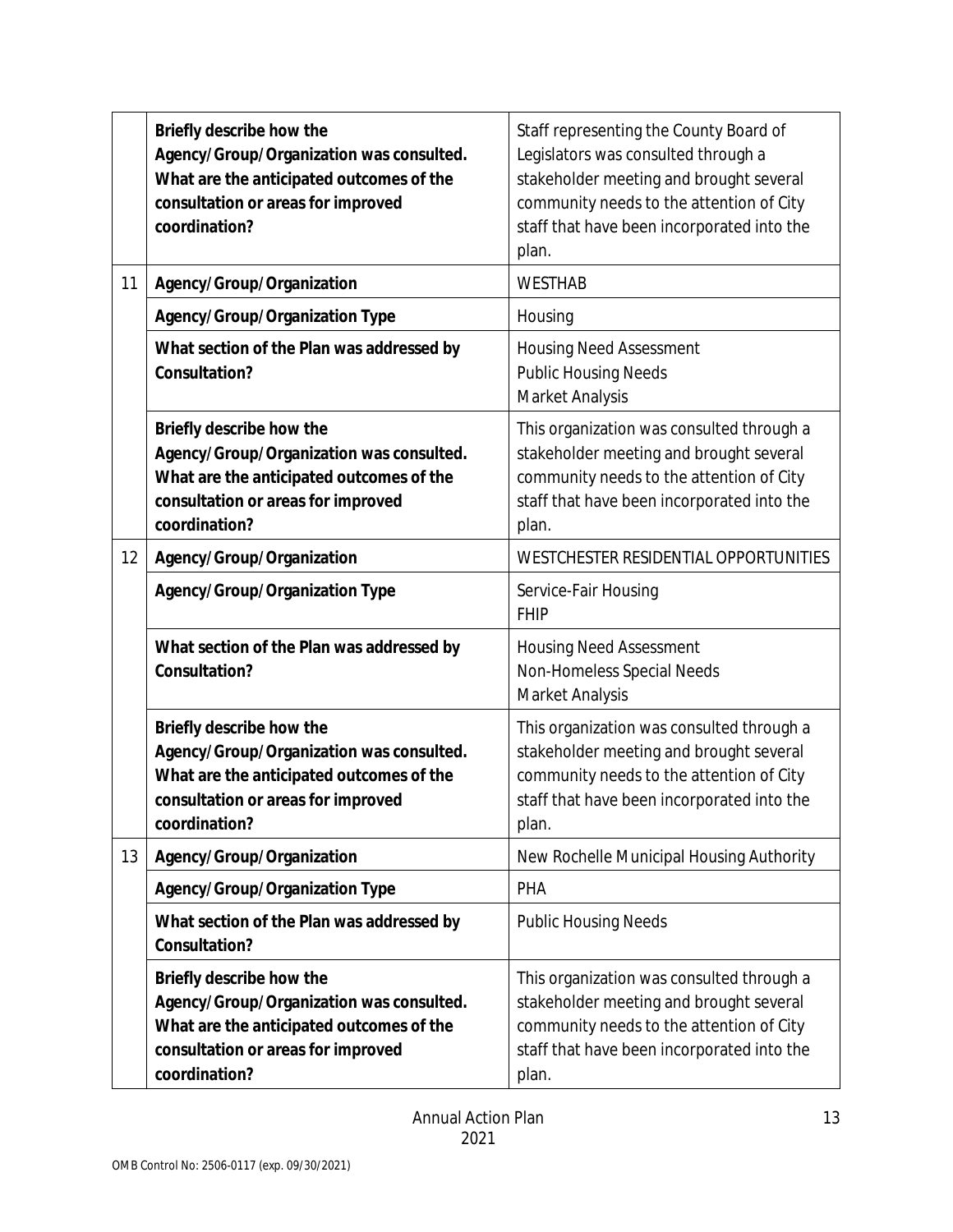| 14 | Agency/Group/Organization                                                                                                                                               | <b>Community Resource Center</b>                                                                                                                                                        |  |  |
|----|-------------------------------------------------------------------------------------------------------------------------------------------------------------------------|-----------------------------------------------------------------------------------------------------------------------------------------------------------------------------------------|--|--|
|    | Agency/Group/Organization Type                                                                                                                                          | Services-immigrants                                                                                                                                                                     |  |  |
|    | What section of the Plan was addressed by<br>Consultation?                                                                                                              | <b>Housing Need Assessment</b><br>Non-Homeless Special Needs                                                                                                                            |  |  |
|    | Briefly describe how the<br>Agency/Group/Organization was consulted.<br>What are the anticipated outcomes of the<br>consultation or areas for improved<br>coordination? | This organization was consulted through a<br>stakeholder meeting and brought several<br>community needs to the attention of City<br>staff that have been incorporated into the<br>plan. |  |  |

#### **Identify any Agency Types not consulted and provide rationale for not consulting**

All entities were considered for consultation.

| Name of Plan            | <b>Lead Organization</b>  | How do the goals of your Strategic Plan<br>overlap with the goals of each plan? |
|-------------------------|---------------------------|---------------------------------------------------------------------------------|
| Continuum of Care       | <b>Westchester County</b> | Strategic Plan goals support the CoC goals to                                   |
|                         |                           | provide services and housing to the homeless.                                   |
| 2018-2022 Consolidated  | City of New Rochelle      | Strategic Plan goals were influenced by                                         |
| Plan                    |                           | historical goals and initiatives                                                |
|                         | New Rochelle Municipal    | Since NRMHA and the City of New Rochelle                                        |
| 2019 Annual PHA Plan    | Housing Authority City of | serve the same jurisdiction, their affordable                                   |
|                         | New Rochelle              | housing and community development goals                                         |
|                         |                           | must be compatible                                                              |
| 2017 Assessment of Fair | City of New Rochelle      | Strategic Plan goals and objectives will                                        |
| Housing                 |                           | affirmatively further fair housing                                              |
| 2018-2022               | Hudson Valley Economic    | Strategic Plan goals for economic development                                   |
| Comprehensive Economic  | Development Distric       | were informed by this strategic plan                                            |
| Development Strategy    |                           |                                                                                 |
|                         |                           | All Strategic Plan goals will support the City's                                |
| 2016 Comprehensive Plan | City of New Rochelle      | overall long-term community development                                         |
|                         |                           | vision                                                                          |

#### **Other local/regional/state/federal planning efforts considered when preparing the Plan**

#### **Table 3 – Other local / regional / federal planning efforts**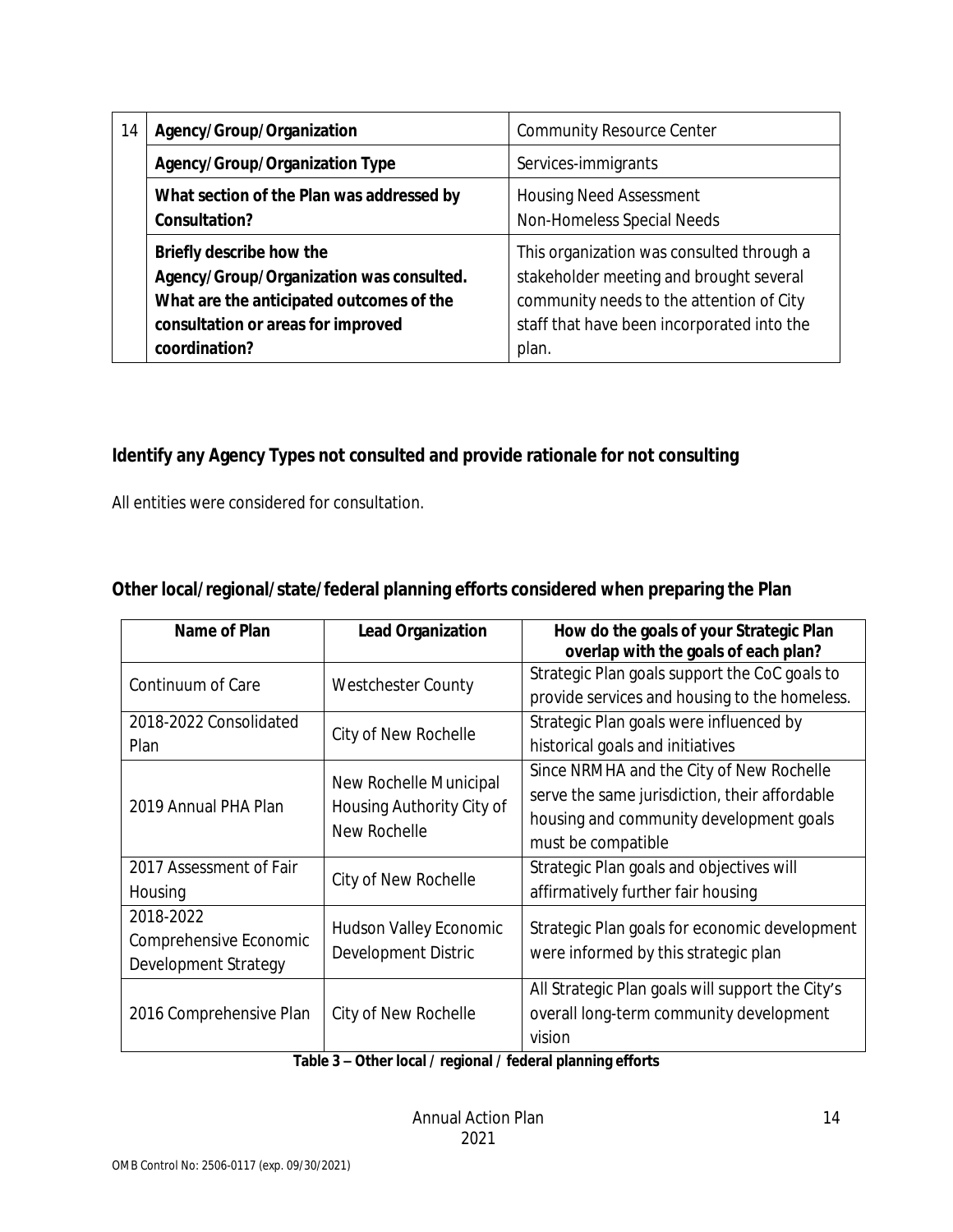### **AP-12 Participation – 91.105, 91.200(c)**

#### **1. Summary of citizen participation process/Efforts made to broaden citizen participation Summarize citizen participation process and how it impacted goal-setting**

*Public Hearings* –Public hearings specifically for the Con Plan were held on June 27 and 28, 2017. A final public hearing was held on July 10, 2018 during the 30-day public comment period. City Council approved the Con Plan and FY18 Annual Plan at its regular meeting on July 17, 2018.

*Stakeholder Workshops* – On June 27 and 28, 2017, during the drafting of the Con Plan, stakeholders were again invited to help the City set goals and priorities for the next five years. Building off the information gathered during the previous AFH interviews, participants were asked to suggest and then prioritize additional areas of CDBG funding not already included in the AFH goals and metrics.

*Web-based Citizen Surveys* – Two web-based surveys, one for the general public and one for other interested stakeholders, were posted on the City's website. Each stakeholder who was invited to participate in an interview was also encouraged to share the survey with their colleagues, clients or constituents, and any other network of contacts they deemed appropriate. The City advertised the survey on its website for the duration it was available. During the six weeks the surveys were active, 15 responses were submitted.

In an effort to broaden citizen participation and help the City identify 2021 goals and funding priorities, citizens and non-profits were given an opportunity to participate in the 2021 Action Plan process by attending a virtual community development meeting on June 10, 2020.

The input from all outreach methods impact the City's goal setting for which CDBG and HOME funding are allocated.

A Public Hearing notice has and will be published in the Journal News on May 11 and June 2, 2021 regarding a 30-day public comment period and a Public Hearing for the Draft 2021 CDBG and HOME Action Plan and Amendments to the CDBG and HOME budgets. The public comment period begins on May 11 and extends through June 10, 2021. The Public Hearing will be held on June 8, 2021.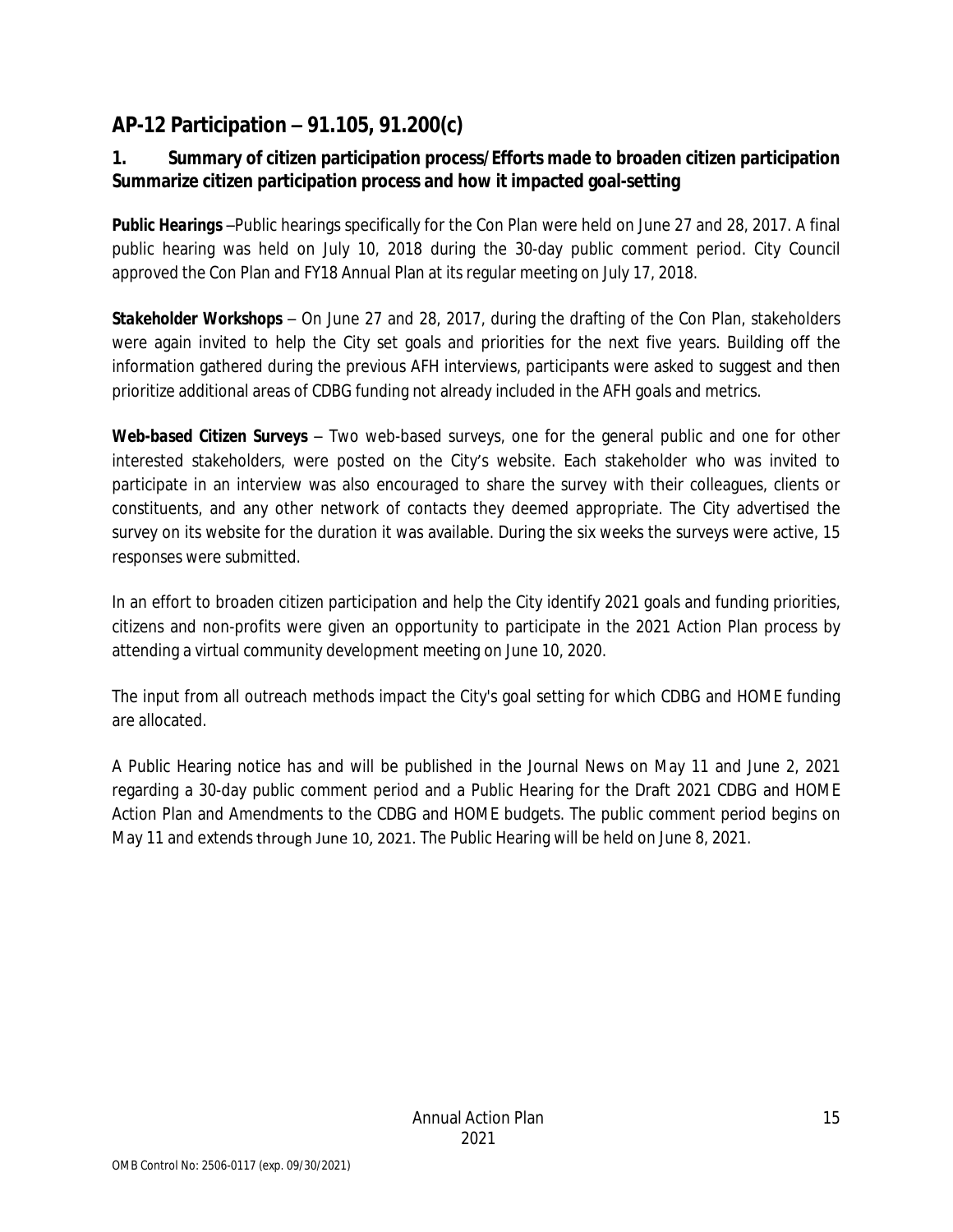### **Citizen Participation Outreach**

| <b>Sort Order</b> | <b>Mode of Outreach</b> | <b>Target of Outreach</b>                                              | <b>Summary</b><br>of<br>response<br>/attenda<br><sub>nce</sub> | <b>Summary of</b><br>comments received | Summary of<br>comments<br>not accepted<br>and reasons | URL (If<br>applica<br>ble) |
|-------------------|-------------------------|------------------------------------------------------------------------|----------------------------------------------------------------|----------------------------------------|-------------------------------------------------------|----------------------------|
| 1                 | Public Hearing          | Non-targeted/broad<br>community<br>local agencies and<br>organizations | <b>TBD</b>                                                     | <b>TBD</b>                             | N/A                                                   |                            |
| 2                 | Newspaper Ad            | Non-targeted/broad<br>community                                        | <b>TBD</b>                                                     | <b>TBD</b>                             | N/A                                                   |                            |

**Table 4 – Citizen Participation Outreach**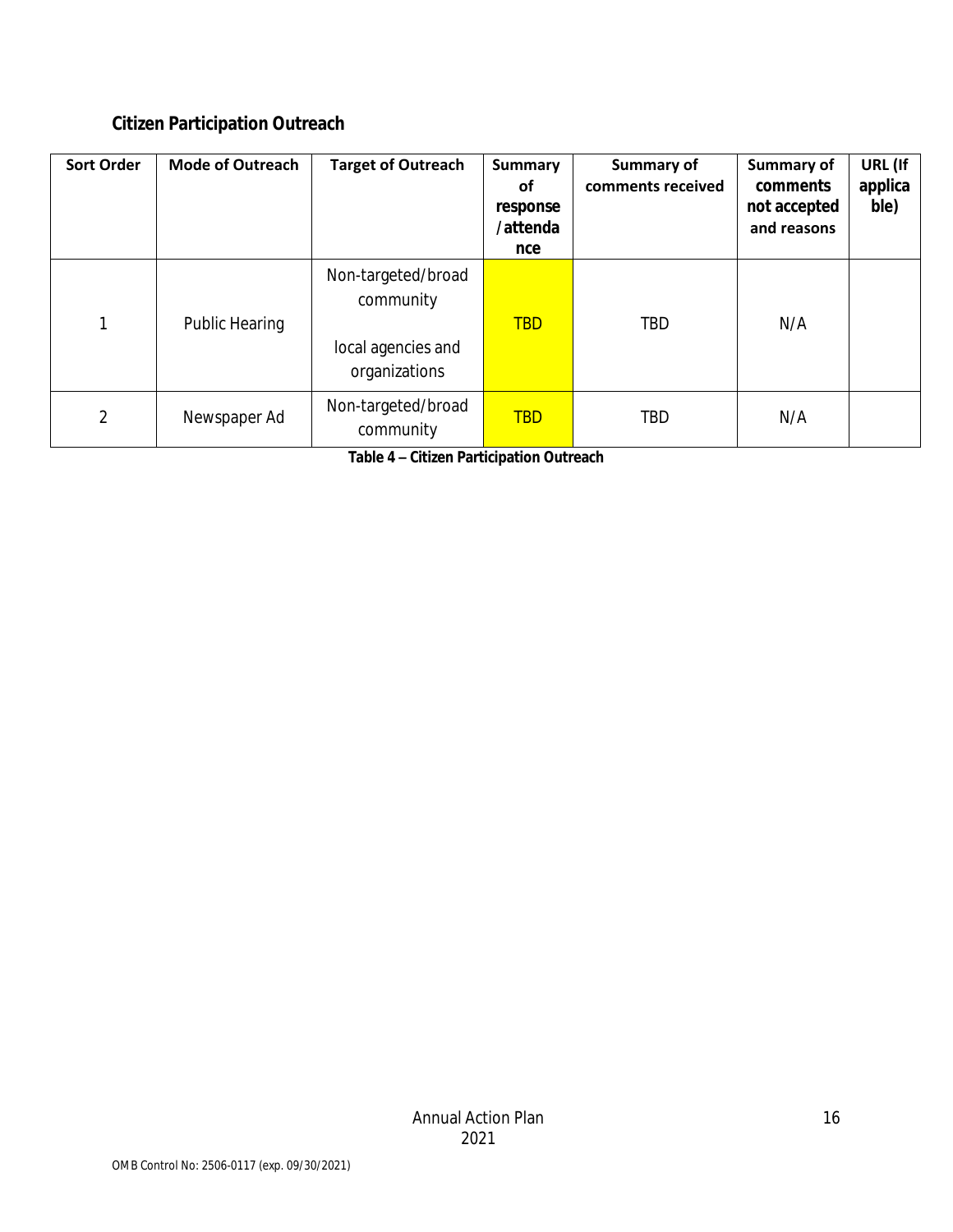# **Expected Resources**

# **AP-15 Expected Resources – 91.220(c) (1, 2)**

#### **Introduction**

Currently, New Rochelle receives CDBG and HOME funds for housing construction, rehabilitation initiatives, public services, economic development, and other eligible activities. These funding sources are expected to be available over the next five years. In FY 2021, The City will receive \$1,441,514 of CDBG funds and \$411,735 of HOME funds.

The City operates a Housing Choice Voucher program that is independent of the New Rochelle Municipal Housing Authority's (NRMHA) program. In FY21, HUD has provided an allocation of \$11,747,470 for 830 vouchers.

As part of the 2014 Recovery Agreement between NRMHA, HUD, and the City of New Rochelle to address NRMHA's (former) troubled classification, the City has committed to assisting NRMHA with the issues of governance, organization and staffing, finance and procurement, property maintenance, resident initiatives, capital funds, security, and management information systems. Therefore, NRMHA's annual capital fund is included in the City's five-year Strategic Plan for comprehensive planning purposes.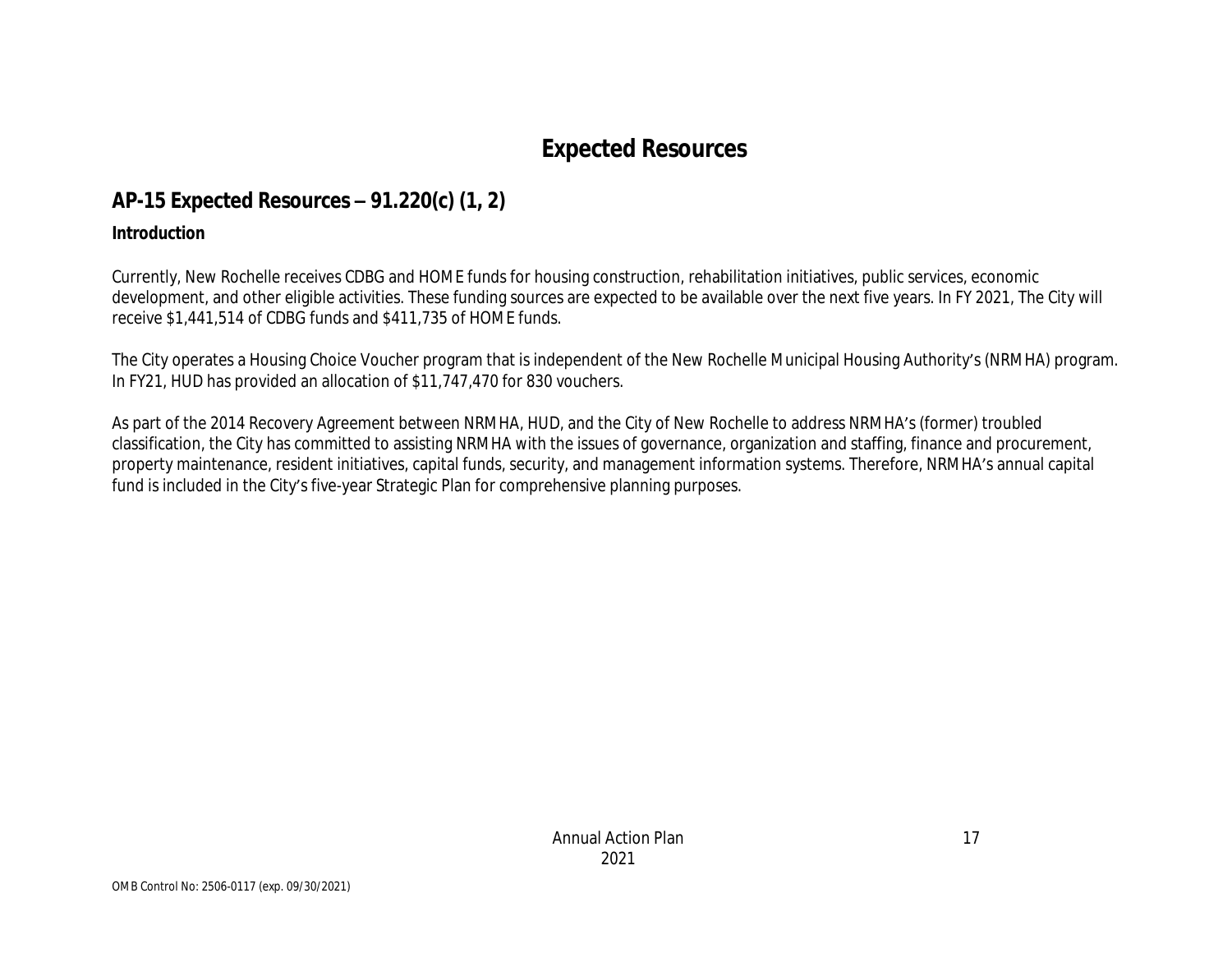# **Anticipated Resources**

| Program     | Source              | <b>Uses of Funds</b>                                                                                                                  | <b>Expected Amount Available Year 1</b> |                         |                                             | <b>Expected</b> | <b>Narrative Description</b>                   |                                                                                                                                                                                                                                                                                                                                                                      |
|-------------|---------------------|---------------------------------------------------------------------------------------------------------------------------------------|-----------------------------------------|-------------------------|---------------------------------------------|-----------------|------------------------------------------------|----------------------------------------------------------------------------------------------------------------------------------------------------------------------------------------------------------------------------------------------------------------------------------------------------------------------------------------------------------------------|
|             | of Funds            |                                                                                                                                       | Annual<br><b>Allocation:</b>            | Program<br>Income:<br>S | <b>Prior Year</b><br><b>Resources:</b><br>S | Total:          | Amount<br>Available<br>Remainder of<br>ConPlan |                                                                                                                                                                                                                                                                                                                                                                      |
| <b>CDBG</b> | Public -<br>Federal | Acquisition<br>Admin and<br>Planning<br>Economic<br>Development<br>Housing<br>Public<br><b>Improvements</b><br><b>Public Services</b> | 1,441,514                               | $\overline{0}$          | $\boldsymbol{0}$                            | 1,441,514       | 1,441,514                                      | HUD notified<br>the City of<br>New<br>Rochelle<br>letter,<br>receipted<br>by<br>February 25, 2021, of Fiscal Year<br>(FY) 2021 Community Development<br>Block Grant (CDBG)<br>program<br>funding allocation.<br>CDBG: \$1,441,514<br>The expected amount available for<br>the remainder of the Con Plan is<br>approximately one times the 2021<br>annual allocation. |
|             |                     |                                                                                                                                       |                                         |                         |                                             |                 |                                                |                                                                                                                                                                                                                                                                                                                                                                      |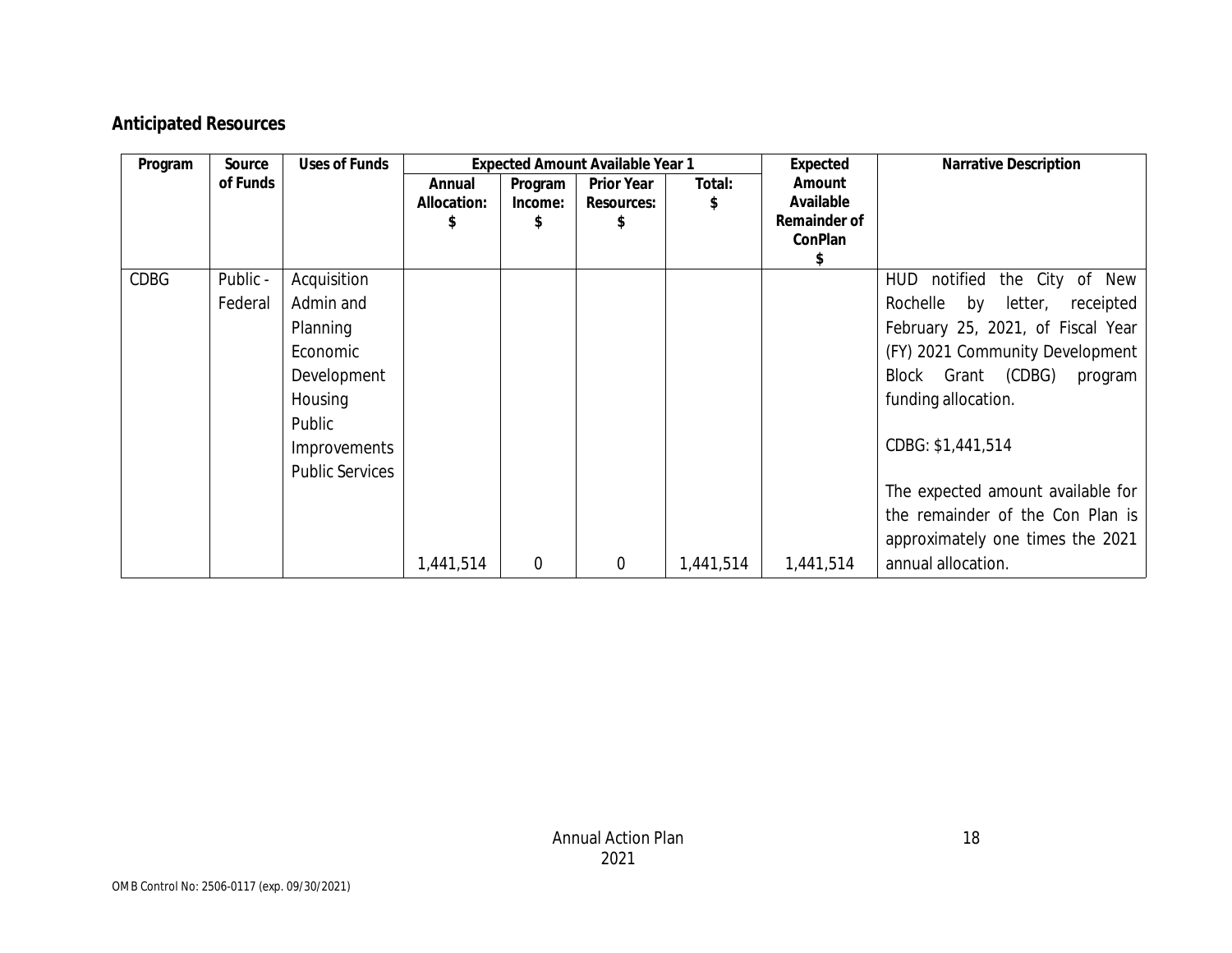| Program     | Source   | <b>Uses of Funds</b> |                          |                  | <b>Expected Amount Available Year 1</b> |            | <b>Expected</b>                  | <b>Narrative Description</b>                 |
|-------------|----------|----------------------|--------------------------|------------------|-----------------------------------------|------------|----------------------------------|----------------------------------------------|
|             | of Funds |                      | Annual                   | Program          | <b>Prior Year</b>                       | Total:     | Amount                           |                                              |
|             |          |                      | <b>Allocation:</b><br>\$ | Income:<br>\$    | <b>Resources:</b><br>\$                 | \$         | Available<br><b>Remainder of</b> |                                              |
|             |          |                      |                          |                  |                                         |            | ConPlan                          |                                              |
|             |          |                      |                          |                  |                                         |            | \$                               |                                              |
| <b>HOME</b> | Public - | Acquisition          |                          |                  |                                         |            |                                  | the City<br><b>HUD</b><br>notified<br>of New |
|             | Federal  | Homebuyer            |                          |                  |                                         |            |                                  | Rochelle<br>by<br>letter,<br>receipted       |
|             |          | assistance           |                          |                  |                                         |            |                                  | February 25, 2021, of Fiscal Year            |
|             |          | Homeowner            |                          |                  |                                         |            |                                  | (FY) HOME Investment Partnerships            |
|             |          | rehab                |                          |                  |                                         |            |                                  | funding<br>(HOME)<br>program                 |
|             |          | Multifamily          |                          |                  |                                         |            |                                  | allocation.                                  |
|             |          | rental new           |                          |                  |                                         |            |                                  |                                              |
|             |          | construction         |                          |                  |                                         |            |                                  | HOME: \$411,735                              |
|             |          | Multifamily          |                          |                  |                                         |            |                                  |                                              |
|             |          | rental rehab         |                          |                  |                                         |            |                                  |                                              |
|             |          | <b>New</b>           |                          |                  |                                         |            |                                  |                                              |
|             |          | construction         |                          |                  |                                         |            |                                  | The expected amount available for            |
|             |          | for ownership        |                          |                  |                                         |            |                                  | the remainder of the Con Plan is             |
|             |          | <b>TBRA</b>          |                          |                  |                                         |            |                                  | approximately one times the 2021             |
|             |          |                      | 411,735                  | $\boldsymbol{0}$ | $\overline{0}$                          | 411,735    | 411,735                          | annual allocation.                           |
| Public      | Public - | Other                |                          |                  |                                         |            |                                  | The expected amount available for            |
| Housing     | Federal  |                      |                          |                  |                                         |            |                                  | the remainder of the Con Plan is             |
| Capital     |          |                      |                          |                  |                                         |            |                                  | approximately one times the 2021             |
| Fund        |          |                      | 460,665                  | 0                | $\mathbf 0$                             | 460,665    | 460,665                          | annual allocation.                           |
| Section 8   | Public - | Other                |                          |                  |                                         |            |                                  | The expected amount available for            |
|             | Federal  |                      |                          |                  |                                         |            |                                  | the remainder of the Con Plan is             |
|             |          |                      |                          |                  |                                         |            |                                  | approximately one times the 2021             |
|             |          |                      | 18,149,244               | $\mathbf 0$      | $\overline{0}$                          | 18,149,244 | 18,149,244                       | annual allocation.                           |

**Table 5 - Expected Resources – Priority Table**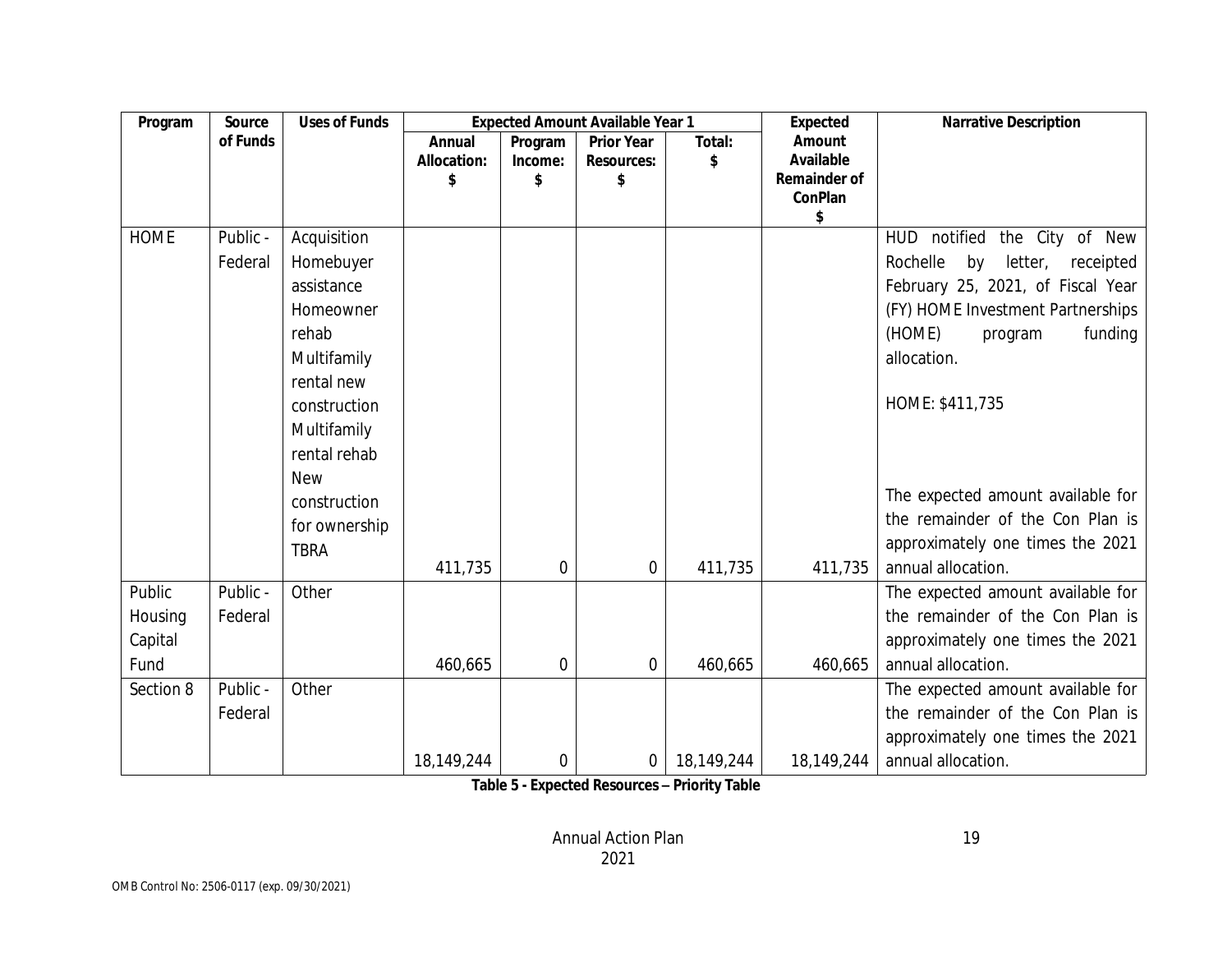### **Explain how federal funds will leverage those additional resources (private, state and local funds), including a description of how matching requirements will be satisfied**

HOME funds leverage additional funding such as HUD Section 202 housing funds (elderly projects), HUD Section 811 housing funds (housing for persons with disabilities), Housing Choice Voucher tenant-based rental assistance, Low Income Housing Tax Credits (LIHTC), Federal HOME Loan Bank funds, New York State Housing Trust Fund, and private foundations. Each HOME project is reviewed on a case by case basis to determine if the match will be satisfied from the City's General Fund, Affordable Housing Fund, other grant sources, developer equity, or in-kind contributions. The City currently has excess match credit resulting from previously completed HOME projects. This amount is reported in the CAPER annually. The 2020 CAPER reported the City's excess match as \$9,225,515.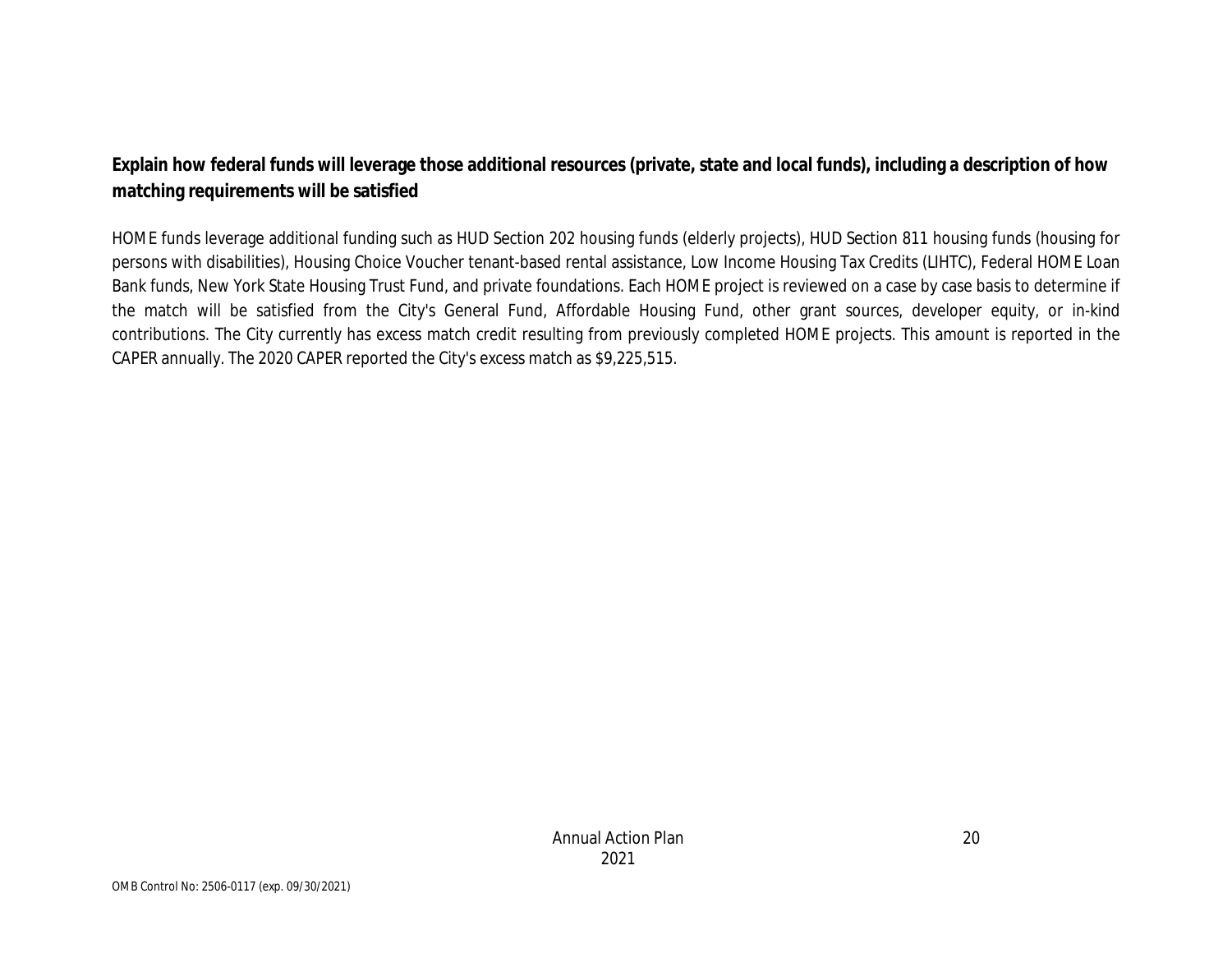### **If appropriate, describe publicly owned land or property located within the jurisdiction that may be used to address the needs identified in the plan**

The City currently does not have any publicly owned land available for needs identified in the Con Plan.

#### **Discussion**

N/A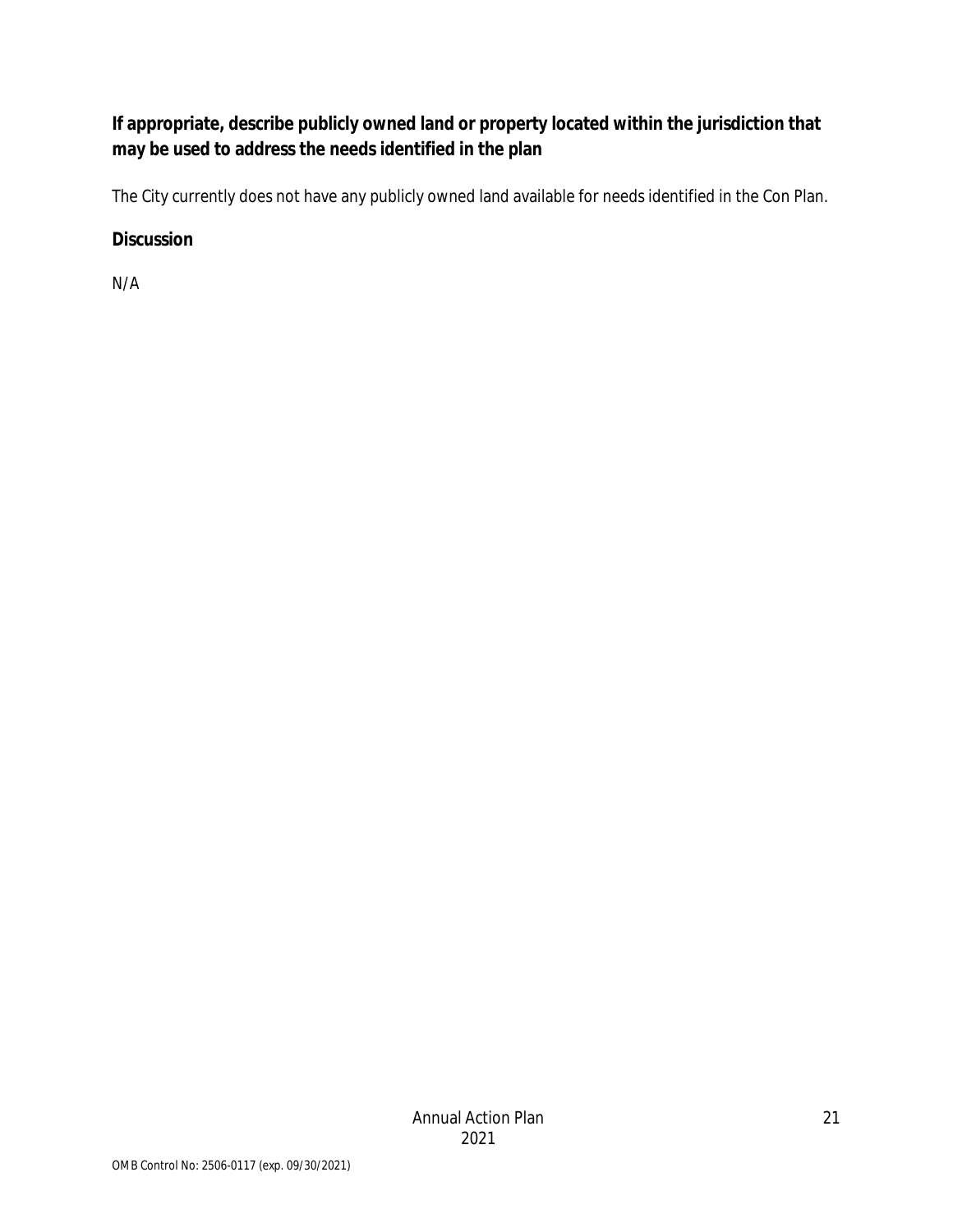# **Annual Goals and Objectives**

# **AP-20 Annual Goals and Objectives**

### **Goals Summary Information**

| Sort  | <b>Goal Name</b>   | <b>Start</b> | End  | Category   | Geographic Area       | <b>Needs Addressed</b> | <b>Funding</b> | <b>Goal Outcome Indicator</b>      |
|-------|--------------------|--------------|------|------------|-----------------------|------------------------|----------------|------------------------------------|
| Order |                    | Year         | Year |            |                       |                        |                |                                    |
|       | AFH: Improve       | 2018         | 2022 | Affordable | <b>COMMUNITY WIDE</b> | AFH Factor:            | HOME:          | Rental units constructed:          |
|       | access to and      |              |      | Housing    | (CITY OF NEW          | Affordable Housing     | \$370,562      | 1 Household Housing Unit           |
|       | quality of housing |              |      |            | ROCHELLE)             | AFH Factor:            |                | <b>Direct Financial Assistance</b> |
|       |                    |              |      |            |                       | Housing                |                | to Homebuyers: 8                   |
|       |                    |              |      |            |                       | Preservation           |                | <b>Households Assisted</b>         |
|       |                    |              |      |            |                       |                        |                | Tenant-based rental                |
|       |                    |              |      |            |                       |                        |                | assistance / Rapid                 |
|       |                    |              |      |            |                       |                        |                | Rehousing: 20                      |
|       |                    |              |      |            |                       |                        |                | <b>Households Assisted</b>         |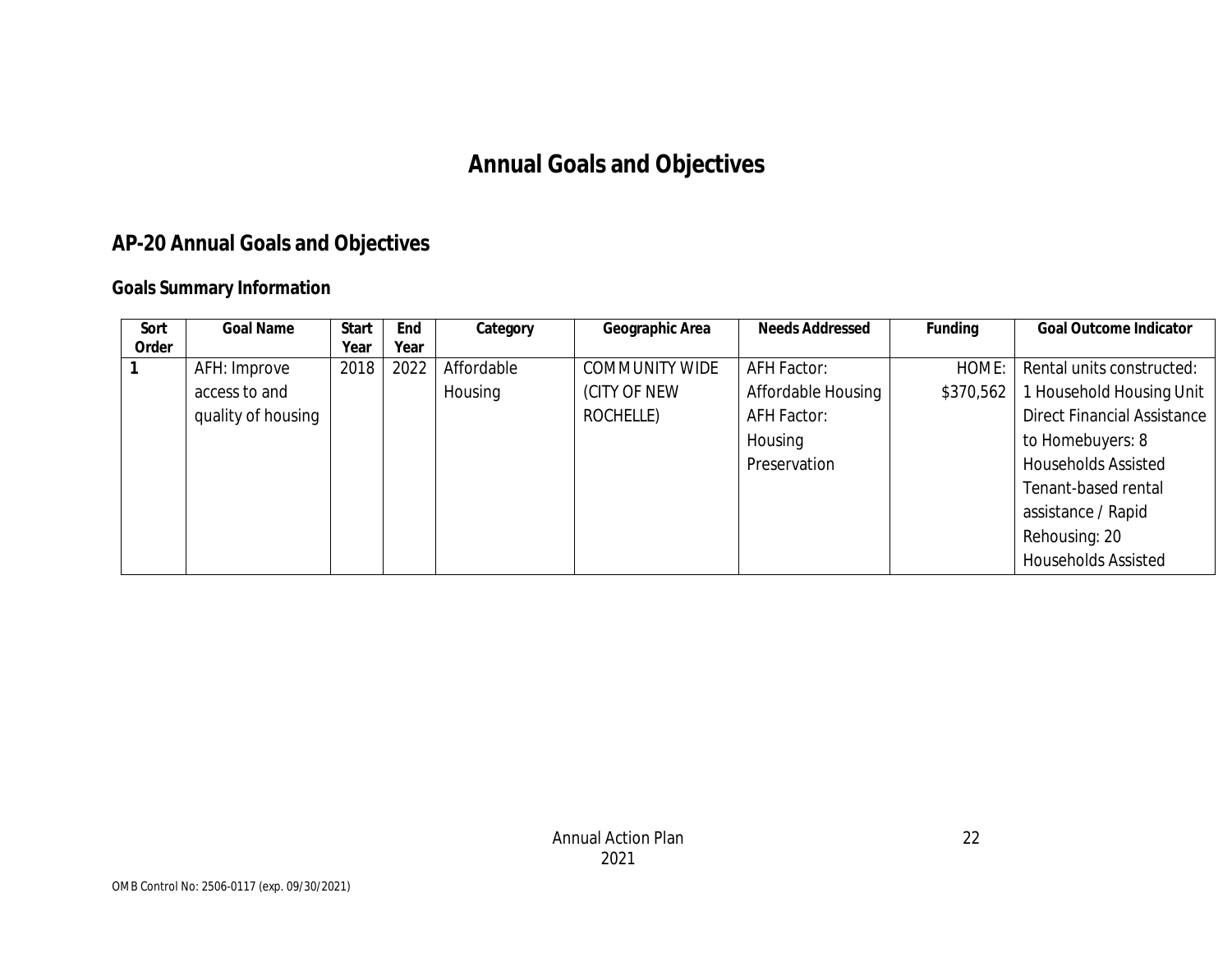| Sort                    | <b>Goal Name</b>                                   | <b>Start</b> | End          | Category                                | Geographic Area                                                                                                                                                                                                  | <b>Needs Addressed</b>                                           | Funding                                            | <b>Goal Outcome Indicator</b>                                                                                                    |
|-------------------------|----------------------------------------------------|--------------|--------------|-----------------------------------------|------------------------------------------------------------------------------------------------------------------------------------------------------------------------------------------------------------------|------------------------------------------------------------------|----------------------------------------------------|----------------------------------------------------------------------------------------------------------------------------------|
| Order<br>$\overline{2}$ | AFH: Fund<br>supportive<br>services                | Year<br>2018 | Year<br>2022 | Non-Housing<br>Community<br>Development | <b>LINCOLN AVE</b><br><b>TARGET AREA</b><br><b>COMMUNITY WIDE</b><br>(CITY OF NEW<br>ROCHELLE)<br>Signs & Awnings<br><b>Target Area</b><br>West End<br>Neighborhood<br>SSMC/Intermodal                           | <b>Public Services</b><br>Services / housing<br>for the Homeless | CDBG:<br>\$216,227                                 | Public service activities<br>other than Low/Moderate<br>Income Housing Benefit:<br>11,886 Persons Assisted                       |
| 3                       | Improve public<br>facilities and<br>infrastructure | 2018         | 2022         | Non-Housing<br>Community<br>Development | districts<br><b>LINCOLN AVE</b><br><b>TARGET AREA</b><br><b>COMMUNITY WIDE</b><br>(CITY OF NEW<br>ROCHELLE)<br>Signs & Awnings<br><b>Target Area</b><br>West End<br>Neighborhood<br>SSMC/Intermodal<br>districts | Public Facilities &<br>Infrastructure                            | CDBG:<br>\$838,920                                 | Public Facility or<br>Infrastructure Activities<br>other than Low/Moderate<br>Income Housing Benefit:<br>28,655 Persons Assisted |
| 4                       | Foster economic<br>development                     | 2018         | 2022         | Non-Housing<br>Community<br>Development | Signs & Awnings<br><b>Target Area</b>                                                                                                                                                                            | <b>AFH Factor:</b><br>Economic<br>Development                    | CDBG: \$98,064                                     | Businesses assisted: 12<br><b>Businesses Assisted</b>                                                                            |
| 5                       | Preserve Public<br>Housing Inventory               | 2018         | 2022         | Public Housing                          | <b>COMMUNITY WIDE</b><br>(CITY OF NEW<br>ROCHELLE)<br><b>Annual Action Plan</b>                                                                                                                                  | Maintenance of<br><b>Public Housing</b>                          | Public Housing<br>Capital Fund:<br>\$460,665<br>23 | Rental units rehabilitated:<br>100 Household Housing<br>Unit                                                                     |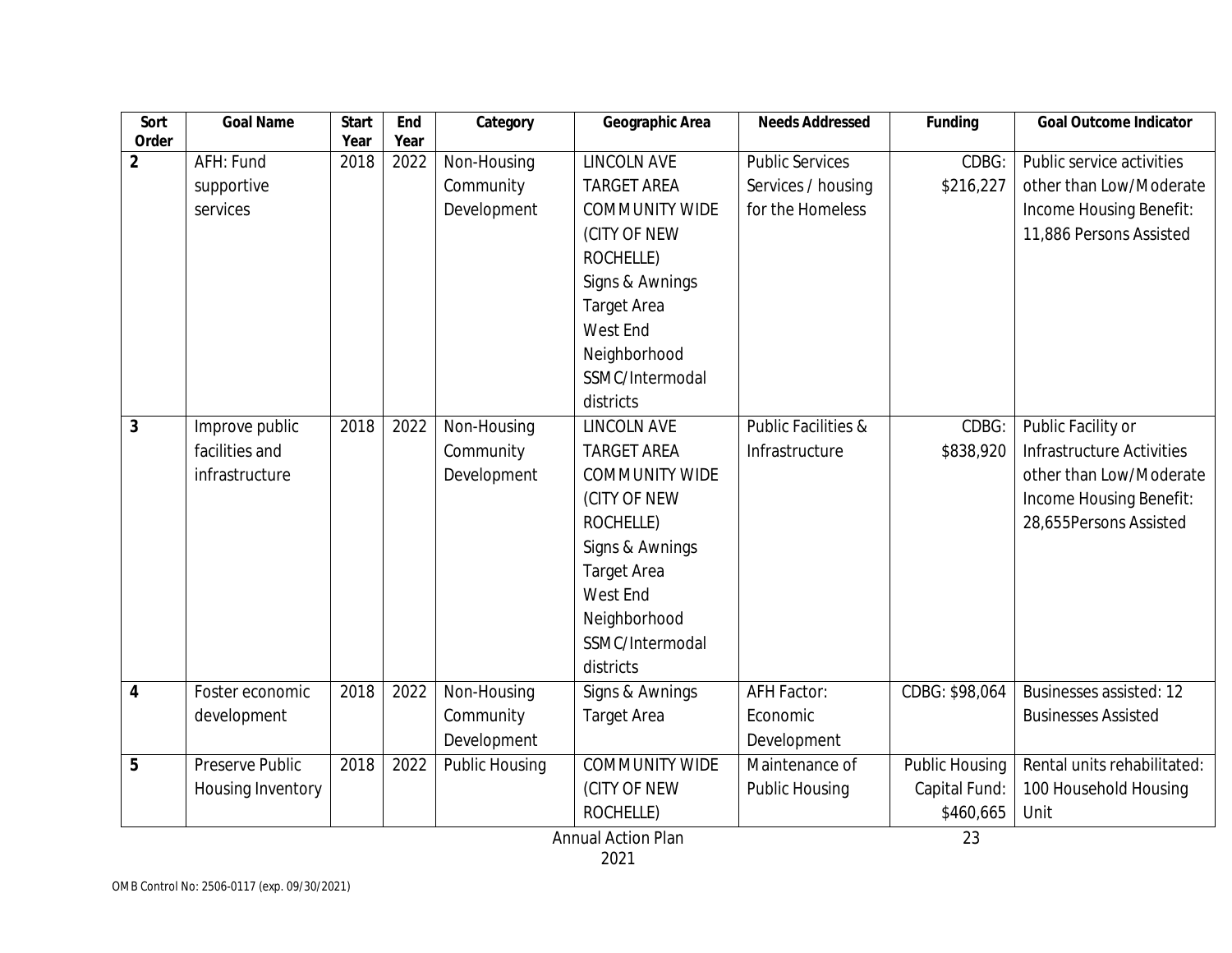| Sort  | <b>Goal Name</b>   | <b>Start</b> | End  | Category        | Geographic Area       | <b>Needs Addressed</b>   | Funding      | <b>Goal Outcome Indicator</b> |
|-------|--------------------|--------------|------|-----------------|-----------------------|--------------------------|--------------|-------------------------------|
| Order |                    | Year         | Year |                 |                       |                          |              |                               |
| 6     | AFH: Operate HCV   | 2018         | 2022 | Affordable      | <b>COMMUNITY WIDE</b> | <b>Housing Choice</b>    | Section 8:   | Tenant-based rental           |
|       | Program to         |              |      | Housing         | (CITY OF NEW          | Vouchers                 | \$18,149,244 | assistance / Rapid            |
|       | improve quality of |              |      |                 | ROCHELLE)             |                          |              | Rehousing: 1,227              |
|       | life               |              |      |                 |                       |                          |              | <b>Households Assisted</b>    |
|       | AFH: Admin; fair   | 2018         | 2022 | Admin; fair     | <b>COMMUNITY WIDE</b> | AFH Factor: Fair         | CDBG:        | Other: 1 Other                |
|       | housing            |              |      | housing         | (CITY OF NEW          | <b>Housing Education</b> | \$288,303    |                               |
|       | investigation &    |              |      | investigation & | ROCHELLE)             | and Enforcement          | HOME:        |                               |
|       | enforce            |              |      | enforcement     |                       | Planning and             | \$41,174     |                               |
|       |                    |              |      |                 |                       | Administration           |              |                               |

**Table 6 – Goals Summary**

### **Goal Descriptions**

| <b>Goal Name</b>                                                                                             | AFH: Improve access to and quality of housing                                                                                                                                                                                    |  |
|--------------------------------------------------------------------------------------------------------------|----------------------------------------------------------------------------------------------------------------------------------------------------------------------------------------------------------------------------------|--|
| Goal<br><b>Description</b>                                                                                   | Includes the construction, rehabilitation, and preservation of quality affordable housing, as well as direct housing<br>assistance to low-income households                                                                      |  |
| AFH METRICS & MILESTONES: (1) Annually provide rental assistance to help 10-12 households to afford housing. |                                                                                                                                                                                                                                  |  |
|                                                                                                              | (2) Use HOME funds to deepen the affordability of units that must be provided under the City's inclusionary housing<br>policy, with a goal of using best efforts to assist a developer with 3-5 affordable units within 5 years. |  |
|                                                                                                              | (3) Counsel the New Rochelle Municipal Housing Authority during each of their fiscal year's Annual Planning process to<br>help their planning for preserving and improving their public housing inventory.                       |  |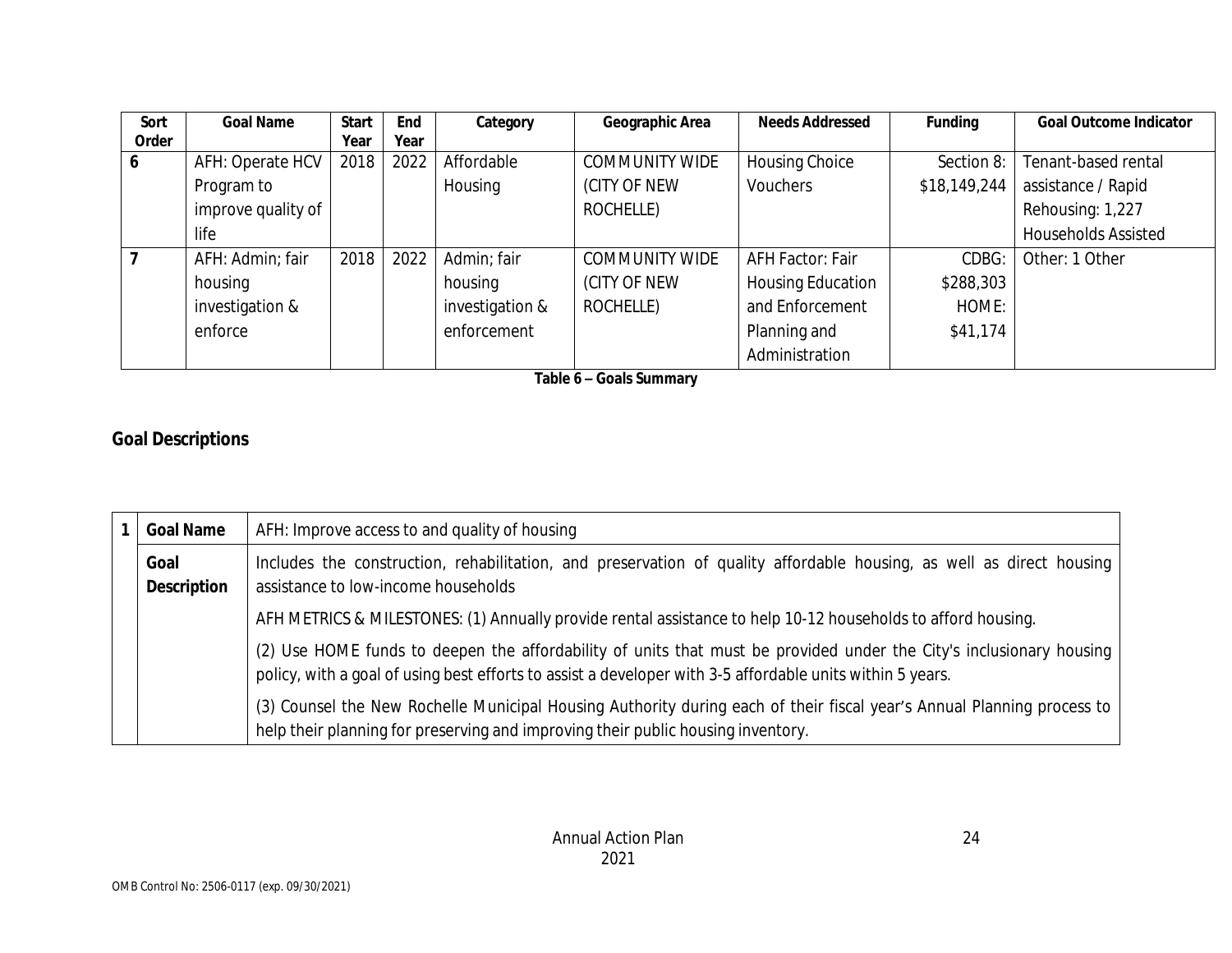| $\overline{2}$                                             | <b>Goal Name</b>                                                                                                                                                                                                                                                                                                             | AFH: Fund supportive services                                                                                                                                                                                                                                                                                                                                      |
|------------------------------------------------------------|------------------------------------------------------------------------------------------------------------------------------------------------------------------------------------------------------------------------------------------------------------------------------------------------------------------------------|--------------------------------------------------------------------------------------------------------------------------------------------------------------------------------------------------------------------------------------------------------------------------------------------------------------------------------------------------------------------|
|                                                            | Goal                                                                                                                                                                                                                                                                                                                         | Expand and continue non-housing community development supportive services.                                                                                                                                                                                                                                                                                         |
| <b>Description</b><br>of serving 300 individuals per year. |                                                                                                                                                                                                                                                                                                                              | AFH METRICS & MILESTONES: (1) When feasible, annually grant CDBG and/or City funds to the Homeless Resource Center<br>to provide outreach and resources to the homeless population, ultimately placing them in permanent housing, with a goal                                                                                                                      |
|                                                            | (2) Provide CDBG and/or City funds to partners such as the City's Youth Bureau, the Women's Enterprise Development<br>Center, the Urban League, NRMHA, and other providers of jobs training that help members of the protected classes secure<br>jobs with a living wage, with a goal of serving 15-25 individuals per year. |                                                                                                                                                                                                                                                                                                                                                                    |
|                                                            |                                                                                                                                                                                                                                                                                                                              | (3) Offer mobility counseling to any TBRA recipient having difficulty locating an affordable unit in New Rochelle or<br>relocating to a high opportunity area.                                                                                                                                                                                                     |
| 3                                                          | <b>Goal Name</b><br>Improve public facilities and infrastructure                                                                                                                                                                                                                                                             |                                                                                                                                                                                                                                                                                                                                                                    |
|                                                            | Goal<br><b>Description</b>                                                                                                                                                                                                                                                                                                   | Includes improvements to park and recreational facilities as well as traffic and gateway improvements in eligible areas.                                                                                                                                                                                                                                           |
| 4                                                          | <b>Goal Name</b>                                                                                                                                                                                                                                                                                                             | Foster economic development                                                                                                                                                                                                                                                                                                                                        |
|                                                            | Goal<br><b>Description</b>                                                                                                                                                                                                                                                                                                   | Economic development activities (e.g., technical and business assistance) facilitate job creation and retention and business<br>development.                                                                                                                                                                                                                       |
| 5                                                          | <b>Goal Name</b>                                                                                                                                                                                                                                                                                                             | Preserve Public Housing Inventory                                                                                                                                                                                                                                                                                                                                  |
|                                                            | Goal<br><b>Description</b>                                                                                                                                                                                                                                                                                                   | The City's aging public housing inventory owned by the New Rochelle Municipal Housing Authority provides affordable<br>rental housing to very low-income persons and requires annual capital improvements to preserve the condition of the<br>housing units. The City relies on the HUD's annual allocation from the Capital Fund Program to accomplish this goal. |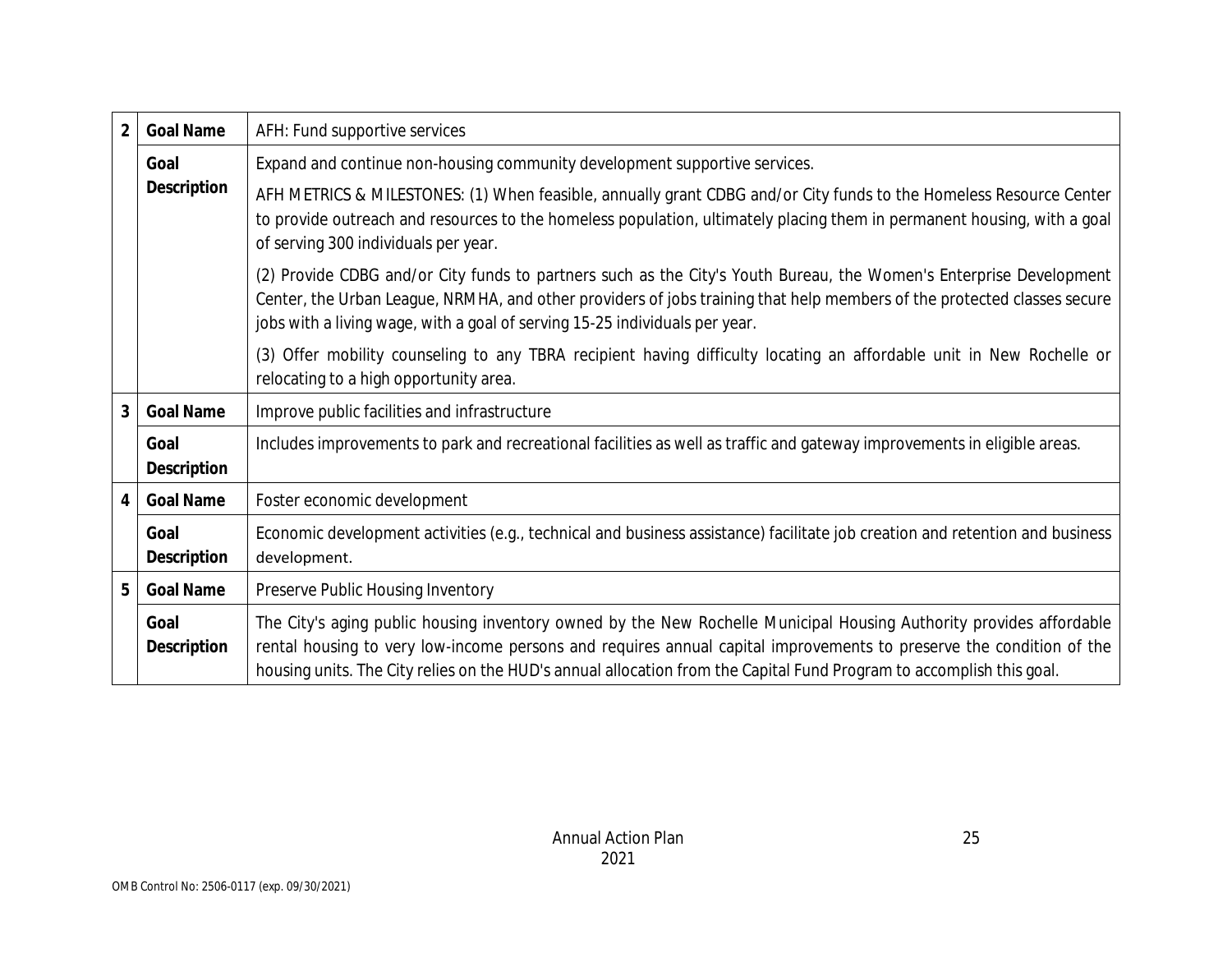| 6 | <b>Goal Name</b>   | AFH: Operate HCV Program to improve quality of life                                                                        |  |  |
|---|--------------------|----------------------------------------------------------------------------------------------------------------------------|--|--|
|   | Goal               | The City's Section 8 Program will provide rental subsidies to landlords for very low-income households who reside in their |  |  |
|   | <b>Description</b> | housing units.                                                                                                             |  |  |
|   |                    | AFH METRICS & MILESTONES: (1) Continue to offer mobility counseling to new Housing Choice Voucher holders and those        |  |  |
|   |                    | actively looking for affordable units in New Rochelle or looking to relocate to a high opportunity area.                   |  |  |
|   | <b>Goal Name</b>   | AFH: Admin; fair housing investigation & enforce                                                                           |  |  |
|   | Goal               | Includes all administrative and planning costs to operate the CDBG and HOME programs successfully.                         |  |  |
|   | <b>Description</b> | AFH METRICS & MILESTONES: (1) Within 12 months, develop recommendations for expending money collected in the               |  |  |
|   |                    | Affordable Housing Fund in ways that affirmatively further fair housing.                                                   |  |  |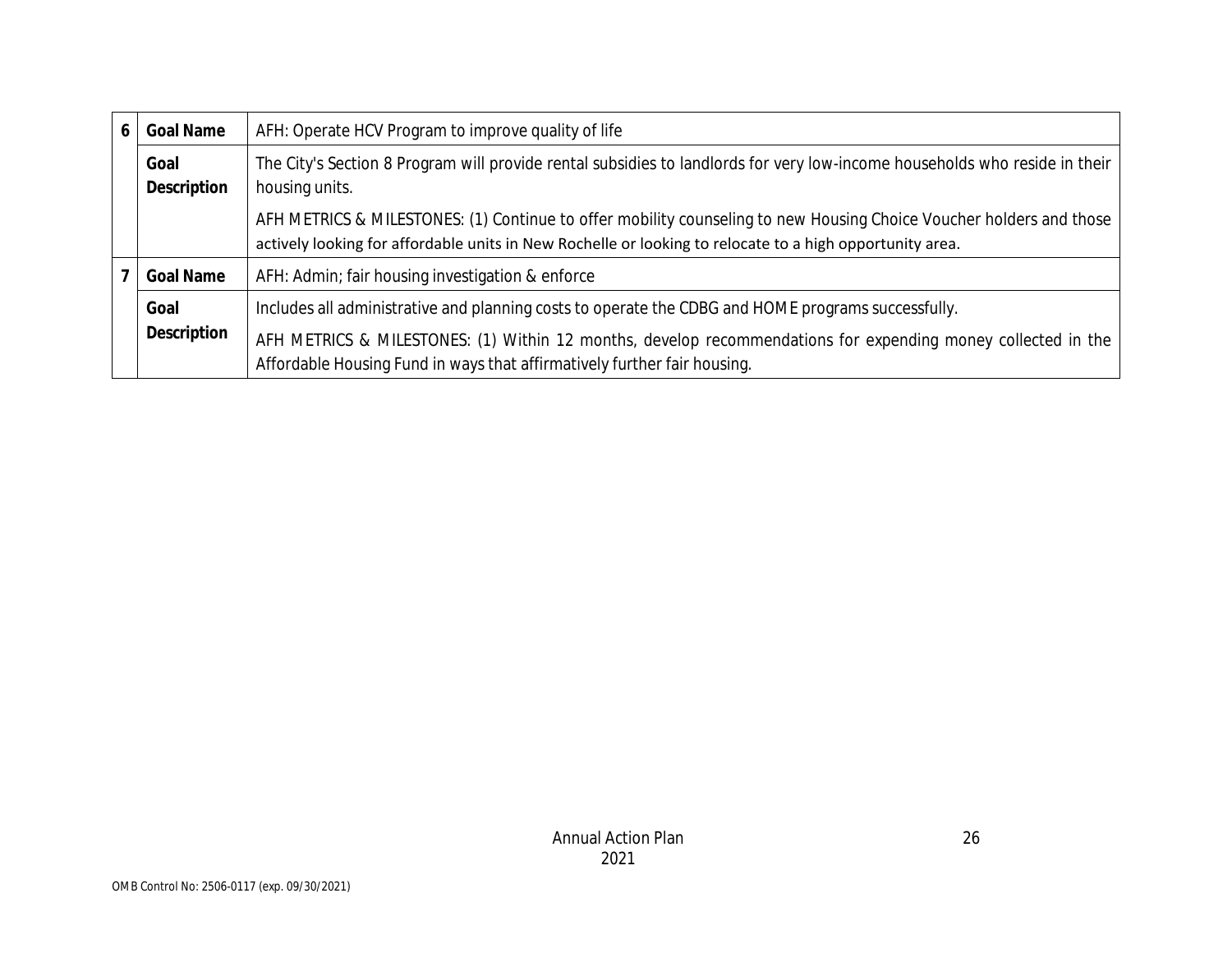# **Projects**

# **AP-35 Projects – 91.220(d) Introduction**

HUD notified the City of New Rochelle by letter, receipted on February 25, 2021, of HUD's formula allocations for fiscal year (FY) 2021 Community Development Block Grant (CDBG) and HOME Investment Partnerships (HOME) program grants.

The City's objectives for FY 2021 funding period include the following:

- Install new sidewalks with ADA curb cuts in CDBG Target areas
- Improvements to Downtown Traffic and Gateways
- Market and develop a partnership with a cadre of developers that would result in affordable rental housing unit production, in a series of projects that is consistent with the City needs.
- Make improvements in the Station Plaza/Transit Area in order to benefit residents with an improved public transportation service area.
- Promote economic development to attract and retain businesses.
- Make necessary improvements to various public parks and playgrounds.
- Provide resources and horticultural education activities at the Lincoln Park Community Gardens.
- Provide community services to assist low-income individuals and families, especially those with special needs, seniors, and youth.
- Provide support for programs to assist the homeless population and those at-risk of homelessness.
- Provide funding to the New Rochelle Youth Bureau for job training programs for teens and young adults
- Provide entrepreneurial training to promote economic development opportunities and selfsufficiency.
- Provide support for senior employment placement services.
- Maintain a Tenant Based Rental Assistance program targeting the homeless population.
- Provide a down-payment assistance program for first time homebuyers
- Affordable housing preservation and Housing Choice Assistance Payments Public Housing Capital Fund program and Housing Choice Voucher program.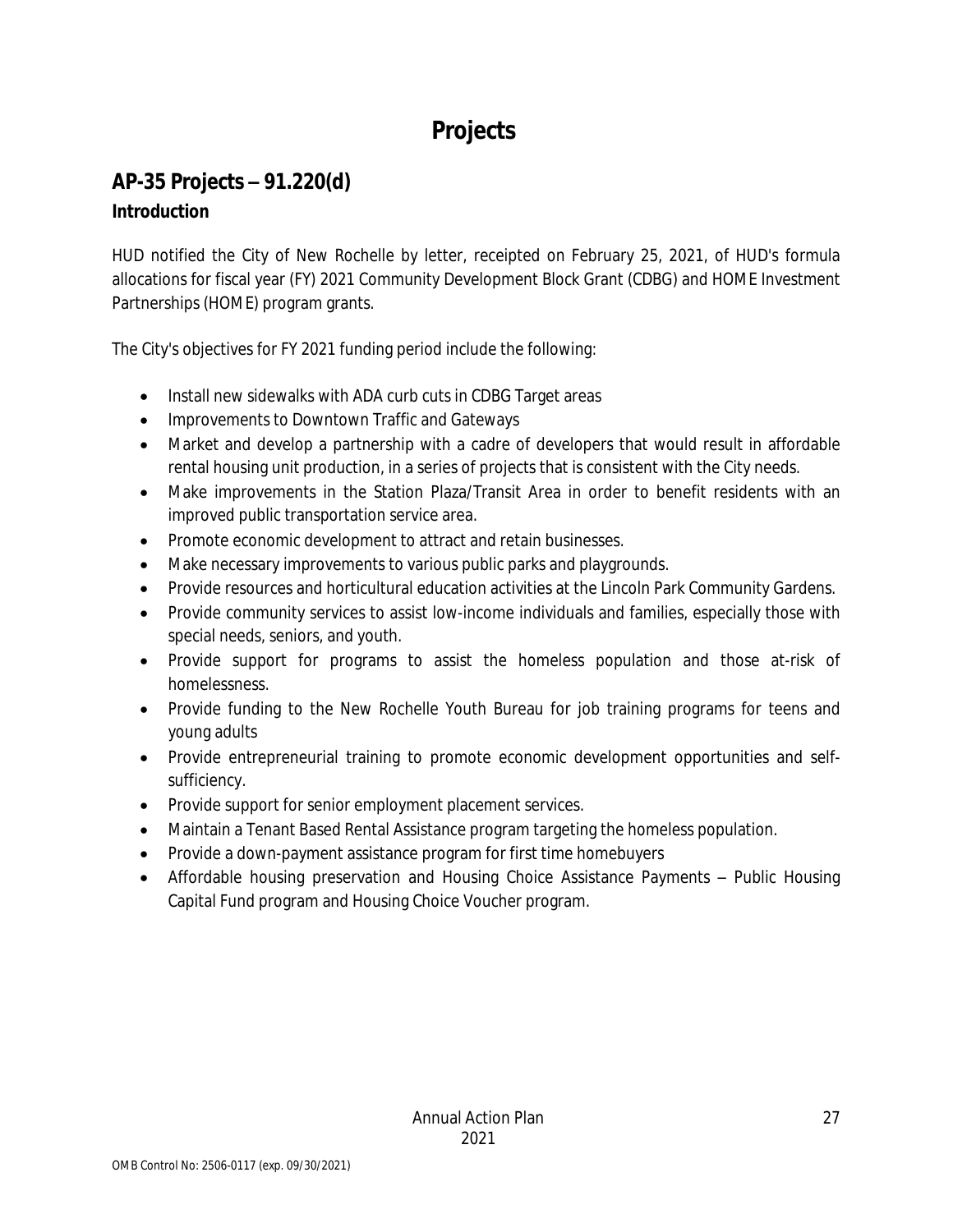#### **Projects**

| #              | <b>Project Name</b>                              |
|----------------|--------------------------------------------------|
| 1              | Boys & Girls Club of New Rochelle                |
| $\overline{2}$ | <b>HOPE Community Services</b>                   |
| 3              | Meals-on-Wheels of New Rochelle                  |
| 4              | Women's Enterprise Development Center (WEDC)     |
| 5              | Westhab, Inc.                                    |
| 6              | Westchester Jewish Community Services (WJCS)     |
| 7              | New Rochelle Municipal Housing Authority (NRMHA) |
| 8              | Girls Incorporated of Westchester County (GIWC)  |
| 9              | Human Development Services of Westchester (HDSW) |
| 10             | <b>CAREERS Support Solutions</b>                 |
| 11             | Urban League of Westchester County, Inc.         |
| 12             | Parks & Recreation Programs                      |
| 13             | Youth Bureau Programs                            |
| 14             | Public Facilities Improvements                   |
| 15             | <b>Commercial Rehabilitation</b>                 |
| 16             | Administration and Planning                      |
| 17             | <b>Tenant Based Rental Assistance</b>            |
| 18             | Down-Payment Assistance Program                  |
| 19             | Public Housing Capital Fund                      |
| 20             | Housing Assistance Payments (HAP)                |
| 21             | CHDO Community Housing Development Organization  |

**Table 7 - Project Information**

**Describe the reasons for allocation priorities and any obstacles to addressing underserved needs**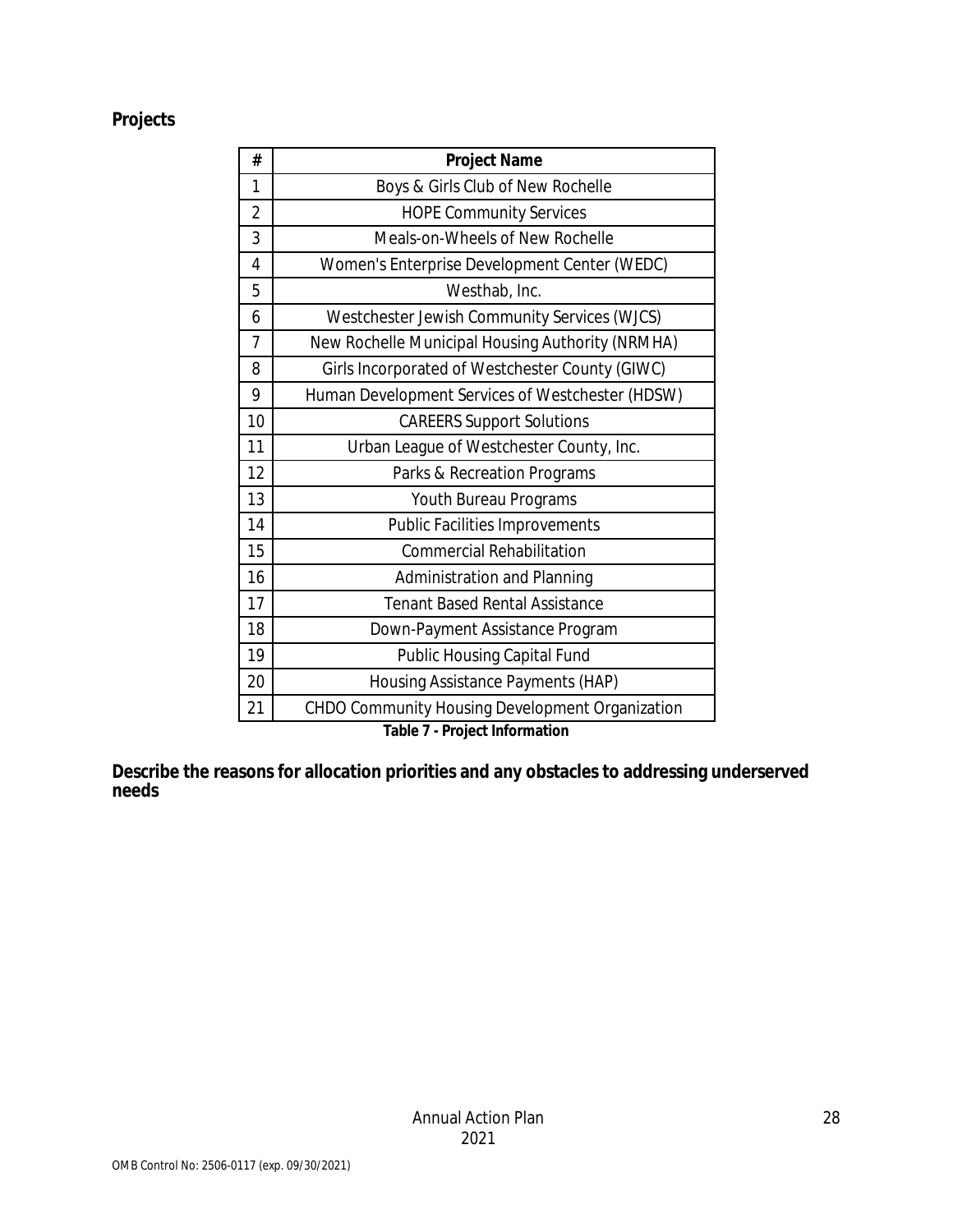# **AP-38 Project Summary**

**Project Summary Information**

|                | <b>Project Name</b>                                                                           | Boys & Girls Club of New Rochelle                                                                                                                                                                                                                                                                                                                                                                                                                                                                                                  |
|----------------|-----------------------------------------------------------------------------------------------|------------------------------------------------------------------------------------------------------------------------------------------------------------------------------------------------------------------------------------------------------------------------------------------------------------------------------------------------------------------------------------------------------------------------------------------------------------------------------------------------------------------------------------|
|                | <b>Target Area</b>                                                                            | West End Neighborhood/ LINCOLN AVE. TARGET AREA                                                                                                                                                                                                                                                                                                                                                                                                                                                                                    |
|                | <b>Goals Supported</b>                                                                        | AFH: Fund Supportive Services                                                                                                                                                                                                                                                                                                                                                                                                                                                                                                      |
|                | <b>Needs Addressed</b>                                                                        | <b>Public Services</b>                                                                                                                                                                                                                                                                                                                                                                                                                                                                                                             |
|                | <b>Funding</b>                                                                                | CDBG: \$4,000                                                                                                                                                                                                                                                                                                                                                                                                                                                                                                                      |
|                | <b>Description</b>                                                                            | The Boys & Girls Club of New Rochelle will conduct an after school                                                                                                                                                                                                                                                                                                                                                                                                                                                                 |
|                |                                                                                               | enrichment program for children aged 5-18                                                                                                                                                                                                                                                                                                                                                                                                                                                                                          |
| $\mathbf{1}$   | <b>Target Date</b>                                                                            | 12/31/2021                                                                                                                                                                                                                                                                                                                                                                                                                                                                                                                         |
|                | Estimate the number and type of<br>families that will benefit from<br>the proposed activities | 165+ Low to Moderate Income Youth                                                                                                                                                                                                                                                                                                                                                                                                                                                                                                  |
|                | <b>Location Description</b>                                                                   | Mascaro location                                                                                                                                                                                                                                                                                                                                                                                                                                                                                                                   |
|                | <b>Planned Activities</b>                                                                     | The program (Mascaro and Remington) will be located at the<br>Mascaro Boys & Girls Club since the Remington location is closed<br>for complete reconstruction. The program will provide after-<br>school homework assistance and academic tutoring to area<br>residents ages 6 to 18                                                                                                                                                                                                                                               |
|                | <b>Project Name</b>                                                                           | <b>HOPE Community Services</b>                                                                                                                                                                                                                                                                                                                                                                                                                                                                                                     |
|                | <b>Target Area</b>                                                                            | Community Wide                                                                                                                                                                                                                                                                                                                                                                                                                                                                                                                     |
|                | <b>Goals Supported</b>                                                                        | AFH: Fund Supportive Services                                                                                                                                                                                                                                                                                                                                                                                                                                                                                                      |
|                | <b>Needs Addressed</b>                                                                        | Public Services, Homeless Services, & Persons with Disabilities                                                                                                                                                                                                                                                                                                                                                                                                                                                                    |
|                | <b>Funding</b>                                                                                | CDBG: \$15,250                                                                                                                                                                                                                                                                                                                                                                                                                                                                                                                     |
| $\overline{2}$ | <b>Description</b>                                                                            | HOPE Community Services offers programs for special needs and<br>homeless population through their Soup Kitchen, Food Pantry and<br>Self-Sufficiency programs. The soup kitchen serves hot meals to<br>the homeless and those in transitional housing. The food pantry is<br>a resource to needy residents so they can prepare nutritional<br>meals for their families. The self-sufficiency program provides<br>referral services and assistance to needy residents in areas of<br>housing, health, education, job training, etc. |
|                | <b>Target Date</b>                                                                            | 12/31/2021                                                                                                                                                                                                                                                                                                                                                                                                                                                                                                                         |
|                | Estimate the number and type of<br>families that will benefit from<br>the proposed activities | 3,000 Low & Very Low Income Persons                                                                                                                                                                                                                                                                                                                                                                                                                                                                                                |
|                | <b>Location Description</b>                                                                   | 50 Washington Avenue, New Rochelle, NY                                                                                                                                                                                                                                                                                                                                                                                                                                                                                             |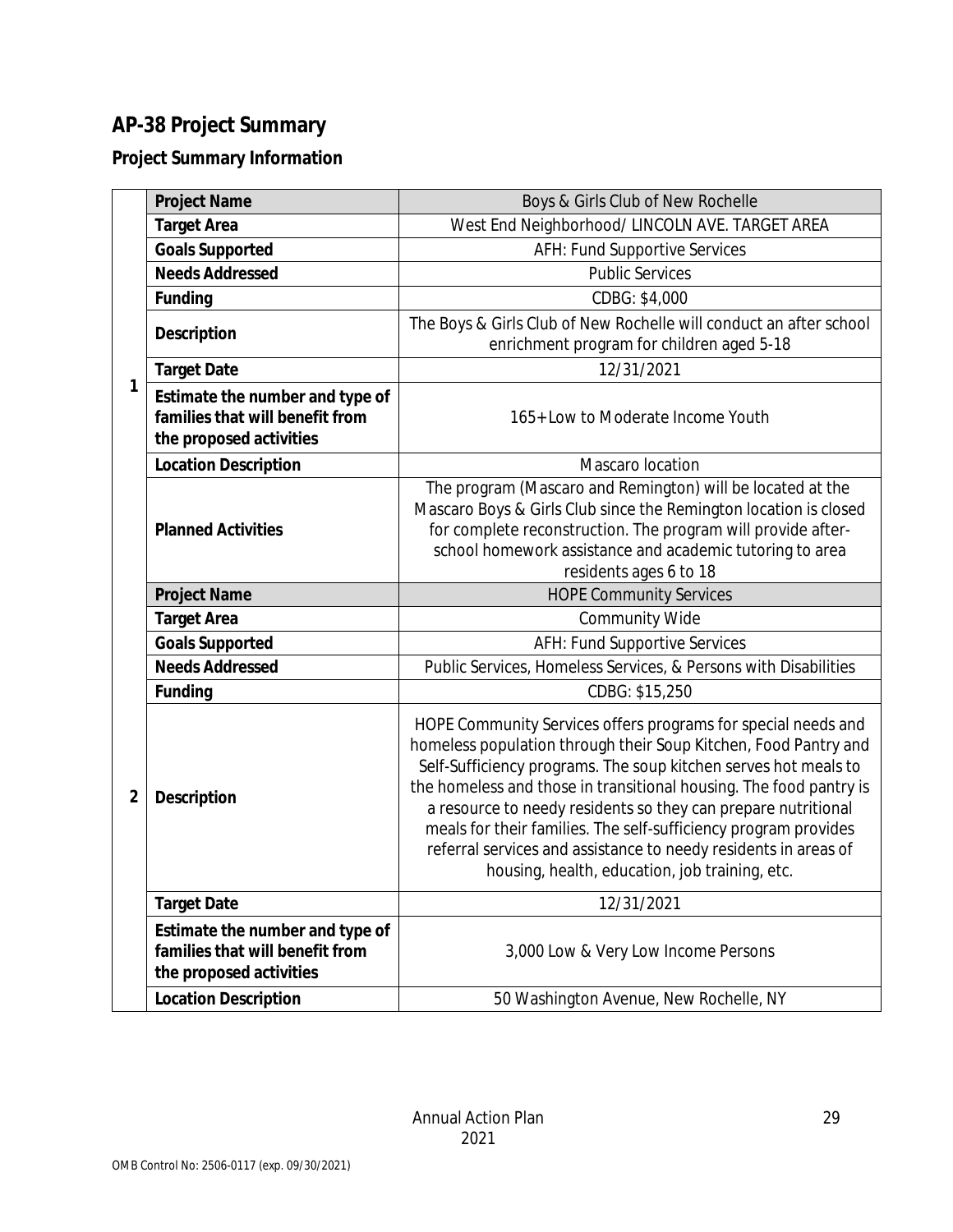|   | <b>Planned Activities</b>                                                                     | HOPE operates a soup kitchen where hot meals are served to the<br>homeless, those in transitional housing without cooking facilities,<br>and anyone with a very limited budget. HOPE's food pantry<br>distributes bagged groceries to needy families weekly. HOPES's<br>Self-sufficiency program operates a walk-in crisis intervention and<br>referral service for issues with housing, education, health, job<br>training, and substance abuse. |
|---|-----------------------------------------------------------------------------------------------|---------------------------------------------------------------------------------------------------------------------------------------------------------------------------------------------------------------------------------------------------------------------------------------------------------------------------------------------------------------------------------------------------------------------------------------------------|
|   | <b>Project Name</b>                                                                           | Meals-on-Wheels of New Rochelle                                                                                                                                                                                                                                                                                                                                                                                                                   |
|   | <b>Target Area</b>                                                                            | <b>Community Wide</b>                                                                                                                                                                                                                                                                                                                                                                                                                             |
|   | <b>Goals Supported</b>                                                                        | AFH: Fund Supportive Services                                                                                                                                                                                                                                                                                                                                                                                                                     |
|   | <b>Needs Addressed</b>                                                                        | <b>Public Services</b>                                                                                                                                                                                                                                                                                                                                                                                                                            |
|   | <b>Funding</b>                                                                                | CDBG: \$4,000                                                                                                                                                                                                                                                                                                                                                                                                                                     |
| 3 | <b>Description</b>                                                                            | Meals-on-Wheels program serves people who require prepared<br>meals due to permanent or temporary frailty, illness or disability<br>thus enabling them to remain in their own homes.                                                                                                                                                                                                                                                              |
|   | <b>Target Date</b>                                                                            | 12/31/2021                                                                                                                                                                                                                                                                                                                                                                                                                                        |
|   | Estimate the number and type of<br>families that will benefit from<br>the proposed activities | 125 Disabled Seniors                                                                                                                                                                                                                                                                                                                                                                                                                              |
|   | <b>Location Description</b>                                                                   | 50 Pintard Avenue, New Rochelle, NY                                                                                                                                                                                                                                                                                                                                                                                                               |
|   | <b>Planned Activities</b>                                                                     | Deliver hot meals to those who are homebound and unable to<br>shop and prepare meals for themselves.                                                                                                                                                                                                                                                                                                                                              |
|   | <b>Project Name</b>                                                                           | Women's Enterprise Development Center (WEDC)                                                                                                                                                                                                                                                                                                                                                                                                      |
|   | <b>Target Area</b>                                                                            | Community Wide                                                                                                                                                                                                                                                                                                                                                                                                                                    |
|   | <b>Goals Supported</b>                                                                        | <b>AFH: Fund Supportive Services</b>                                                                                                                                                                                                                                                                                                                                                                                                              |
|   | <b>Needs Addressed</b>                                                                        | <b>Public Services</b>                                                                                                                                                                                                                                                                                                                                                                                                                            |
|   | <b>Funding</b>                                                                                | CDBG: \$4,150                                                                                                                                                                                                                                                                                                                                                                                                                                     |
|   | <b>Description</b>                                                                            | WEDC's professional trainers assist with navigating all aspects of<br>starting, running and sustaining a business; hence, helping to<br>create a roadmap for success.                                                                                                                                                                                                                                                                             |
| 4 | <b>Target Date</b>                                                                            | 12/31/2021                                                                                                                                                                                                                                                                                                                                                                                                                                        |
|   | Estimate the number and type of<br>families that will benefit from<br>the proposed activities | 15-20 Low to Moderate Income Residents                                                                                                                                                                                                                                                                                                                                                                                                            |
|   | <b>Location Description</b>                                                                   | New Rochelle Public Library                                                                                                                                                                                                                                                                                                                                                                                                                       |
|   | <b>Planned Activities</b>                                                                     | Participants learn to write a business plan, ultimately establishing<br>and operating a successful business. Workshops are given in<br>business plan preparation, computer skills training, business loans,<br>permits and marketing, use of social media and networking.                                                                                                                                                                         |
| 5 | <b>Project Name</b>                                                                           | Westhab, Inc.                                                                                                                                                                                                                                                                                                                                                                                                                                     |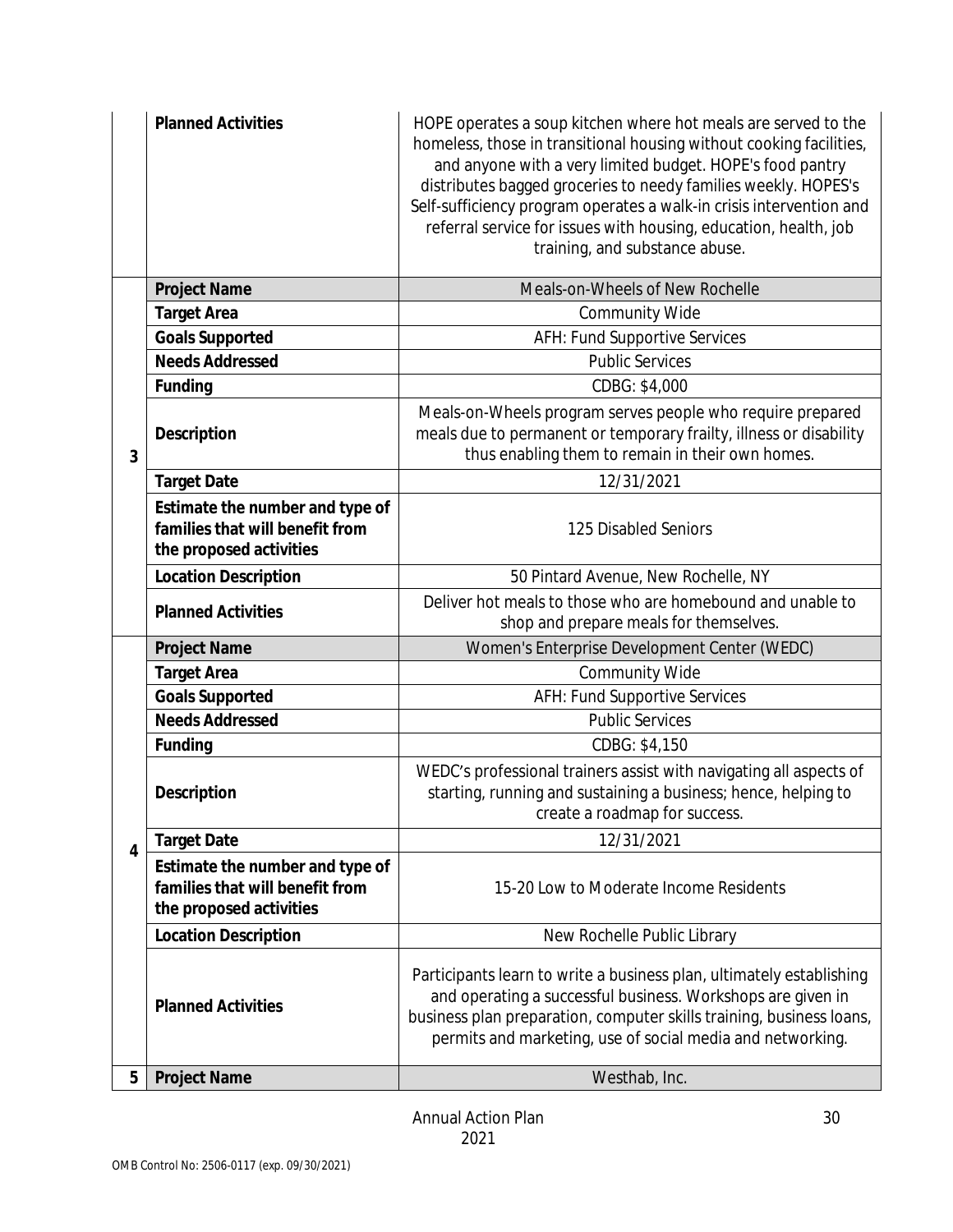|   | <b>Target Area</b>                                                                            | Community Wide                                                                                                                                                                                                                                                                                                                                                                                                                                                                                                                                                                      |
|---|-----------------------------------------------------------------------------------------------|-------------------------------------------------------------------------------------------------------------------------------------------------------------------------------------------------------------------------------------------------------------------------------------------------------------------------------------------------------------------------------------------------------------------------------------------------------------------------------------------------------------------------------------------------------------------------------------|
|   | <b>Goals Supported</b>                                                                        | AFH: Fund Supportive Services                                                                                                                                                                                                                                                                                                                                                                                                                                                                                                                                                       |
|   | <b>Needs Addressed</b>                                                                        | <b>Public Services</b>                                                                                                                                                                                                                                                                                                                                                                                                                                                                                                                                                              |
|   | <b>Funding</b>                                                                                | CDBG: \$9,527                                                                                                                                                                                                                                                                                                                                                                                                                                                                                                                                                                       |
|   | <b>Description</b>                                                                            | Westhab conducts an Occupational Skills Training program for<br>low-income, unemployed, underemployed, and the re-entry<br>population, ages 18 and above, residing in New Rochelle.                                                                                                                                                                                                                                                                                                                                                                                                 |
|   | <b>Target Date</b>                                                                            | 12/31/2021                                                                                                                                                                                                                                                                                                                                                                                                                                                                                                                                                                          |
|   | Estimate the number and type of<br>families that will benefit from<br>the proposed activities | 60 Low to Moderate Income Individuals                                                                                                                                                                                                                                                                                                                                                                                                                                                                                                                                               |
|   | <b>Location Description</b>                                                                   | 247 North Avenue, New Rochelle, NY                                                                                                                                                                                                                                                                                                                                                                                                                                                                                                                                                  |
|   | <b>Planned Activities</b>                                                                     | Occupational Safety & Health Administration (OSHA) 30-Hour<br>Construction Training and 16-Hour Custodial Maintenance Training                                                                                                                                                                                                                                                                                                                                                                                                                                                      |
|   | <b>Project Name</b>                                                                           | Westchester Jewish Community Services (WJCS)                                                                                                                                                                                                                                                                                                                                                                                                                                                                                                                                        |
|   | <b>Target Area</b>                                                                            | Community Wide                                                                                                                                                                                                                                                                                                                                                                                                                                                                                                                                                                      |
|   | <b>Goals Supported</b>                                                                        | <b>AFH: Fund Supportive Services</b>                                                                                                                                                                                                                                                                                                                                                                                                                                                                                                                                                |
|   | <b>Needs Addressed</b>                                                                        | Public Services, Persons with Disabilities                                                                                                                                                                                                                                                                                                                                                                                                                                                                                                                                          |
|   | <b>Funding</b>                                                                                | CDBG: \$5,000                                                                                                                                                                                                                                                                                                                                                                                                                                                                                                                                                                       |
|   | <b>Description</b>                                                                            | WJCS provides housing support for adults with developmental<br>disabilities.<br>Parent Child Program helps to ensure Westchester County's most<br>vulnerable children and families, isolated by poverty, language and<br>literacy barriers, and/or lack of transportation, are set on the path<br>toward school and life success.                                                                                                                                                                                                                                                   |
|   | <b>Target Date</b>                                                                            | 12/31/2021                                                                                                                                                                                                                                                                                                                                                                                                                                                                                                                                                                          |
| 6 | Estimate the number and type of<br>families that will benefit from<br>the proposed activities | 200 Low to Moderate Income Families<br>12 disabled adults                                                                                                                                                                                                                                                                                                                                                                                                                                                                                                                           |
|   | <b>Location Description</b>                                                                   | The Craft Building in New Rochelle; Mascaro Clubhouse at the<br>Boys & Girls Club of New Rochelle                                                                                                                                                                                                                                                                                                                                                                                                                                                                                   |
|   | <b>Planned Activities</b>                                                                     | WJCS support services provides a supportive atmosphere through<br>24-hour, hands-on care, offered by trained staff. In these caring<br>homes, individuals are encouraged to realize their hopes, dreams,<br>and achieve their highest potential.<br>The Parent Child Program provides high quality early childhood<br>education for children under 5 and their parents and caregivers.<br>Through a variety of programs parents (caregivers) and children<br>participate together in engaging and educational activities that<br>support parents as their children's first teacher. |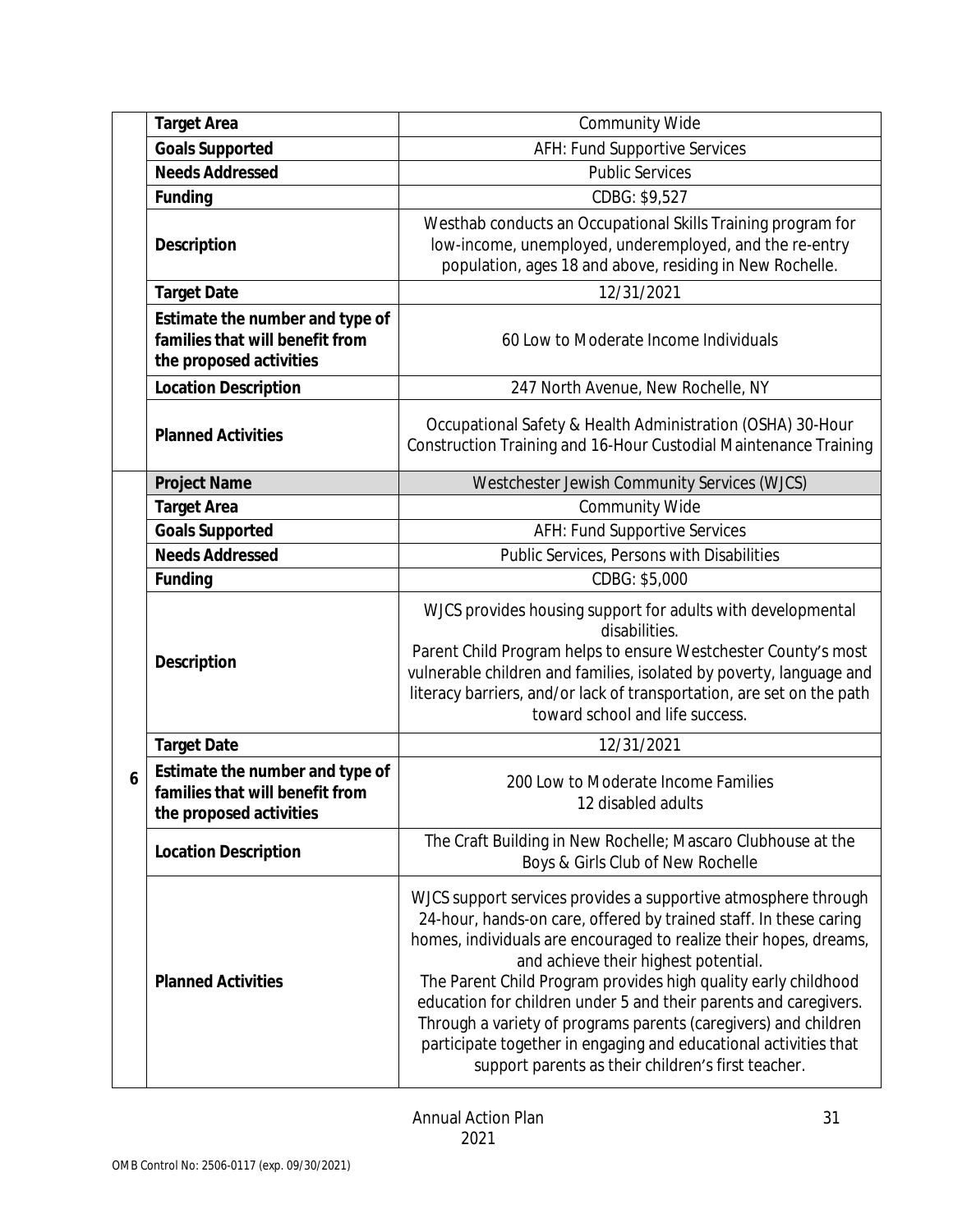| $\overline{7}$ | <b>Project Name</b>                                                                           | New Rochelle Municipal Housing Authority (NRMHA)                                                                                                                                                                                                                                                                                   |
|----------------|-----------------------------------------------------------------------------------------------|------------------------------------------------------------------------------------------------------------------------------------------------------------------------------------------------------------------------------------------------------------------------------------------------------------------------------------|
|                |                                                                                               | <b>Bracey Empowerment Program</b>                                                                                                                                                                                                                                                                                                  |
|                | <b>Target Area</b>                                                                            | <b>Bracey Municipal Housing Building</b>                                                                                                                                                                                                                                                                                           |
|                | <b>Goals Supported</b>                                                                        | AFH: Fund Supportive Services                                                                                                                                                                                                                                                                                                      |
|                | <b>Needs Addressed</b>                                                                        | <b>Public Services</b>                                                                                                                                                                                                                                                                                                             |
|                | <b>Funding</b>                                                                                | CDBG: \$2,000                                                                                                                                                                                                                                                                                                                      |
|                | <b>Description</b>                                                                            | The Bracey Empowerment Program aims at creating an<br>atmosphere of mutual support and assistance among the<br>residents in the neighborhood in which their powers to transform<br>society are multiplied                                                                                                                          |
|                | <b>Target Date</b>                                                                            | 12/31/2021                                                                                                                                                                                                                                                                                                                         |
|                | Estimate the number and type of<br>families that will benefit from<br>the proposed activities | 75 Low to Moderate Income Residents of Bracey Apartments                                                                                                                                                                                                                                                                           |
|                | <b>Location Description</b>                                                                   | 361 Main Street, New Rochelle, NY                                                                                                                                                                                                                                                                                                  |
|                | <b>Planned Activities</b>                                                                     | Youth Programs, Academic Tutoring, Employment Services & Job<br>Training, Leadership & Community Service programs                                                                                                                                                                                                                  |
|                | <b>Project Name</b>                                                                           | Girls Incorporated of Westchester County (GIWC)                                                                                                                                                                                                                                                                                    |
|                | <b>Target Area</b>                                                                            | Community Wide                                                                                                                                                                                                                                                                                                                     |
|                | <b>Goals Supported</b>                                                                        | AFH: Fund Supportive Services                                                                                                                                                                                                                                                                                                      |
|                | <b>Needs Addressed</b>                                                                        | <b>Public Services</b>                                                                                                                                                                                                                                                                                                             |
|                | <b>Funding</b>                                                                                | CDBG: \$2,000                                                                                                                                                                                                                                                                                                                      |
|                | <b>Description</b>                                                                            | A full-year mentoring, empowerment, and educational enrichment<br>program for girls age 6 -18.                                                                                                                                                                                                                                     |
|                | <b>Target Date</b>                                                                            | 12/31/2021                                                                                                                                                                                                                                                                                                                         |
| 8              | Estimate the number and type of<br>families that will benefit from<br>the proposed activities | 65 Low to Moderate Income Girls                                                                                                                                                                                                                                                                                                    |
|                | <b>Location Description</b>                                                                   | Albert Leonard Middle School, Isaac E. Young Middle School, New<br>Rochelle High School                                                                                                                                                                                                                                            |
|                | <b>Planned Activities</b>                                                                     | GIWC utilizes dedicated professionally trained Program Facilitators<br>to engage and mentor girls in proven, evidence based curriculum.<br>These programs build confidence, self-esteem, help girls age 6-18<br>avoid risky behavior, and helps girls see and realize the<br>possibilities that are open to them for their future. |
|                | <b>Project Name</b>                                                                           | Human Development Services of Westchester (HDSW)                                                                                                                                                                                                                                                                                   |
|                | <b>Target Area</b>                                                                            | Community Wide                                                                                                                                                                                                                                                                                                                     |
| 9              | <b>Goals Supported</b>                                                                        | AFH: Fund Supportive Services                                                                                                                                                                                                                                                                                                      |
|                | <b>Needs Addressed</b>                                                                        | <b>Public Services</b>                                                                                                                                                                                                                                                                                                             |
|                | <b>Funding</b>                                                                                | CDBG: \$2,000                                                                                                                                                                                                                                                                                                                      |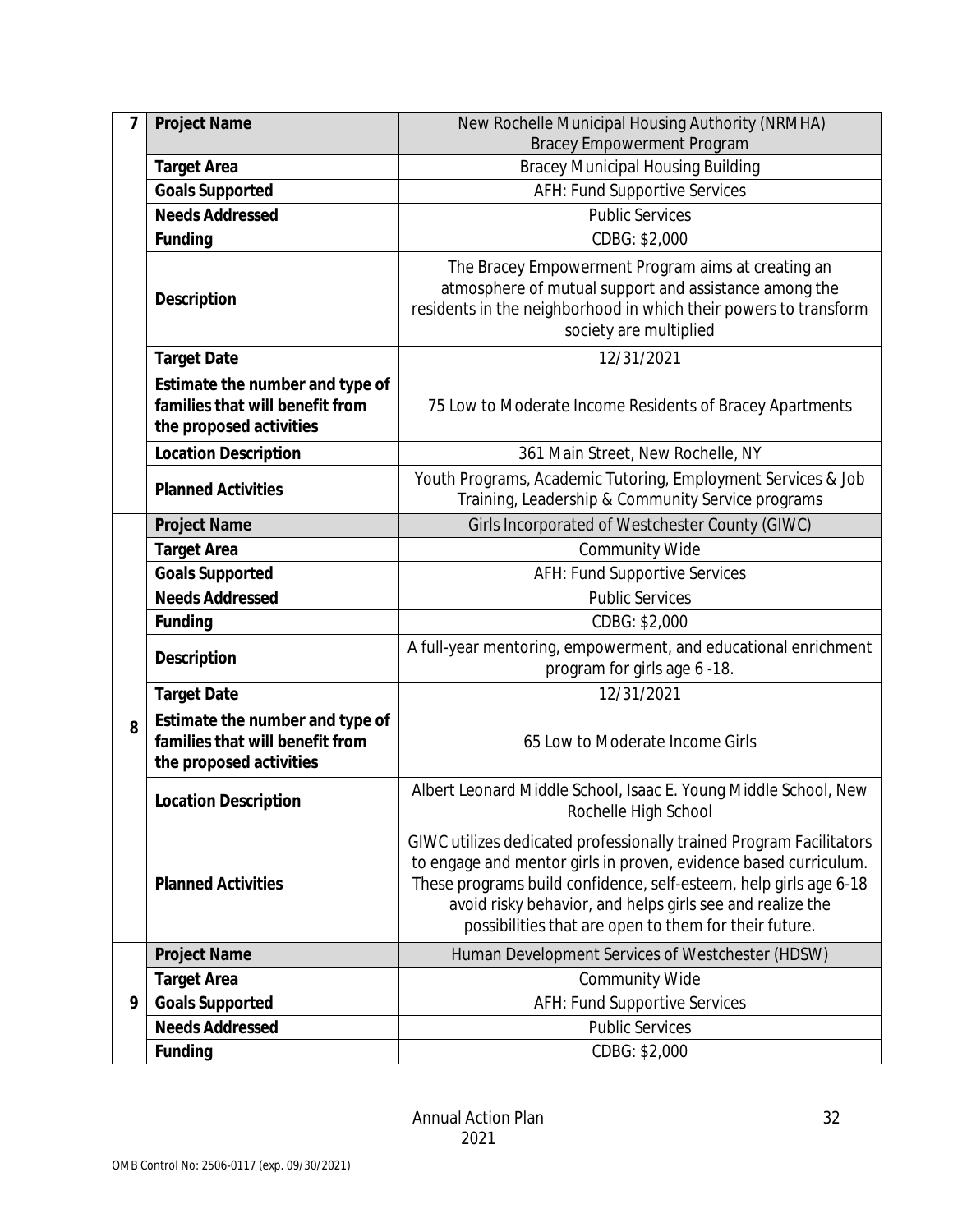|    | <b>Description</b>                                                                            | HDSW is the only bi-lingual Housing Counseling Agency in<br>Westchester. HDSW is a 501(c)(3) not-for-profit community-based<br>social service organization providing quality mental<br>and behavioral health, rehabilitative, health, residential and<br>community stabilization services throughout<br>Westchester, including 22 supportive housing units in New<br>Rochelle. |
|----|-----------------------------------------------------------------------------------------------|--------------------------------------------------------------------------------------------------------------------------------------------------------------------------------------------------------------------------------------------------------------------------------------------------------------------------------------------------------------------------------|
|    | <b>Target Date</b>                                                                            | 12/31/2021                                                                                                                                                                                                                                                                                                                                                                     |
|    | Estimate the number and type of<br>families that will benefit from<br>the proposed activities | 30 Low to Moderate Income New Rochelle Residents                                                                                                                                                                                                                                                                                                                               |
|    | <b>Location Description</b>                                                                   | Targeted Outreach in New Rochelle, NY                                                                                                                                                                                                                                                                                                                                          |
|    | <b>Planned Activities</b>                                                                     | The Living Room Crisis Day Respite program provides safe<br>supervised day respite services in a comforting home-like setting<br>for people with mental & behavioral health needs who are in<br>crisis.                                                                                                                                                                        |
|    | <b>Project Name</b>                                                                           | <b>CAREERS Support Solutions</b>                                                                                                                                                                                                                                                                                                                                               |
|    | <b>Target Area</b>                                                                            | <b>Community Wide</b>                                                                                                                                                                                                                                                                                                                                                          |
|    | <b>Goals Supported</b>                                                                        | <b>AFH: Fund Supportive Services</b>                                                                                                                                                                                                                                                                                                                                           |
|    | <b>Needs Addressed</b>                                                                        | <b>Public Services</b>                                                                                                                                                                                                                                                                                                                                                         |
|    | <b>Funding</b>                                                                                | CDBG: \$2,000                                                                                                                                                                                                                                                                                                                                                                  |
| 10 | <b>Description</b>                                                                            | CAREERS is a not-for-profit organization whose fundamental goal<br>is to help individuals with disabilities in Westchester, Putnam and<br>Dutchess Counties, NY achieve the satisfaction of sustained,<br>gainful employment at no cost to them, their families or<br>employers.                                                                                               |
|    | <b>Target Date</b>                                                                            | 12/31/2021                                                                                                                                                                                                                                                                                                                                                                     |
|    | Estimate the number and type of<br>families that will benefit from<br>the proposed activities | 55 Low to Moderate Income Disabled New Rochelle Residents                                                                                                                                                                                                                                                                                                                      |
|    | <b>Location Description</b>                                                                   | 400 Columbus Avenue, Valhalla, NY                                                                                                                                                                                                                                                                                                                                              |
|    | <b>Planned Activities</b>                                                                     | CAREEERS experienced and qualified staff work one-on-one with<br>people to meet their needs and place them in jobs based upon<br>their abilities and interests. They also provide on-the-job training<br>and long-term ongoing support, for as long as each person needs -<br>often for many, many years.                                                                      |
|    | <b>Project Name</b>                                                                           | Urban League of Westchester County, Inc.                                                                                                                                                                                                                                                                                                                                       |
|    | <b>Target Area</b>                                                                            | Community Wide                                                                                                                                                                                                                                                                                                                                                                 |
| 11 | <b>Goals Supported</b>                                                                        | AFH: Fund Supportive Services                                                                                                                                                                                                                                                                                                                                                  |
|    | <b>Needs Addressed</b>                                                                        | Public Services, Job Creation                                                                                                                                                                                                                                                                                                                                                  |
|    | <b>Funding</b>                                                                                | CDBG: \$2,000                                                                                                                                                                                                                                                                                                                                                                  |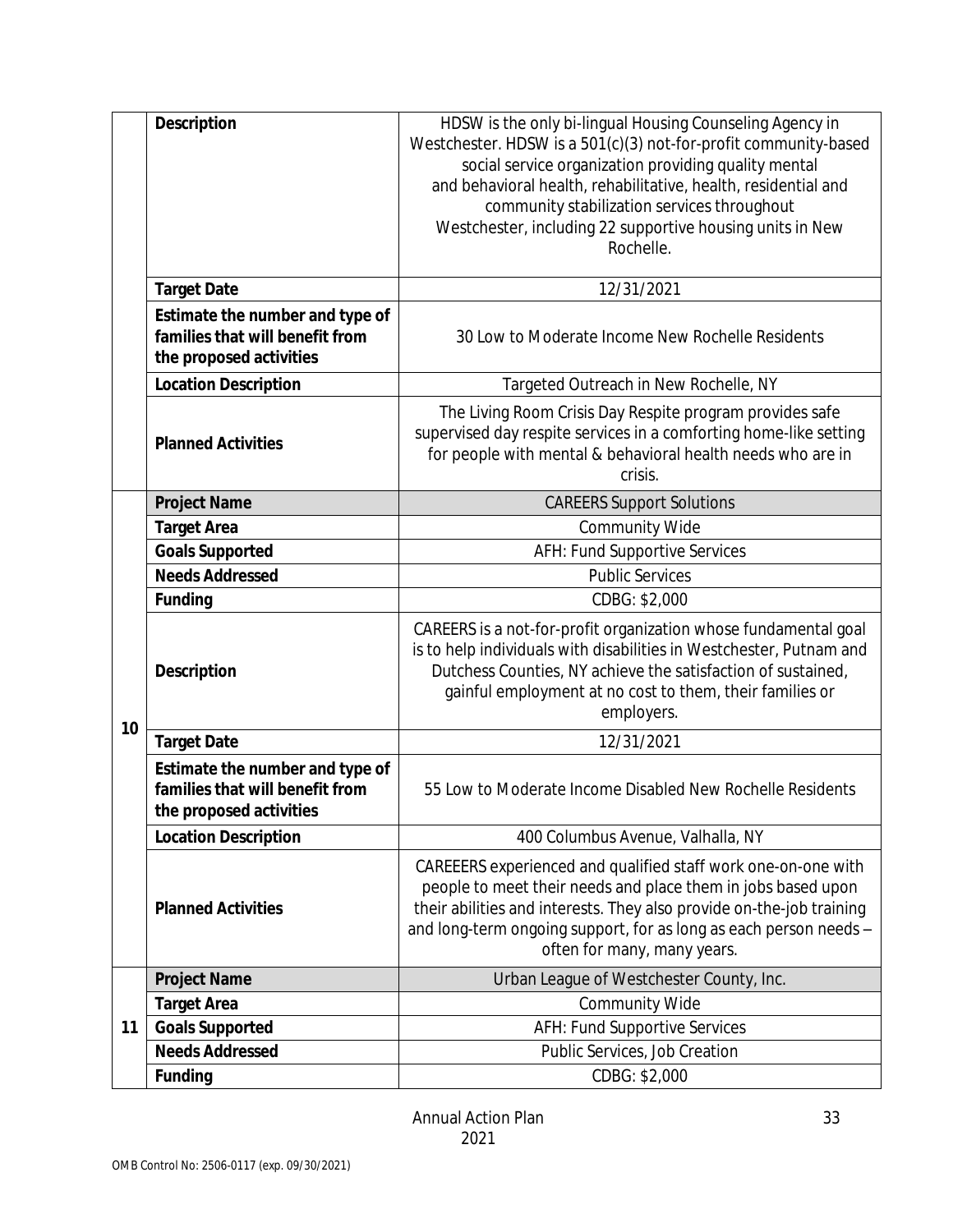|    | <b>Description</b>                                                                            | The Urban League of Westchester County, Inc., is a 501(c) (3) not<br>for profit corporation established in 1918 and serves the African<br>American and disenfranchised communities by advocating for and<br>providing services that enhance academic and social development,<br>promotes economic self-sufficiency, parity, and fosters racial<br>inclusion and social justice. |
|----|-----------------------------------------------------------------------------------------------|---------------------------------------------------------------------------------------------------------------------------------------------------------------------------------------------------------------------------------------------------------------------------------------------------------------------------------------------------------------------------------|
|    | <b>Target Date</b>                                                                            | 12/31/2021                                                                                                                                                                                                                                                                                                                                                                      |
|    | Estimate the number and type of<br>families that will benefit from<br>the proposed activities | 20 participants 55 years & older                                                                                                                                                                                                                                                                                                                                                |
|    | <b>Location Description</b>                                                                   | 61 Mitchell Place, White Plains, NY                                                                                                                                                                                                                                                                                                                                             |
|    | <b>Planned Activities</b>                                                                     | The Urban League will provide Job Training, Job Development, Job<br>Placement and Job Retention. Participants will be provided with<br>essential job readiness skills in an effort to gain part time or full<br>time employment.                                                                                                                                                |
|    | <b>Project Name</b>                                                                           | Parks & Recreation Programs                                                                                                                                                                                                                                                                                                                                                     |
|    | <b>Target Area</b>                                                                            | <b>Community Wide</b>                                                                                                                                                                                                                                                                                                                                                           |
|    | <b>Goals Supported</b>                                                                        | AFH: Fund Supportive Services                                                                                                                                                                                                                                                                                                                                                   |
| 12 | <b>Needs Addressed</b>                                                                        | <b>Public Services</b>                                                                                                                                                                                                                                                                                                                                                          |
|    | <b>Funding</b>                                                                                | CDBG: \$112,300                                                                                                                                                                                                                                                                                                                                                                 |
|    | <b>Description</b>                                                                            | New Rochelle Parks and Recreation's mission is to transform the<br>lives of all people through parks and recreation. New Rochelle<br>residents are welcomed and are encouraged to participate as<br>Parks & Recreation emphasizes a theme of core services which<br>focus on play, health, environmental stewardship and<br>conservation.                                       |
|    | <b>Target Date</b>                                                                            | 12/31/2021                                                                                                                                                                                                                                                                                                                                                                      |
|    | Estimate the number and type of<br>families that will benefit from<br>the proposed activities | 1,500 Seniors; 1,100 Low to Moderate Income Teens to Adults; 90<br>Persons with Disabilities                                                                                                                                                                                                                                                                                    |
|    | <b>Location Description</b>                                                                   | New Rochelle Parks; Doyle Center                                                                                                                                                                                                                                                                                                                                                |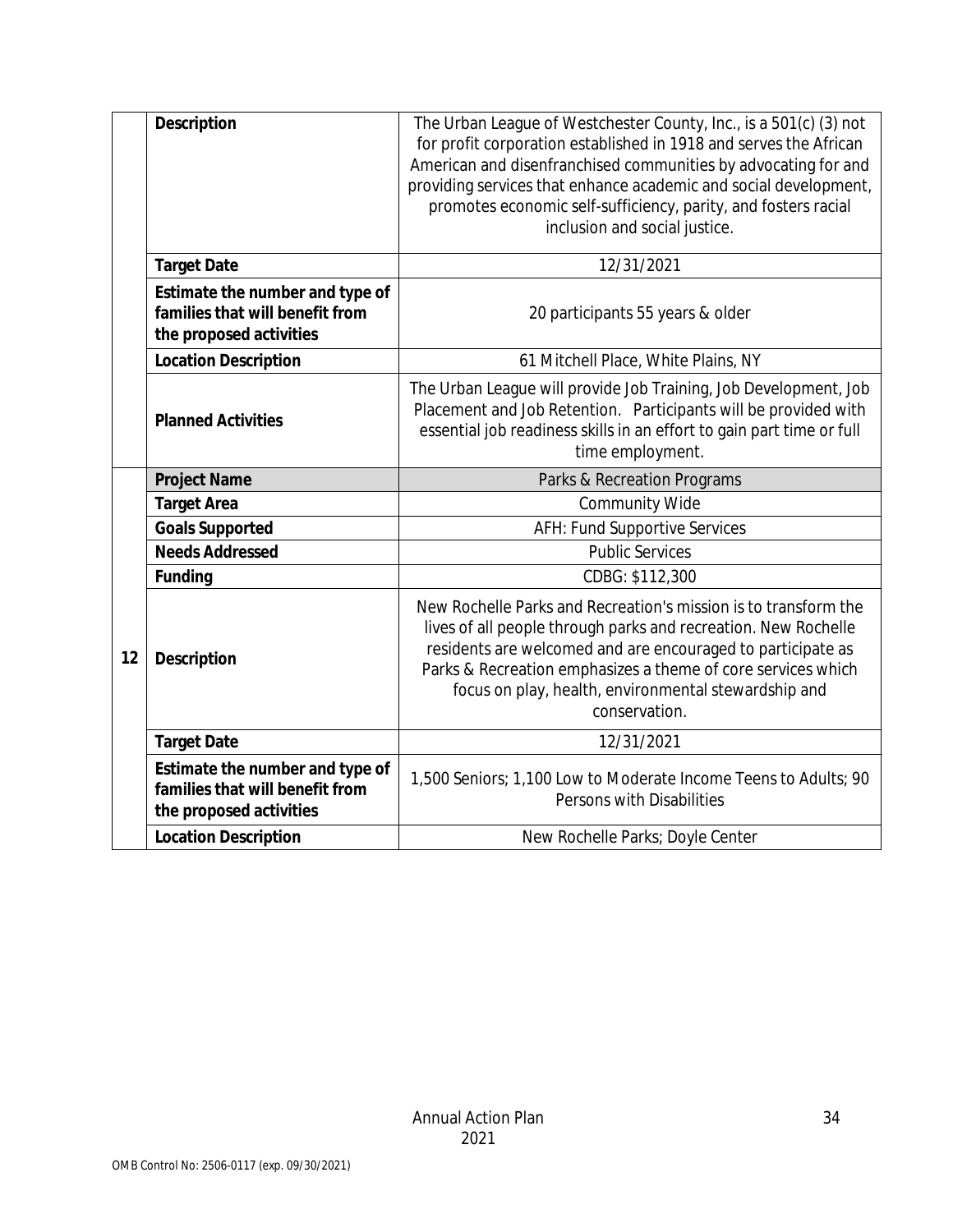|    | <b>Planned Activities</b>                 | Summer programs offered include kayaking, fitness, yoga, Zumba,                    |
|----|-------------------------------------------|------------------------------------------------------------------------------------|
|    |                                           | visual & performing arts, character building, nature & the                         |
|    |                                           | environment, along with themed days and original camp & water                      |
|    |                                           | games. Programs will be offered to Preschoolers through 5th                        |
|    |                                           | graders with inclusive modifications & supports for IDD youth up                   |
|    |                                           | to age 21. Sites included are accessible to all neighborhoods, with                |
|    |                                           | an emphasis on the south west neighborhoods and the Lincoln                        |
|    |                                           | Ave corridor.                                                                      |
|    |                                           |                                                                                    |
|    |                                           | Grow! Lincoln Park Community Garden will become an                                 |
|    |                                           | Environmental Learning Center offering horticulture education                      |
|    |                                           | programs to community organizations, school groups and                             |
|    |                                           | neighborhoods. Funding will help assist with instructional                         |
|    |                                           | materials, speakers and educational field trips.                                   |
|    |                                           | Therapeutic Recreation Program provides supervised recreational                    |
|    |                                           | activities for the developmentally disabled youth that are                         |
|    |                                           | appropriate and customized for this specific population. Activities                |
|    |                                           | include dance, swimming classes and field trips. The program                       |
|    |                                           | provides door-to-door transportation and daily lunch.                              |
|    |                                           |                                                                                    |
|    |                                           | Lincoln Park pool provides a safe, clean, and supervised certified                 |
|    |                                           | aquatics program, which primarily services families in the Lincoln                 |
|    |                                           | Park neighborhood, including the Heritage Homes complex.                           |
|    | <b>Project Name</b>                       | Youth Bureau Programs                                                              |
|    | <b>Target Area</b>                        | Community Wide                                                                     |
|    |                                           |                                                                                    |
|    | <b>Goals Supported</b>                    | <b>AFH: Fund Supportive Services</b>                                               |
|    | <b>Needs Addressed</b>                    | <b>Public Services</b>                                                             |
|    | <b>Funding</b>                            | CDBG: \$52,000                                                                     |
|    |                                           | New Rochelle Youth Bureau's collaborative efforts with local                       |
|    |                                           | agencies and businesses, as well as County-wide organizations,                     |
|    | <b>Description</b>                        | have created new programs in the areas of Youth Empowerment,                       |
|    |                                           | Youth Employment, Student Advocacy, After-School Initiatives,                      |
| 13 |                                           | and other Youth Development Services.                                              |
|    | <b>Target Date</b>                        | 12/31/2021                                                                         |
|    | Estimate the number and type of           |                                                                                    |
|    | families that will benefit from           | 230 Low to Moderate Income Youth                                                   |
|    | the proposed activities                   |                                                                                    |
|    | <b>Location Description</b>               | <b>Community Wide</b>                                                              |
|    |                                           | After School and/or Summer Programs, Community Job Service,                        |
|    | <b>Planned Activities</b>                 | Downtown Outreach, Special Community Events, Summer                                |
|    |                                           | Employment, Tutorial Programs, Youth Council, and Youth Court                      |
|    |                                           |                                                                                    |
| 14 | <b>Project Name</b><br><b>Target Area</b> | <b>Public Facilities Improvements</b><br>Community Wide; Lincoln Park; Feeney Park |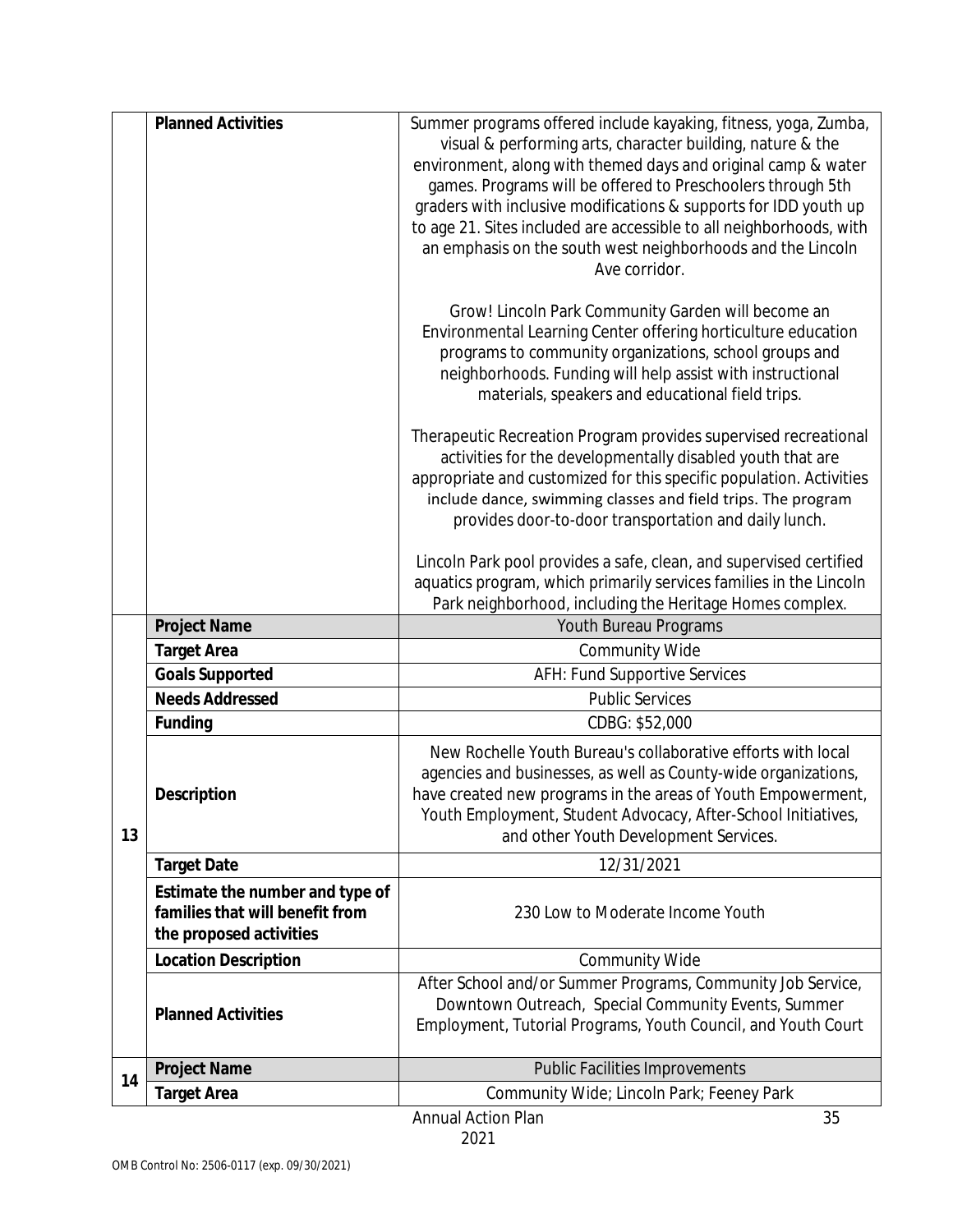|    | <b>Goals Supported</b>                                                                        | Improve Public Facilities and Infrastructure                                                                                                                                                                                                                                                                                                                                                            |
|----|-----------------------------------------------------------------------------------------------|---------------------------------------------------------------------------------------------------------------------------------------------------------------------------------------------------------------------------------------------------------------------------------------------------------------------------------------------------------------------------------------------------------|
|    | <b>Needs Addressed</b>                                                                        | AFH: Public Facilities & Infrastructure                                                                                                                                                                                                                                                                                                                                                                 |
|    | <b>Funding</b>                                                                                | CDBG: \$838,920                                                                                                                                                                                                                                                                                                                                                                                         |
|    | <b>Description</b>                                                                            | Park, Downtown Traffic & Gateway, and Station Plaza<br>Improvements                                                                                                                                                                                                                                                                                                                                     |
|    | <b>Target Date</b>                                                                            | 12/31/2021                                                                                                                                                                                                                                                                                                                                                                                              |
|    | Estimate the number and type of<br>families that will benefit from<br>the proposed activities | 16,365 Low to Moderate Income Individuals & Families                                                                                                                                                                                                                                                                                                                                                    |
|    | <b>Location Description</b>                                                                   | Downtown area (Census Tracts/Blocks: 63.002, 65.003, 60.005);<br>Lincoln Park Area (Census Tracts/Blocks: 64.002, 64.003, 63.006);<br>West End Area (Census tracts/Blocks: 62.002, 62.003, 62.004,<br>62.005, 62.006)                                                                                                                                                                                   |
|    | <b>Planned Activities</b>                                                                     | Streetscape improvements in the City's downtown and various<br>gateways.<br>Station Plaza at Transit Center improvements including, but not<br>limited to, upgrade of emergency safety equipment.<br>Continue upgrades at Lincoln Park including, but not limited to,<br>pool renovations.<br>Continue upgrades at Feeney including, but not limited to,<br>sidewalks, playground surface and lighting. |
|    | <b>Project Name</b>                                                                           | <b>Commercial Rehabilitation</b>                                                                                                                                                                                                                                                                                                                                                                        |
|    | <b>Target Area</b>                                                                            | Signs & Awnings Target Area                                                                                                                                                                                                                                                                                                                                                                             |
|    | <b>Goals Supported</b>                                                                        | Foster Economic Development                                                                                                                                                                                                                                                                                                                                                                             |
|    | <b>Needs Addressed</b>                                                                        | AFH: Economic Development                                                                                                                                                                                                                                                                                                                                                                               |
|    | <b>Funding</b>                                                                                | CDBG: \$98,064                                                                                                                                                                                                                                                                                                                                                                                          |
|    | <b>Description</b>                                                                            | Signage, Awnings & Facade Improvement Program will provide<br>grants to assist commercial property owners to improve the<br>physical appearance of store fronts in business districts in CDBG<br>target area.                                                                                                                                                                                           |
|    | <b>Target Date</b>                                                                            | 12/31/2021                                                                                                                                                                                                                                                                                                                                                                                              |
| 15 | Estimate the number and type of<br>families that will benefit from<br>the proposed activities | 5-10 Business                                                                                                                                                                                                                                                                                                                                                                                           |
|    | <b>Location Description</b>                                                                   | <b>Business Districts in CDBG Target Areas</b>                                                                                                                                                                                                                                                                                                                                                          |
|    | <b>Planned Activities</b>                                                                     | Improve the physical appearance of commercial store fronts to<br>revitalize business district in order to attract and retain businesses<br>in CDBG target areas and create jobs.                                                                                                                                                                                                                        |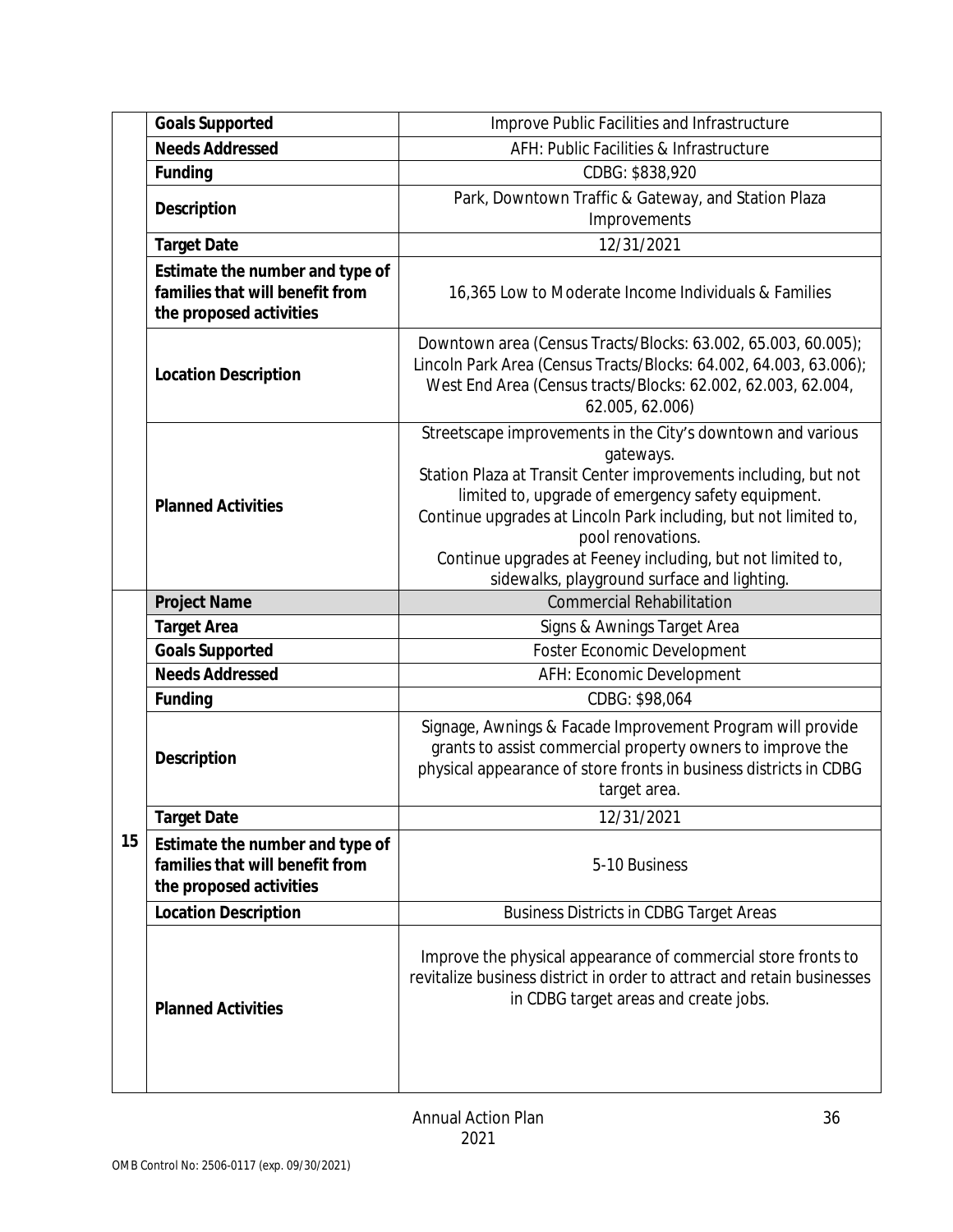|    | <b>Project Name</b>                                                                           | Administration and Planning                                                                                                                                                                                                                                   |  |
|----|-----------------------------------------------------------------------------------------------|---------------------------------------------------------------------------------------------------------------------------------------------------------------------------------------------------------------------------------------------------------------|--|
|    | <b>Target Area</b>                                                                            | Community Wide                                                                                                                                                                                                                                                |  |
|    | <b>Goals Supported</b>                                                                        | AFH: Admin; Fair Housing Investigation & Enforcement                                                                                                                                                                                                          |  |
|    | <b>Needs Addressed</b>                                                                        | Planning and Administration                                                                                                                                                                                                                                   |  |
|    | <b>Funding</b>                                                                                | CDBG: \$288,303<br>Home: \$41,173                                                                                                                                                                                                                             |  |
|    | <b>Description</b>                                                                            | Staff costs for planning, reporting, monitoring, and administration<br>of CDBG and HOME programs.                                                                                                                                                             |  |
|    | <b>Target Date</b>                                                                            | 12/31/2021                                                                                                                                                                                                                                                    |  |
|    | Estimate the number and type of<br>families that will benefit from<br>the proposed activities | N/A                                                                                                                                                                                                                                                           |  |
|    | <b>Location Description</b>                                                                   | N/A                                                                                                                                                                                                                                                           |  |
|    | <b>Planned Activities</b>                                                                     | Administrative costs capped at 20% maximum (10% HOME). These<br>costs include Consulting Services, Indirect Cost, Office Supplies,<br>Postage & Freight, Telephone Expense, Printing & Advertising,<br>Training & Development, and Salaries & Fringe Benefits |  |
|    | <b>Project Name</b>                                                                           | <b>Tenant Based Rental Assistance</b>                                                                                                                                                                                                                         |  |
|    | <b>Target Area</b>                                                                            | <b>Community Wide</b>                                                                                                                                                                                                                                         |  |
|    | <b>Goals Supported</b>                                                                        | AFH: Improve Access To and Quality of Housing                                                                                                                                                                                                                 |  |
|    | <b>Needs Addressed</b>                                                                        | Services/Housing for the Homeless                                                                                                                                                                                                                             |  |
|    | <b>Funding</b>                                                                                | HOME: \$157,416                                                                                                                                                                                                                                               |  |
| 17 | <b>Description</b>                                                                            | Rental Assistance to Homeless Population                                                                                                                                                                                                                      |  |
|    | <b>Target Date</b>                                                                            | 12/31/2021                                                                                                                                                                                                                                                    |  |
|    | Estimate the number and type of<br>families that will benefit from<br>the proposed activities | 20+ Low & Very Low Income Persons                                                                                                                                                                                                                             |  |
|    | <b>Location Description</b>                                                                   | Community Wide                                                                                                                                                                                                                                                |  |
|    | <b>Planned Activities</b>                                                                     | Provide Tenant Based Assistance to homeless population.                                                                                                                                                                                                       |  |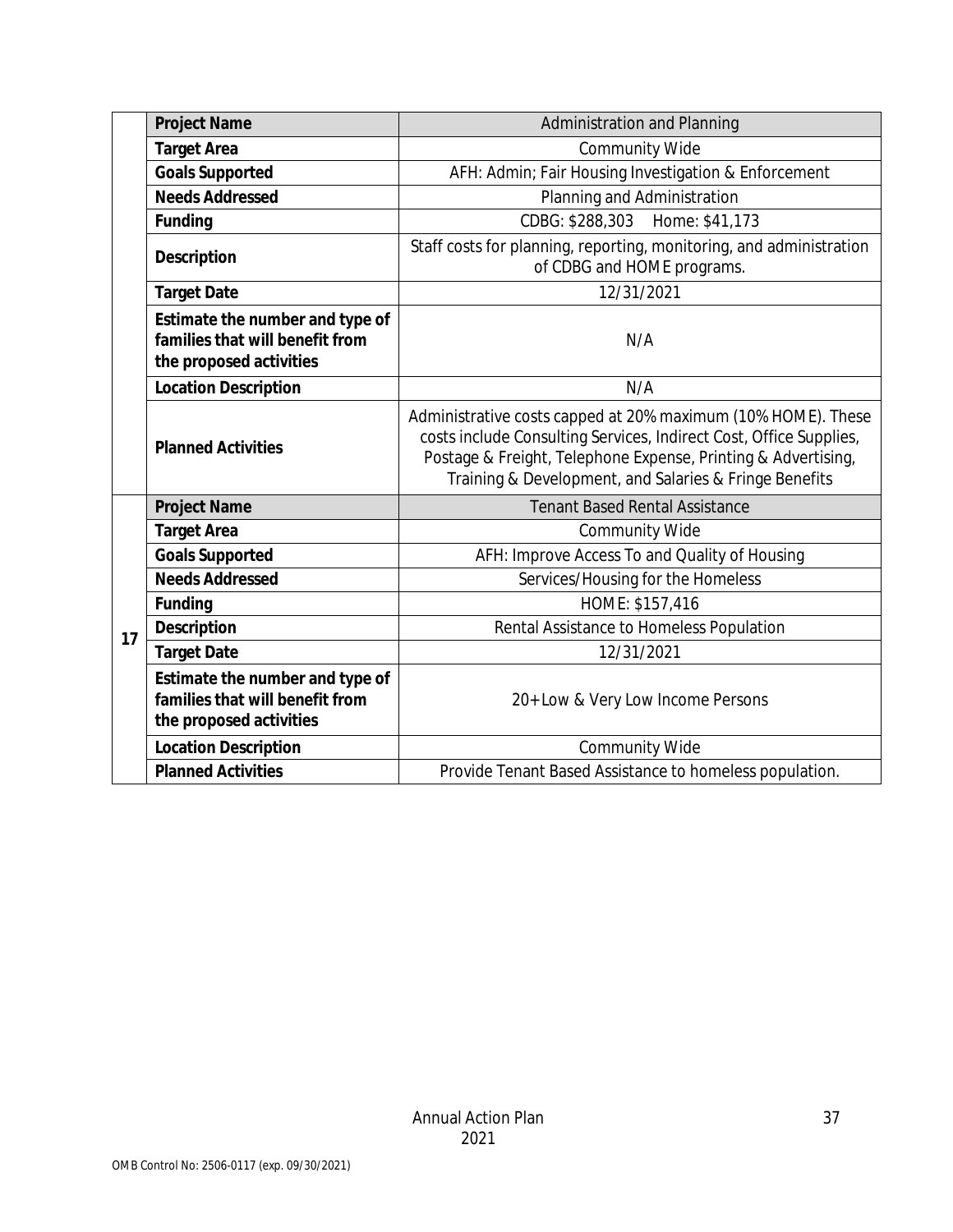|    | <b>Project Name</b>                                                                           | Down-Payment Assistance Program                                                                                                                                                                                                                                                                                           |  |
|----|-----------------------------------------------------------------------------------------------|---------------------------------------------------------------------------------------------------------------------------------------------------------------------------------------------------------------------------------------------------------------------------------------------------------------------------|--|
|    | <b>Target Area</b>                                                                            | Community Wide                                                                                                                                                                                                                                                                                                            |  |
|    | <b>Goals Supported</b>                                                                        | AFH: Improve Access To and Quality of Housing                                                                                                                                                                                                                                                                             |  |
| 18 | <b>Needs Addressed</b>                                                                        | AFH Factor: Affordable Housing                                                                                                                                                                                                                                                                                            |  |
|    | <b>Funding</b>                                                                                | HOME: \$151,386                                                                                                                                                                                                                                                                                                           |  |
|    | <b>Description</b>                                                                            | To provide down payment assistance to first time home buyers.                                                                                                                                                                                                                                                             |  |
|    | <b>Target Date</b>                                                                            | 12/31/2021                                                                                                                                                                                                                                                                                                                |  |
|    | Estimate the number and type of<br>families that will benefit from<br>the proposed activities | 6-8 Low to Moderate Income Persons                                                                                                                                                                                                                                                                                        |  |
|    | <b>Location Description</b>                                                                   | Community Wide                                                                                                                                                                                                                                                                                                            |  |
|    | <b>Planned Activities</b>                                                                     | The assistance provided will be for eligible applicants to assist with<br>the down payment toward the purchase of an owner-occupied,<br>single family residence.                                                                                                                                                          |  |
|    | <b>Project Name</b>                                                                           | <b>Public Housing Capital Fund</b>                                                                                                                                                                                                                                                                                        |  |
|    | <b>Target Area</b>                                                                            | Community Wide                                                                                                                                                                                                                                                                                                            |  |
|    | <b>Goals Supported</b>                                                                        | Preserve Public Housing Inventory                                                                                                                                                                                                                                                                                         |  |
|    | <b>Needs Addressed</b>                                                                        | Maintenance of Public Housing                                                                                                                                                                                                                                                                                             |  |
|    | <b>Funding</b>                                                                                | Public Housing Capital Fund: \$460,665                                                                                                                                                                                                                                                                                    |  |
| 19 | <b>Description</b>                                                                            | Public Housing Capital Fund will preserve public housing inventory<br>owned by the New Rochelle Municipal Housing Authority<br>(NRMHA)                                                                                                                                                                                    |  |
|    | <b>Target Date</b>                                                                            | 12/31/2021                                                                                                                                                                                                                                                                                                                |  |
|    | Estimate the number and type of<br>families that will benefit from<br>the proposed activities | 100 Low Income Eligible Households                                                                                                                                                                                                                                                                                        |  |
|    | <b>Location Description</b>                                                                   | <b>Bracey Municipal Housing Building</b>                                                                                                                                                                                                                                                                                  |  |
|    | <b>Planned Activities</b>                                                                     | Public Housing Capital Fund will preserve public housing inventory<br>owned by the New Rochelle Municipal Housing Authority                                                                                                                                                                                               |  |
|    | <b>Project Name</b>                                                                           | Housing Assistance Payments (HAP)                                                                                                                                                                                                                                                                                         |  |
|    | <b>Target Area</b>                                                                            | Community Wide                                                                                                                                                                                                                                                                                                            |  |
|    | <b>Goals Supported</b>                                                                        | AFH: Operate HCV program to improve quality of life.                                                                                                                                                                                                                                                                      |  |
|    | <b>Needs Addressed</b>                                                                        | <b>Housing Choice Vouchers</b>                                                                                                                                                                                                                                                                                            |  |
|    | <b>Funding</b>                                                                                | Section 8: \$18,149,244                                                                                                                                                                                                                                                                                                   |  |
| 20 | <b>Description</b>                                                                            | The Section 8 Housing Choice Voucher Program is a subsidized<br>rent program, funded by the U.S. Department of Housing and<br>Urban Development (HUD) and administered locally by the City of<br>New Rochelle. The program is designed to help tenants who would<br>otherwise be priced out of the rental housing market. |  |
|    | <b>Target Date</b>                                                                            | 12/31/2021                                                                                                                                                                                                                                                                                                                |  |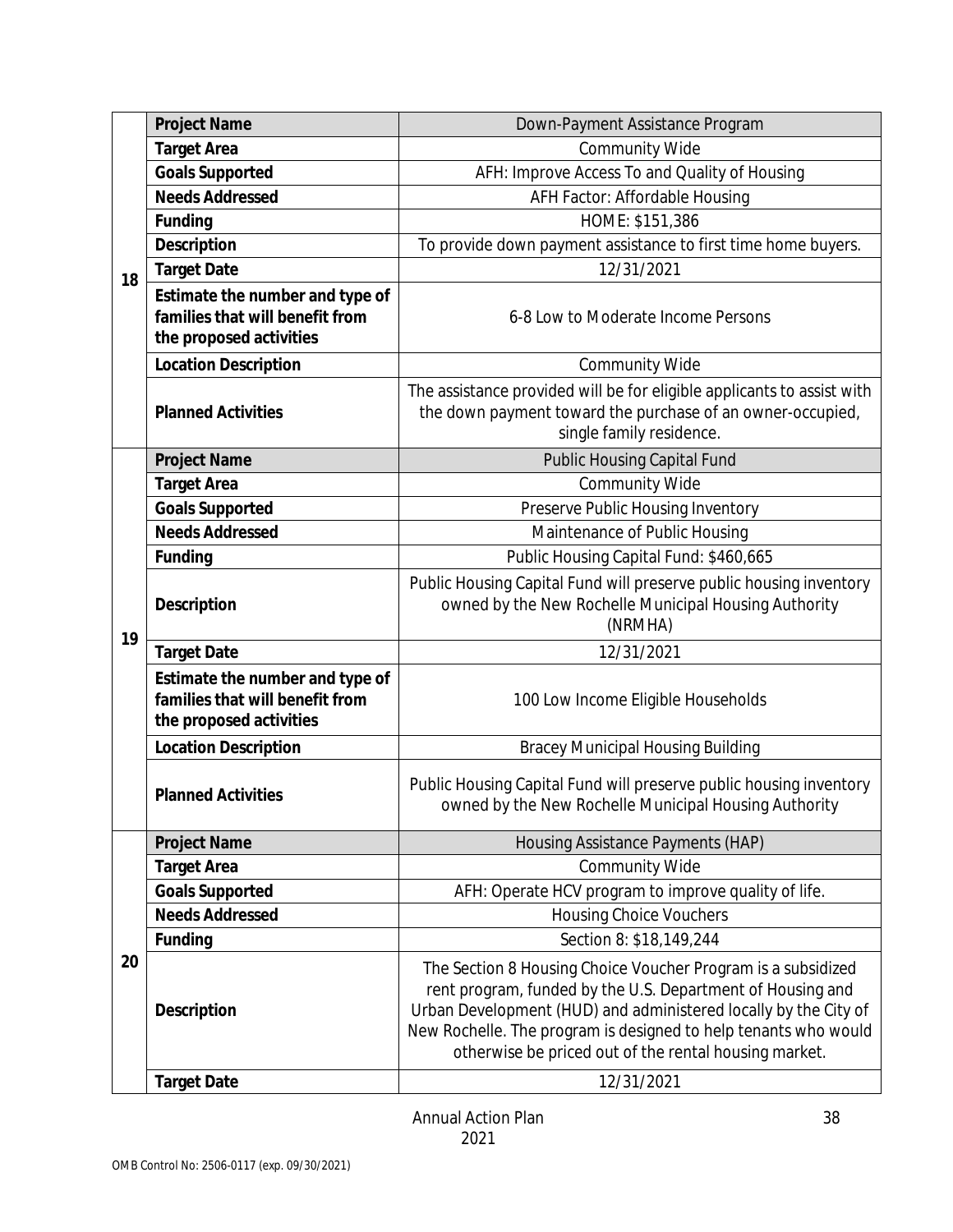|    | Estimate the number and type of<br>families that will benefit from<br>the proposed activities | 830 New Rochelle Section 8 Housing Choice Vouchers and 397<br>New Rochelle Municipal Housing Authority Housing Choice<br>Vouchers for a Combined Total of 1,227 Vouchers. Disabled<br>Citizens on Fixed Incomes, Extremely Low-Income Households, and<br><b>Senior Citizens</b>                                                                                                                                                     |  |
|----|-----------------------------------------------------------------------------------------------|-------------------------------------------------------------------------------------------------------------------------------------------------------------------------------------------------------------------------------------------------------------------------------------------------------------------------------------------------------------------------------------------------------------------------------------|--|
|    | <b>Location Description</b>                                                                   | Section 8: 1 Radisson Plaza #900I, New Rochelle, NY; NRMHA: 50<br>Sickles Ave, New Rochelle, NY                                                                                                                                                                                                                                                                                                                                     |  |
|    | <b>Planned Activities</b>                                                                     | Tenants of the program will pay 30% to 40% of their household<br>income towards the rent. A housing choice voucher funds a<br>housing assistance payment (HAP) to make up for the difference<br>between the tenant's share and the actual fair market rent. The<br>HAP is sent directly to the landlord. The dollar amount of HAP will<br>vary depending on the income of the household and the approved<br>rent for the apartment. |  |
|    | <b>Project Name</b>                                                                           | CHDO Community Housing Development Organization                                                                                                                                                                                                                                                                                                                                                                                     |  |
|    | <b>Target Area</b>                                                                            | Community Wide                                                                                                                                                                                                                                                                                                                                                                                                                      |  |
|    | <b>Goals Supported</b>                                                                        | AFH: Improve Access To and Quality of Housing                                                                                                                                                                                                                                                                                                                                                                                       |  |
|    | <b>Needs Addressed</b>                                                                        | AFH Factor: Affordable Housing                                                                                                                                                                                                                                                                                                                                                                                                      |  |
|    | <b>Funding</b>                                                                                | HOME: \$61,760                                                                                                                                                                                                                                                                                                                                                                                                                      |  |
| 21 | <b>Description</b>                                                                            | Development of Affordable Housing                                                                                                                                                                                                                                                                                                                                                                                                   |  |
|    | <b>Target Date</b>                                                                            | 12/31/2021                                                                                                                                                                                                                                                                                                                                                                                                                          |  |
|    | Estimate the number and type of<br>families that will benefit from<br>the proposed activities | 1                                                                                                                                                                                                                                                                                                                                                                                                                                   |  |
|    | <b>Location Description</b>                                                                   | <b>TBD</b>                                                                                                                                                                                                                                                                                                                                                                                                                          |  |
|    | <b>Planned Activities</b>                                                                     | Development of Affordable Housing                                                                                                                                                                                                                                                                                                                                                                                                   |  |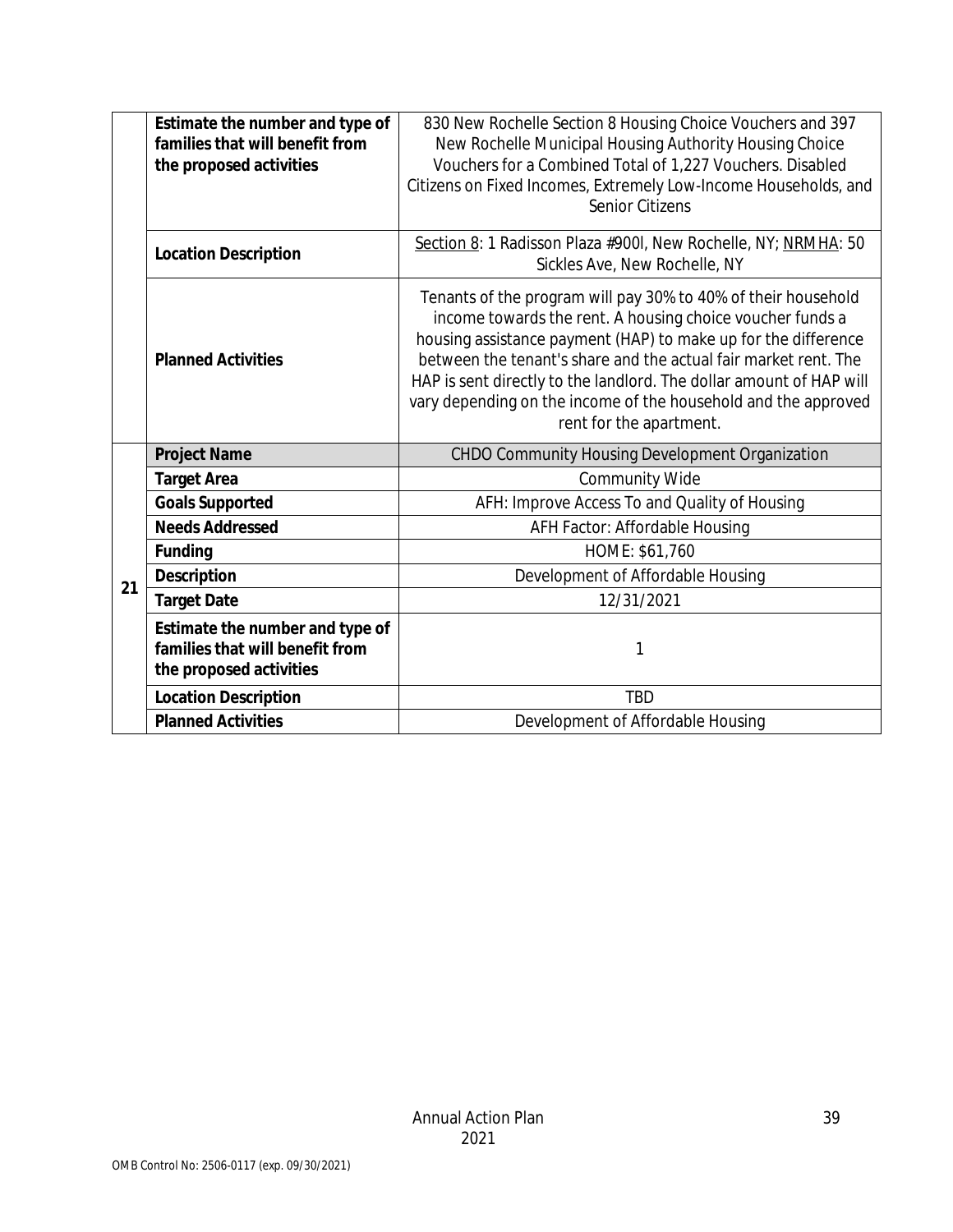# **AP-50 Geographic Distribution – 91.220(f)**

### **Description of the geographic areas of the entitlement (including areas of low-income and minority concentration) where assistance will be directed**

Because at least 70% of the City's CDBG funds must benefit low and moderate-income persons, a significant portion of the City's CDBG funds may be spent in areas of low-income concentration. However, the City is also committed to investing CDBG resources in other non-impacted areas of New Rochelle while continuing to benefit low and moderate-income persons.

New Rochelle has experienced a dramatic expansion in diversity in the past two decades. Between 1990 and 2010, the number of non-White persons living in the City increased by 10,700 (66%) from 16,131 to 26,831. Racial minorities constituted 34.8% of all residents in 2010, whereas they constituted only 24% in 1990.

Diversity is also rising within the non-White population. In 1990, Black residents accounted for 75.5% of the City's minority population, and Asian/Pacific Islanders accounted for 12.2%. By 2010, the composition of the minority population had shifted. The number of Black residents increased by 2,675 (22%), but their population share among all minorities shrank to 55.3%. The Asian/Pacific Islander population increased by 1,294 between 1990 and 2010, a 67.7% increase in 20 years, though this group's population share among minorities held steady at 12.2%.

The most dramatic gain in share was among households of "other race," a category of high general correlation with persons of Hispanic ethnicity. This group gained 3,799 persons between 1990 and 2010; nearly tripling, and most recently represented 21.3% of all minorities in New Rochelle. The number of Hispanic residents in the City grew from 7,247 in 1990 to 21,452 in 2010, representing a population growth rate of 200%, or 27.8% of all City residents.

#### **Definition of Racial or Minority Concentration**

New Rochelle defines areas of racial or minority concentration as census tracts where the percentage of minority residents exceeds the countywide average.

In 2010, Blacks comprised 14.6% of the population in Westchester County. Therefore, an area of Black concentration in New Rochelle would include any census tract where the percentage of Black residents is 14.7% or higher. Of the 16 whole or partial tracts within the City, half meet this criterion. An area of Asian concentration, by the same definition, would include any tract where the percentage of Asian residents is 5.5% or higher. Three tracts meet this criterion. An area of Hispanic concentration includes any tract where at least 21.9% of all residents are of Hispanic ethnicity; 10 tracts qualify. In total, 12 of the City's 16 census tracts meet the definition for at least one type of racial or ethnic concentration. This indicates that minorities have found housing opportunities in 75% of the City and that diversity is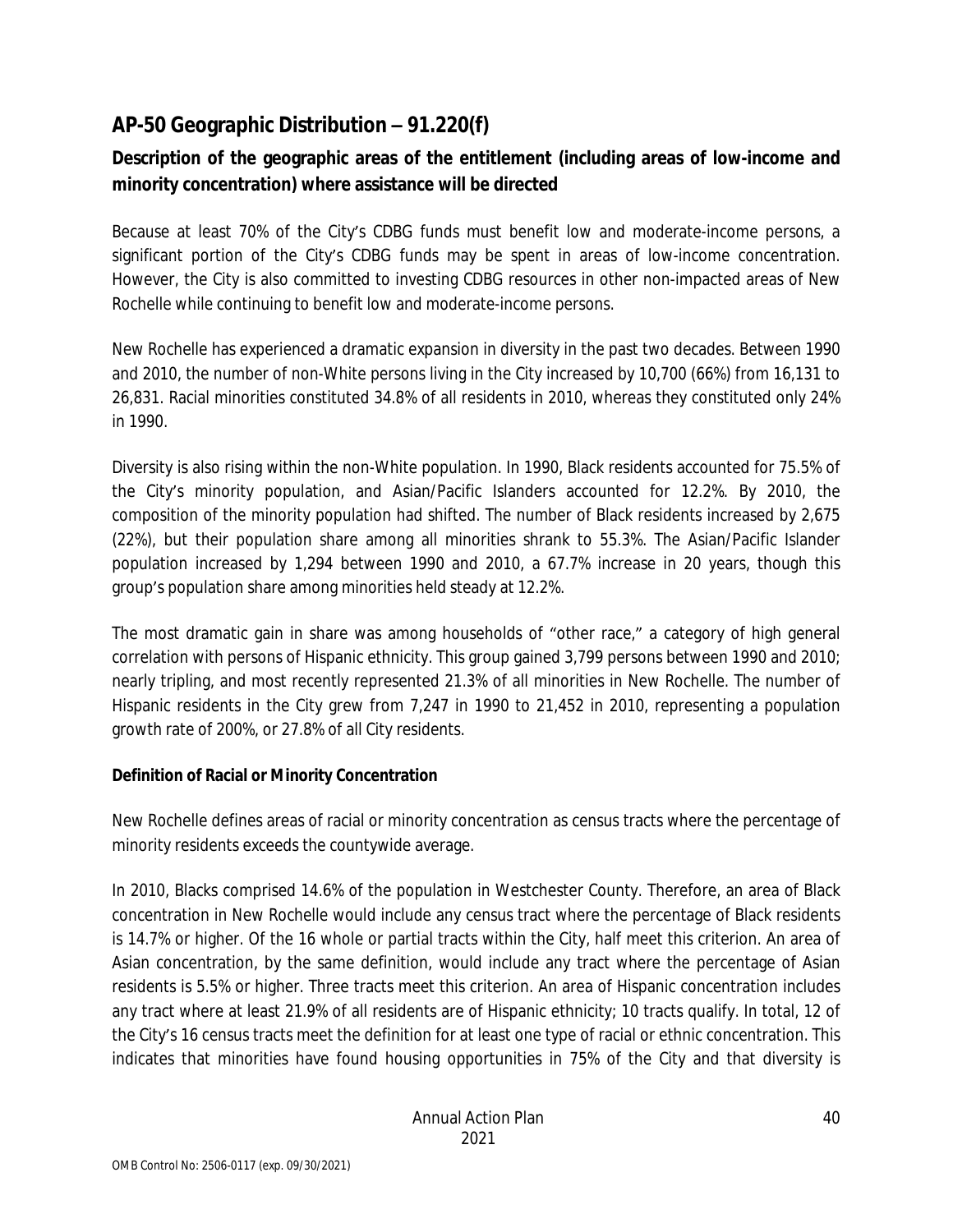expanding into more higher–priced areas in the City.

| <b>Target Area</b>                    | <b>Percentage of Funds</b> |
|---------------------------------------|----------------------------|
| LINCOLN AVE TARGET AREA               |                            |
| <b>HUDSON PARK AREA</b>               |                            |
| COMMUNITY WIDE (CITY OF NEW ROCHELLE) | 93                         |
| Signs & Awnings Target Area           |                            |
| West End Neighborhood                 |                            |
| SSMC/Intermodal districts             |                            |

**Table 8 - Geographic Distribution**

#### **Rationale for the priorities for allocating investments geographically**

The City identified the following geographic target areas as a basis for funding allocation priorities: Downtown and Transit area; Signage and Awnings target areas; and Lincoln Park and West End neighborhoods. The rationale for using these geographic areas is that they are predominantly occupied by minority and low and moderate-income persons and are characterized by aged and deteriorated infrastructure or recreational facilities which need capital improvements.

#### **Discussion**

The CDBG program includes a statutory requirement that at least 70% of funds invested benefit low and moderate-income (LMI) persons. As a result, HUD provides the percentage of LMI persons in each census block group for entitlements such as New Rochelle. The City invests its CDBG funds primarily in areas where the percentage of low and moderate-income (LMI) persons is 51% or higher.

HUD 2017 LMI estimates reveal that eight of the 16 whole and partial census tracts within the City included areas where at least 51% of residents met the definition for LMI status. All but three of the LMI block groups were found to be within tracts containing racial or ethnic concentrations. Areas of the City where LMI block groups and minority concentrations coincide are identified for the purposes of this report as impacted areas and are the areas of the City's CDBG and HOME investment.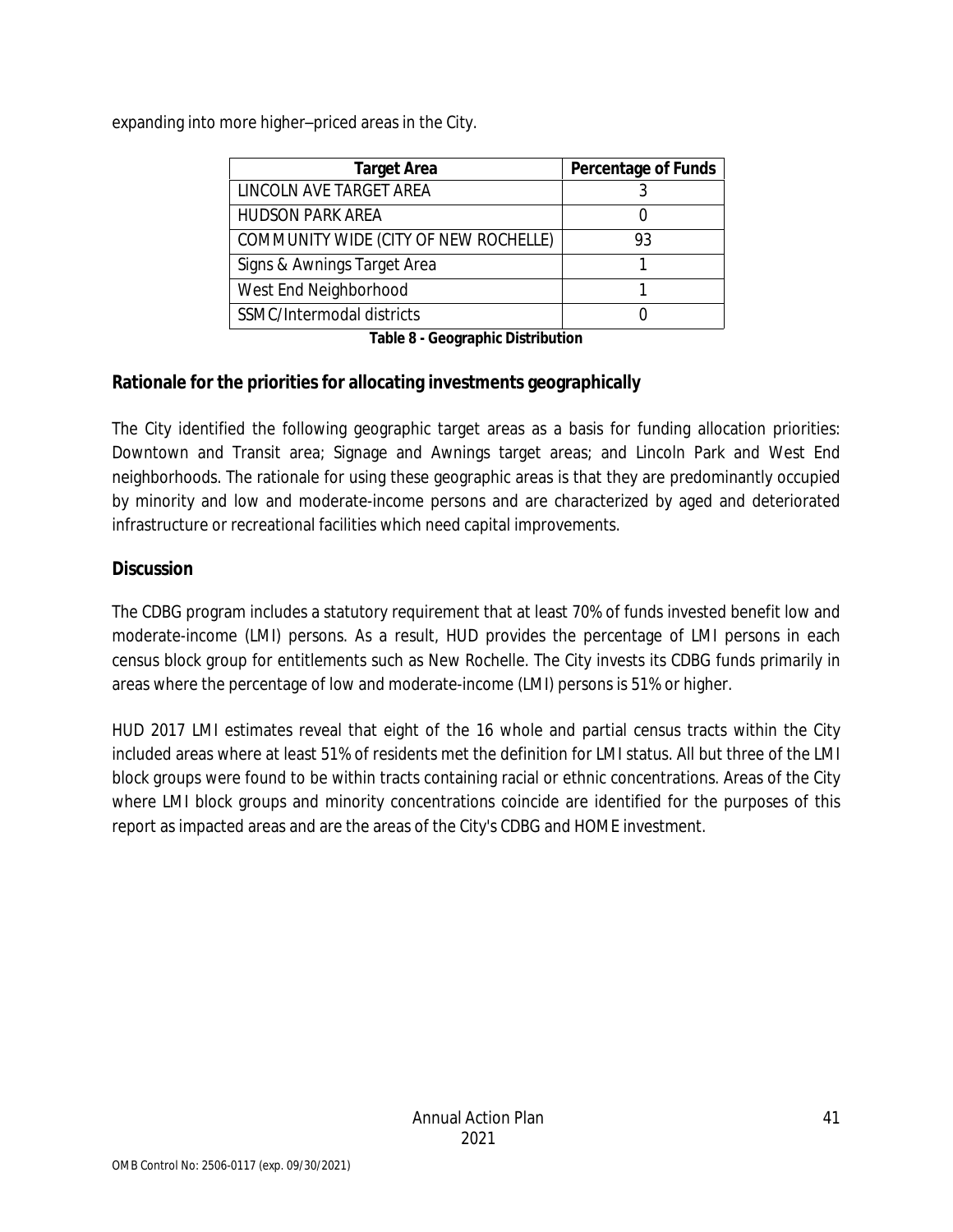# **Affordable Housing**

## **AP-55 Affordable Housing – 91.220(g) Introduction**

The City's housing goal is to provide decent, affordable and accessible housing to meet the needs of LMI residents, including special needs populations. To this end, the City plans to meet the following specific objectives in 2021.

- Provide Housing Choice Voucher rental assistance over the next year to 1,227 qualified persons. (New Rochelle Housing Choice Vouchers = 830; NRMHA = 397)
- Twenty (20) homeless residents will be placed in permanent housing with subsidies through the HOME funded Tenant-Based Rental Assistance Program (TBRA).
- Sixty-three (63) special needs residents are provided housing assistance through the Continuum of Care (CoC) Program.

| One Year Goals for the<br>Number of Households to be<br>Supported |       |  |
|-------------------------------------------------------------------|-------|--|
| <b>Homeless</b>                                                   | 20    |  |
| Non-Homeless                                                      | 1,227 |  |
| Special-Needs                                                     | 63    |  |
| Total                                                             | 1,310 |  |

|  | Table 9 - One Year Goals for Affordable Housing by Support Requirement |
|--|------------------------------------------------------------------------|
|--|------------------------------------------------------------------------|

| One Year Goals for the Number of     |       |  |
|--------------------------------------|-------|--|
| <b>Households Supported Through</b>  |       |  |
| Rental Assistance                    | 1,310 |  |
| The Production of New Units          |       |  |
| Rehab of Existing Units              |       |  |
| <b>Acquisition of Existing Units</b> |       |  |
| Total                                | 1,310 |  |

**Table 10 - One Year Goals for Affordable Housing by Support Type**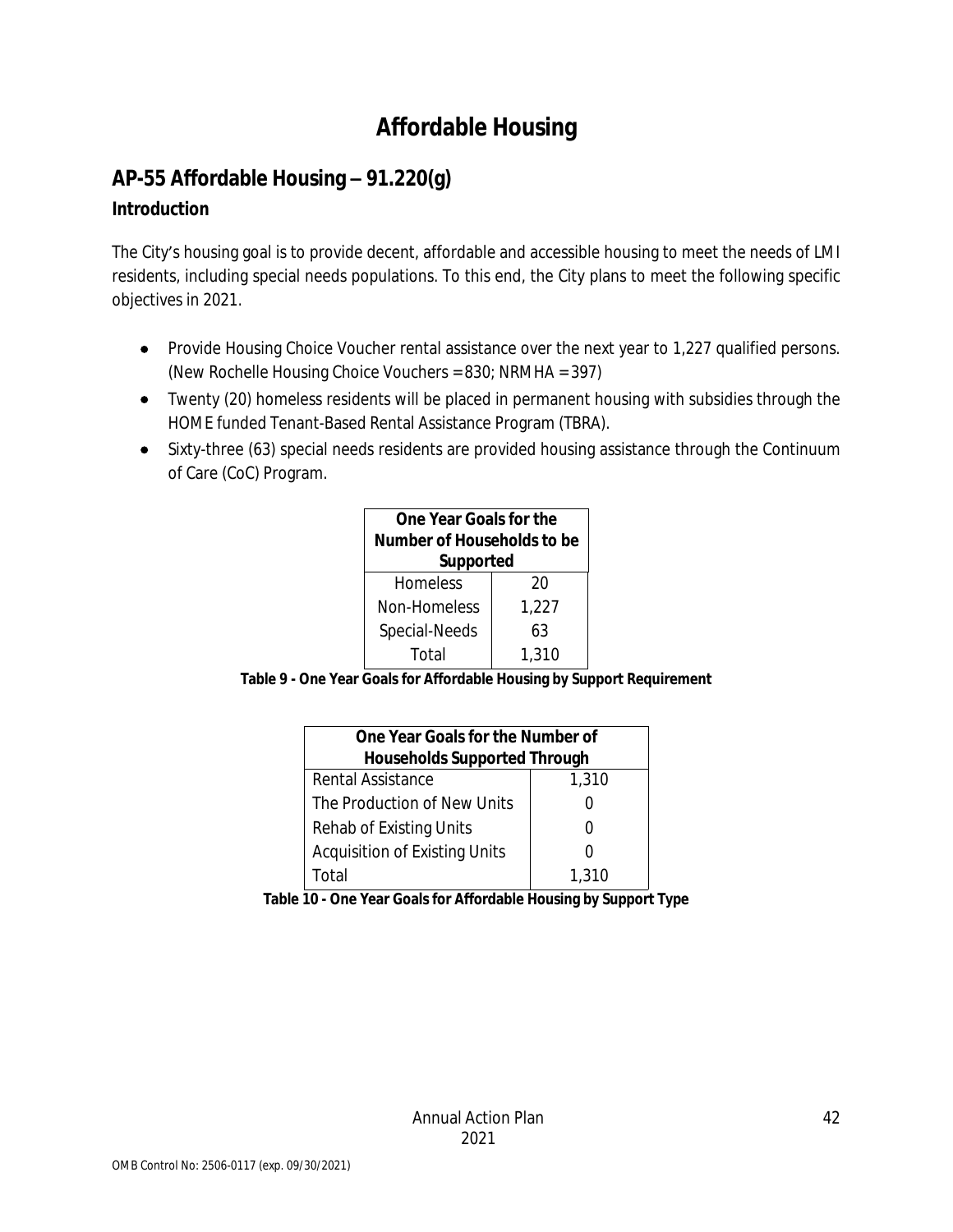#### **Discussion**

#### **Rental Assistance**

The City's Housing Choice Voucher program is the primary administrator of rental assistance to lowincome New Rochelle residents, including those persons who have "ported in" to New Rochelle's office. Currently, 830 tenants are serviced through the City's program. An additional 397 households receive Housing Choice Voucher rent subsidies from the New Rochelle Municipal Housing Authority.

The waiting lists for the Section 8 programs are currently closed.

#### **Production of New Units**

The City of New Rochelle continues to work with several interested developers to address the affordable housing needs of the City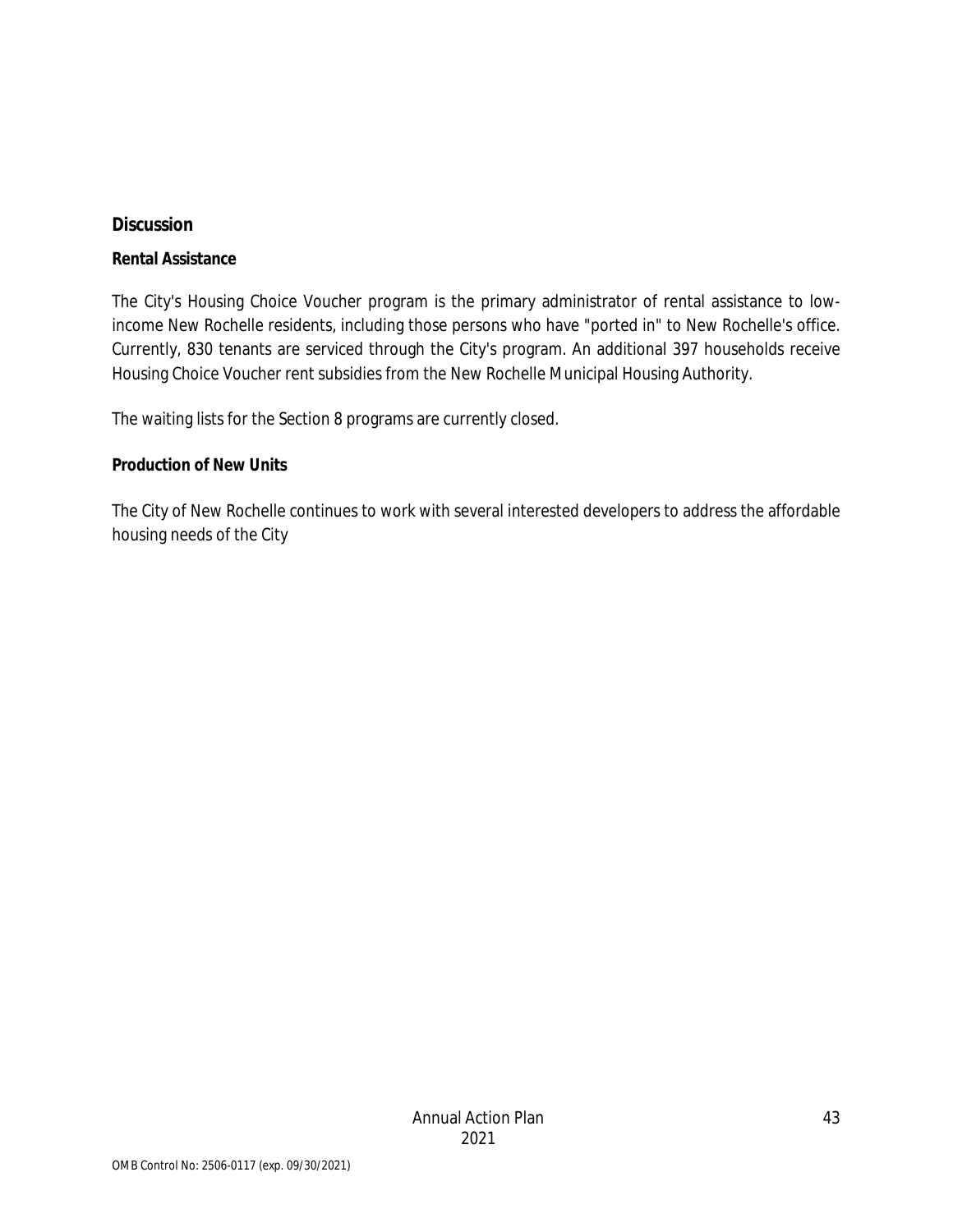## **AP-60 Public Housing** *–* **91.220(h)**

**Introduction** The New Rochelle Municipal Housing Authority (NRMHA), established in 1941, currently owns and operates 100 family units at Bracey Apartments at 345-361 Main Street. The NRMHA receives HUD funding for major improvements at these locations. The NRMHA Capital Fund for 2021 is \$440,096.

In June 2018, NRMHA converted to project-based voucher assistance under the Rental Assistance Demonstration (RAD) Program. Through this conversion, NRMHA administers an additional 203 projectbased vouchers and has only 100 units of public housing---the Peter Bracey Apartments.

#### **Actions planned during the next year to address the needs to public housing**

During 2021, the City will continue to support the efforts of the New Rochelle Municipal Housing Authority (NRMHA) to improve the condition of public housing units and the quality of life of public housing residents.

#### **Actions to encourage public housing residents to become more involved in management and participate in homeownership**

Public housing residents are involved in the management of the New Rochelle Municipal Housing Authority (NRMHA) through the Resident Advisory Board, which includes residents of Bracey Apartments (345-361 Main St.). This group meets regularly with the NRMHA Executive Director to discuss issues pertaining to building maintenance and to address quality of life problems. Two residents are voted by the tenants to sit on the NRMHA Board of Directors.

### **If the PHA is designated as troubled, describe the manner in which financial assistance will be provided or other assistance**

The New Rochelle Municipal Housing Authority (NRMHA) was classified as "troubled" by HUD. This "troubled" status resulted in a Recovery Agreement (December 2014) among the NRMHA, HUD and the City of New Rochelle. During 2021, NRMHA received correspondence from HUD indicating that they achieved a "Standard Performer" status under the Public Housing Assessment System.

The City continues to work with NRMHA and HUD to insure continuing progress toward meeting remaining Recovery Agreement milestones. To accomplish this, city staff and officials have regular communications and meetings with NRMHA representatives.

The waiting lists for NRMHA housing programs demonstrate an unmet affordable housing need that disproportionately affects members of the fair housing protected classes and low-income households.

#### **Discussion**

N/A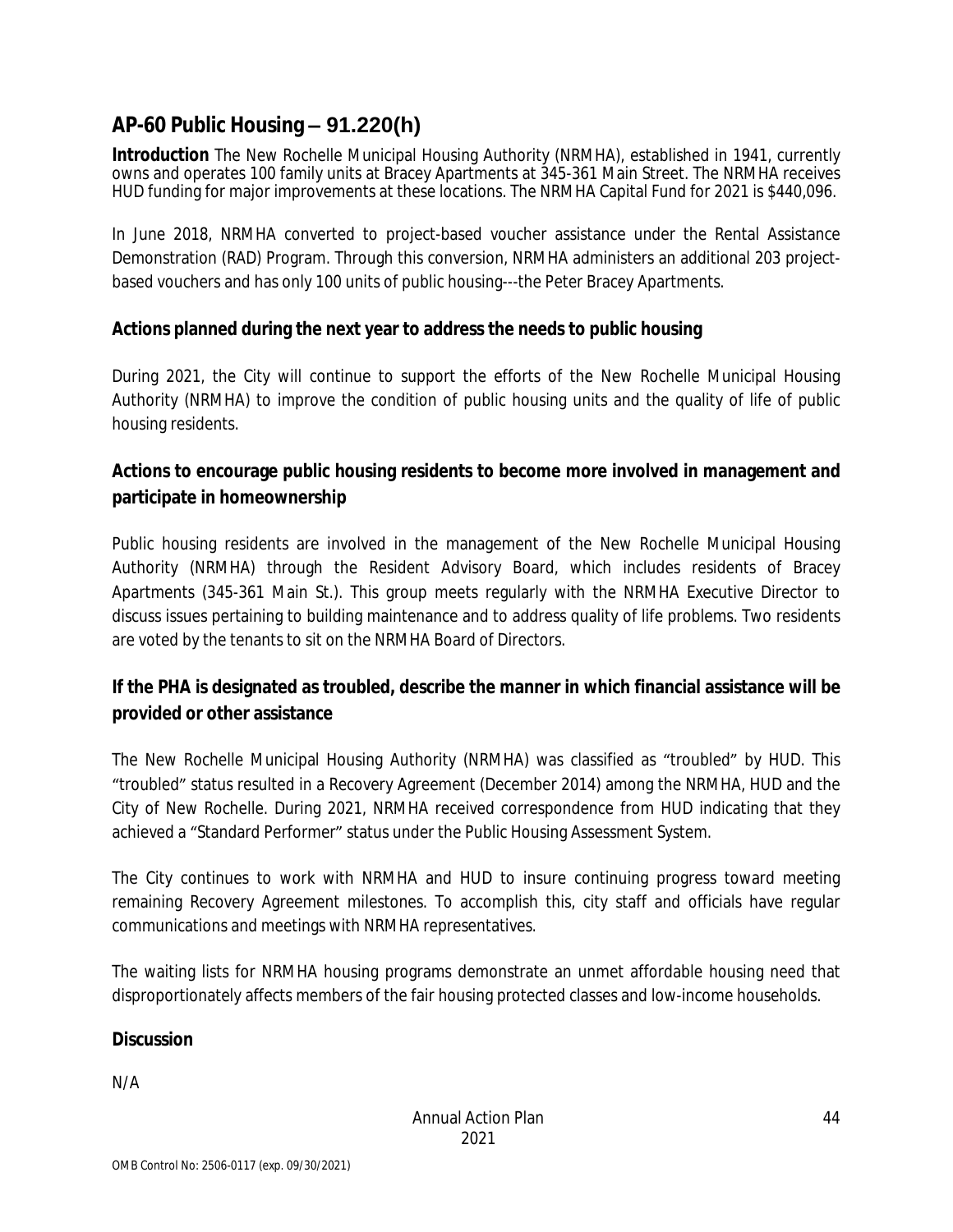# **AP-65 Homeless and Other Special Needs Activities – 91.220(I) Introduction**

Westchester County, the lead agency of the Continuum of Care Partnership, which includes New Rochelle, Mount Vernon, Yonkers, and White Plains, has embraced three goals as part of their homeless strategy:

GOAL 1: To prevent the occurrence of homelessness where possible

GOAL 2: To reduce the length of stay of those who become homeless; and

GOAL 3: To improve ways to move homeless people back into stable housing in the community.

#### **Describe the jurisdictions one-year goals and actions for reducing and ending homelessness including**

#### **Reaching out to homeless persons (especially unsheltered persons) and assessing their individual needs**

HOPE Community Services, in collaboration with the Oasis Homeless Shelter, operates the Homeless Resource Center (HRC) in New Rochelle. The program, which opened in September 2014, provides 24/7 access to shelter and connects the homeless to services that they qualify for. Its main goal is to conduct outreach to the homeless population in New Rochelle and ultimately place them in suitable housing.

The HRC is primarily funded by the City of New Rochelle using non-HUD funds. A contract to continue with this program was extended through December 31, 2021.

The City is allocating 2021 HOME funds for a TBRA program to address the needs of 20+ homeless persons in New Rochelle. In addition,

#### **Addressing the emergency shelter and transitional housing needs of homeless persons**

The City will continue to meet with the Westchester Continuum of Care to discuss mutual needs, resources, and services in order to better maximize and coordinate the provision of programs and services to the low and very low income families, seniors, and disabled persons in New Rochelle. Some key initiatives of this response to homelessness strategy include:

**Prevention** – One of the first strategies the county adopted to respond to the increasing demand for shelter was expanding their homeless prevention efforts. The investment included dedicated staff in local TANF offices working with potentially homeless families to help them explore alternatives to entering shelter. The county also contracted a non-profit organization to offer eviction prevention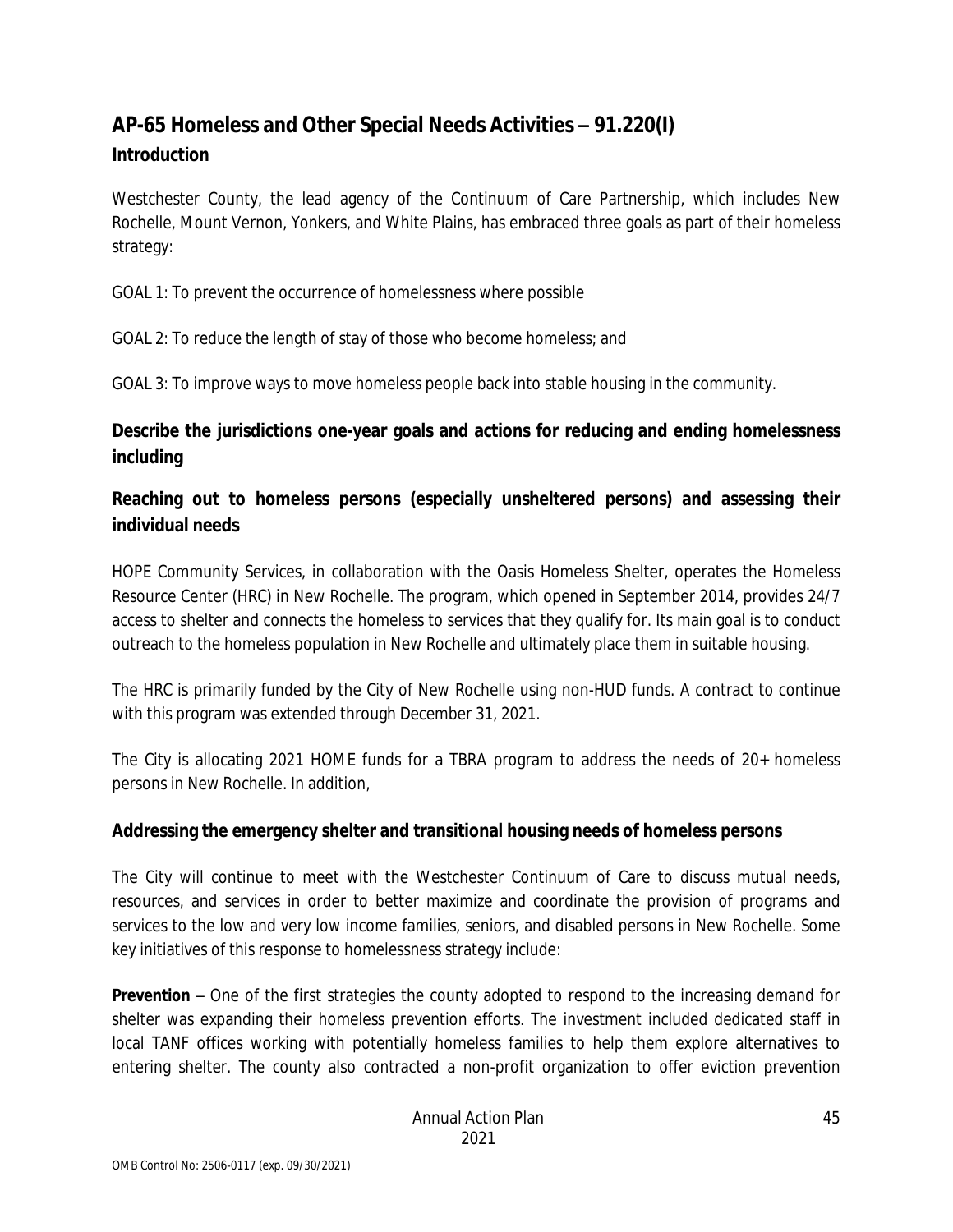services to families working with TANF agencies located in areas with high homeless rates.

**Housing First Services** – To minimize the time families spend in emergency shelter, DSS contracted with Westhab to provide Housing First assistance to homeless families. Westhab, the county's largest provider of shelter and transitional housing, helps families find housing they can afford in the community, negotiates with landlords, and provides home-based case management to help families stabilize in their new homes.

**Consolidating and Enhancing Service Provision** – The County improved the quality of services that families receive at the front end of the County's shelter system. The staff at a centralized case management center has expertise in domestic violence, mental health, and substance abuse services. This ensures that service providers quickly link families with services that meet their specific needs, and providers utilize a strength-based perspective in their work with families.

Westchester County continues as the lead agency for the Westchester County Continuum of Care in addressing the problems of homeless individuals. HOPE Community Services has been designated by the City of New Rochelle to represent New Rochelle in the Continuum of Care and currently administers two housing grants. The county operates the homeless shelter in White Plains and funds shelters in various communities as well as the Oasis Shelter on Washington Avenue in New Rochelle, which has 40 beds.

Every homeless person coming to the Oasis Shelter is evaluated by a case manager. Their needs and eligibility are determined for housing and other supportive services.

Several other shelters operate in the city to provide temporary housing for homeless persons: Providence House for mothers and children has 7 beds, and Volunteers of America has 21 beds, for a total of approximately 68 beds available in the City.

**Helping homeless persons (especially chronically homeless individuals and families, families with children, veterans and their families, and unaccompanied youth) make the transition to permanent housing and independent living, including shortening the period of time that individuals and families experience homelessness, facilitating access for homeless individuals and families to affordable housing units, and preventing individuals and families who were**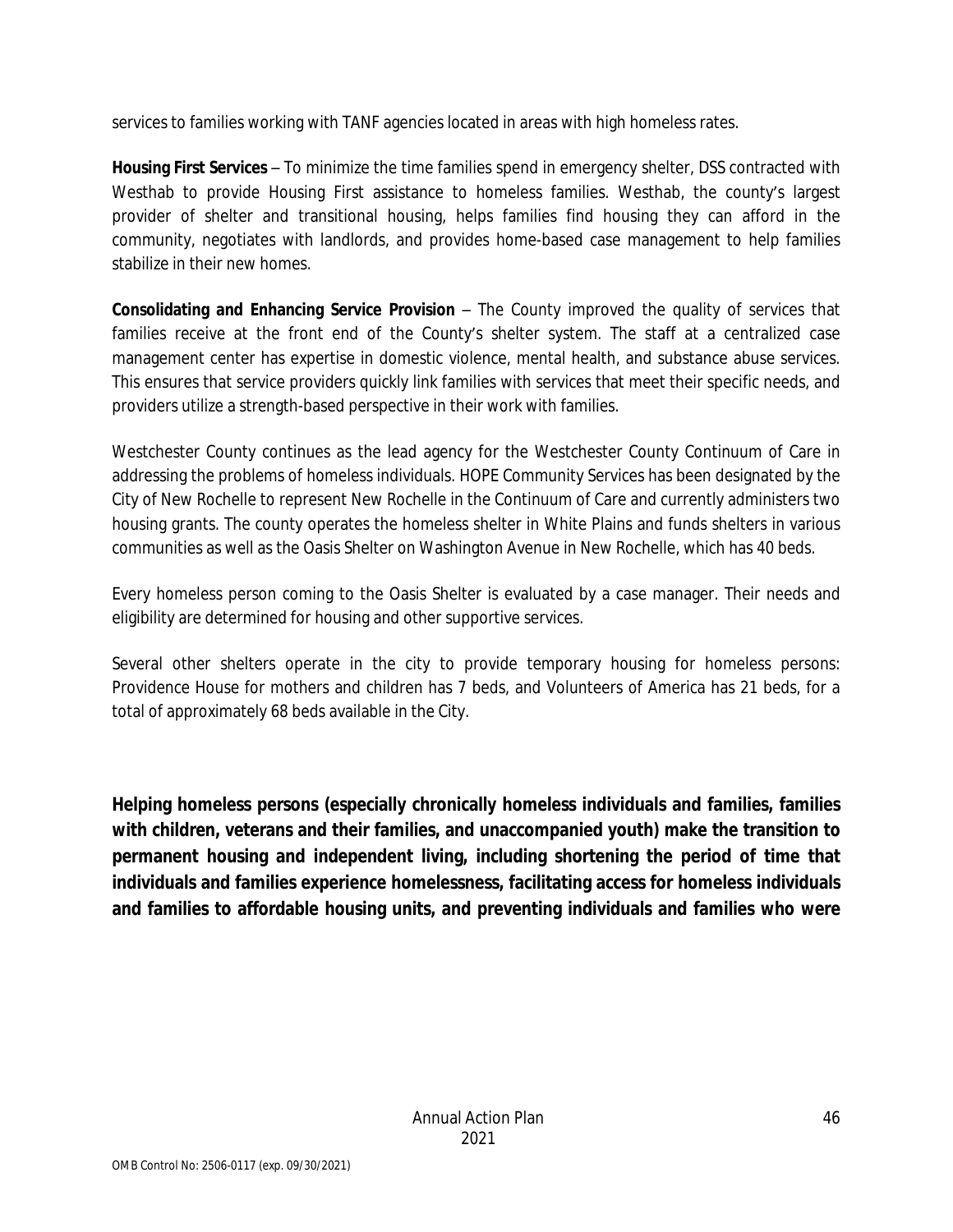#### **recently homeless from becoming homeless again**

- The HUD objective of at least 65% of homeless persons moving from transitional to permanent housing has been exceeded and will be maintained at 70%
- The HUD objective of increasing to at least 77% the percentage of homeless persons staying in permanent housing over 6 months has been exceeded and will be maintained at 88%

**Helping low-income individuals and families avoid becoming homeless, especially extremely low-income individuals and families and those who are: being discharged from publicly funded institutions and systems of care (such as health care facilities, mental health facilities, foster care and other youth facilities, and corrections programs and institutions); or, receiving assistance from public or private agencies that address housing, health, social services, employment, education, or youth needs.**

- The City will continue funding HOPE Community Services and New Rochelle CAP which provide a food pantry and soup kitchen to low income persons, thus increasing available income for housing costs.
- HOPE Community Services, as a provider in Westchester County's Continuum of Care consortium, will provide housing counseling and financial assistance to persons through the Housing Stabilization Program funded by the county.
- HOPE Community Services also administers the Refuge grant which provides rental assistance to teens and young adults (ages 18-25) in the LGBTQ community.
- The City will continue to support the efforts of local and regional organizations that provide housing and supportive services to non-homeless special needs individuals in New Rochelle.
- Eviction prevention services are provided by the local agencies and supplement the City's efforts to prevent residents from losing their housing.

#### **Discussion**

Additional information regarding housing and supportive services for the homeless are fully discussed in the Market Analysis section of the City's 2018-2022 Consolidated Plan under Special Needs Facilities and Services (MA-35).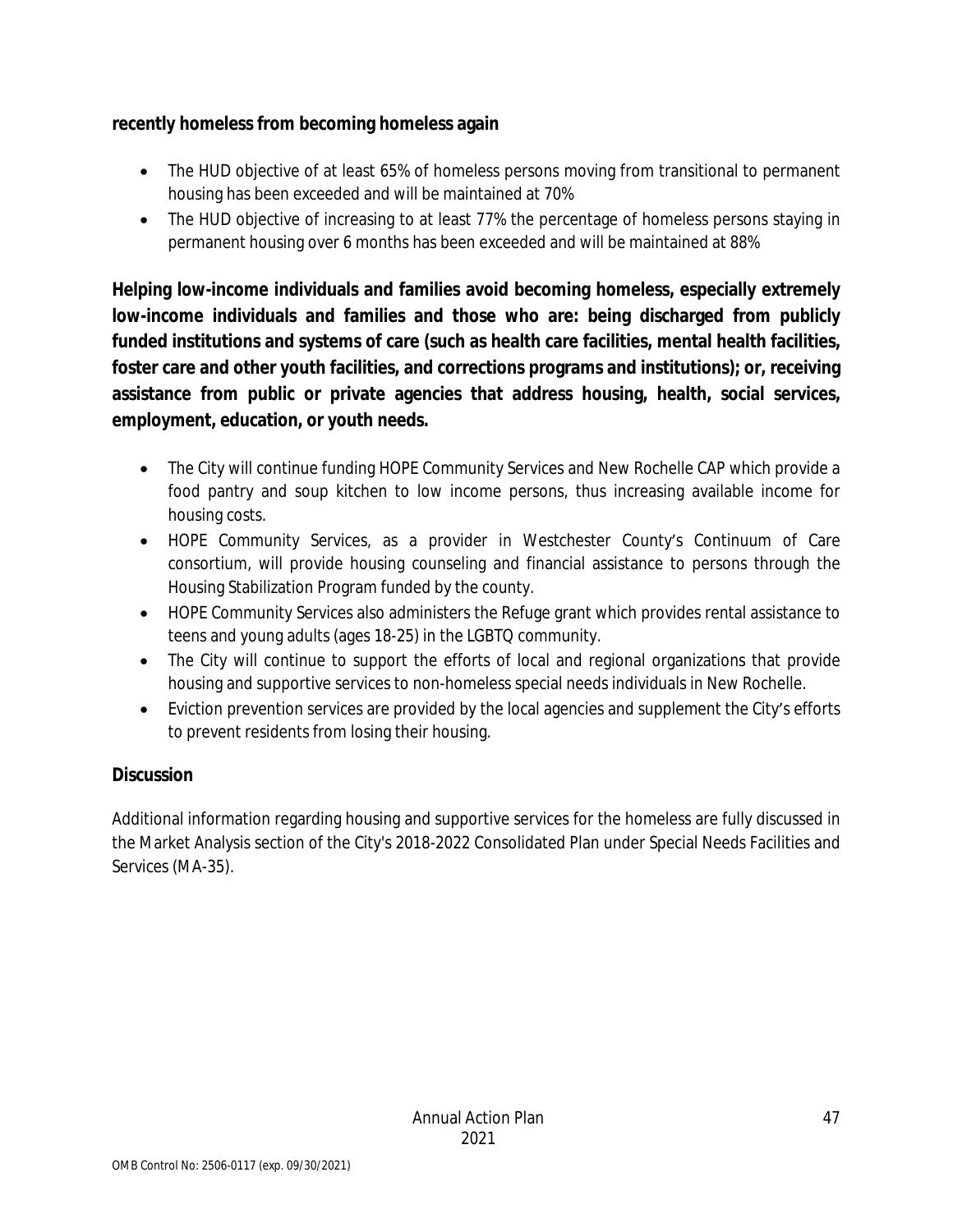# **AP-75 Barriers to affordable housing – 91.220(j) Introduction:**

New Rochelle's most recent public policy effort to remove barriers to affordable housing is the adoption of the Affordable Housing Ordinance in 2006. Due to a concern that there were insufficient opportunities available for low-income, moderate-income and median-income individuals and families to purchase or rent dwellings in the City, City Council promulgated a local law to require any new residential and mixed-use developments of 10 or more units to include units affordable to moderateincome (rental) or median-income (owner) families. Developers may choose not to provide the required affordable units if they instead make payments to the City's Affordable Housing Fund to assist in the development of housing opportunities for low- and moderate-income families. Council also required developers of new residential and mixed-use developments of between two and 11 units outside of Downtown to make payments to the Fund.

Finally, Council required that anyone demolishing the units of low- and moderate-income families replace the units to be destroyed with new affordable housing or, in the alternative, make payments to the Fund.

Units created to satisfy these requirements, constituting 10% of the total units created as part of any proposed development, must be generally distributed throughout and indistinguishable from the market-rate housing and must be distributed among one-, two-, three-, and four-bedroom units in the same proportion as the market-rate units. Each unit must have a floor area of not less than 90% of the average floor area of the market-rate units. Each residential development application must include a draft Declaration of Restrictive Covenants that is effective for the life of the building. Funds owed to the Affordable Housing Fund must be paid before any permit is issued.

**Actions it planned to remove or ameliorate the negative effects of public policies that serve as barriers to affordable housing such as land use controls, tax policies affecting land, zoning ordinances, building codes, fees and charges, growth limitations, and policies affecting the return on residential investment**

During the FY 2021 program year, the City will undertake action to address the removal or mitigation of effects of public policies that create barriers to affordable housing. Examples of factors, which affect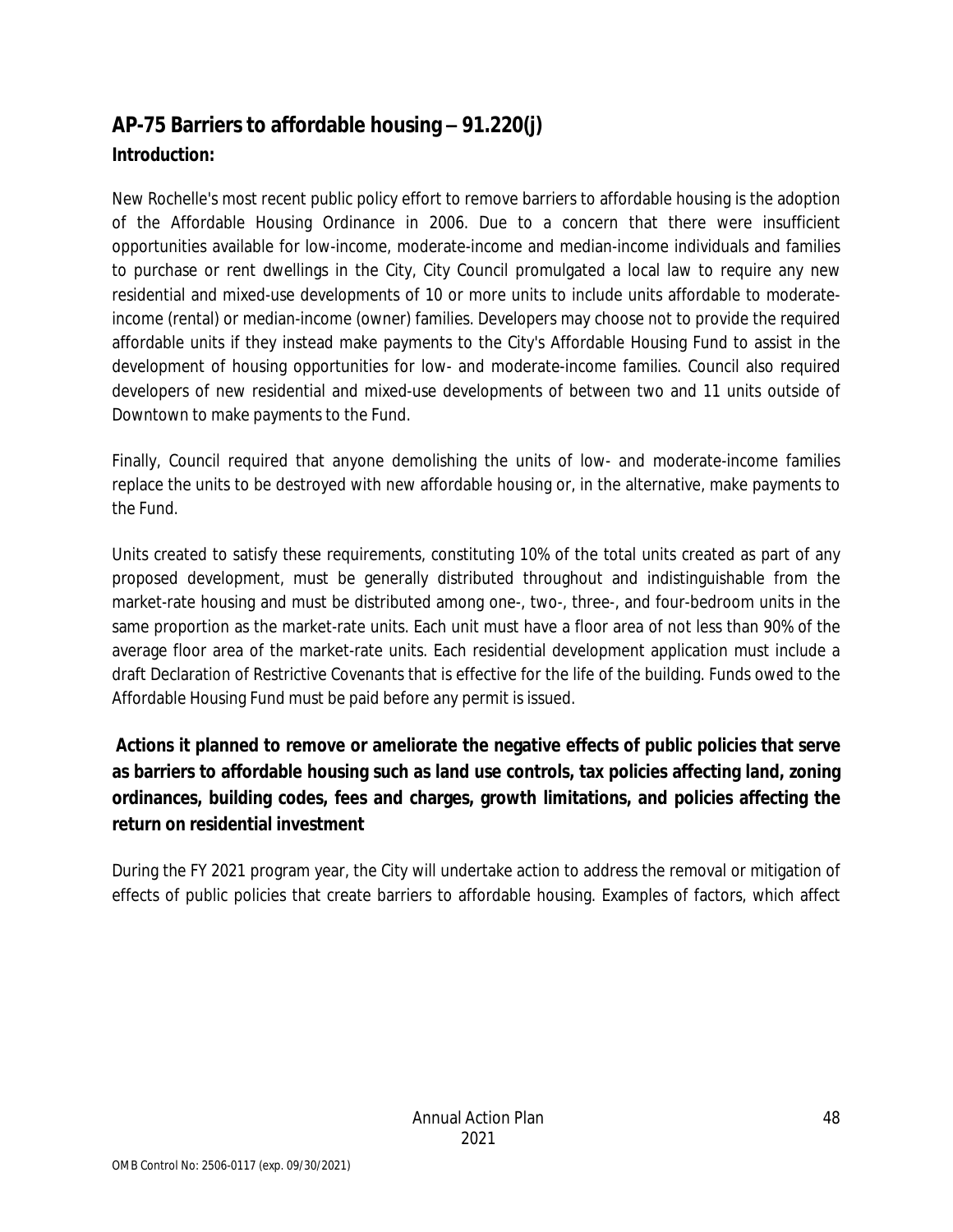affordable housing, may include:

- Environmental problems
- Impact fees
- Cost of land
- Incentive programs such as tax abatements or down payment assistance.

The Market Analysis section of the Consolidated Plan indicates the following characteristics of the City's housing market:

- The real estate market in New Rochelle continues to remain expensive. As a matter of fact, the Housing Market has seen a significant increase in pricing since the onset of the COVID-19 Pandemic.
- Cutbacks in federal funding threaten the continued ability of the City to provide affordable housing opportunities.
- Additional education and outreach is needed regarding rights and responsibilities under the fair housing laws.
- The age and condition of housing stock in New Rochelle limit the housing opportunities available to persons with disabilities.
- Some of the policy documents used by the City and NRMHA could be improved, from a fair housing perspective.
- There is a lack of land within the City available and suitable for housing development.
- Housing Choice Voucher holders have limited housing options outside of impacted areas.
- Mortgage lending data suggests that minorities are more likely to experience denials and highcost lending.

#### **Discussion:**

In 2021, the City will address some of the above issues, which were identified in the Market Analysis.

- Work with developers to bring affordable housing to the City.
- Provide Fair Housing education workshops for residents and real estate professionals.
- The City will continue to fund a Homeless Resource Center at HOPE Community Services with non-HUD funds. This program provides outreach to the homeless population in New Rochelle and identifies resources and services to they may be entitled to. The main objective is find them suitable permanent housing.
- The City is allocating 2021 HOME funds for a TBRA program to address the needs of the homeless population in New Rochelle.
- Implement a down payment assistance program to assist first time home buyers with obtaining a single family home in New Rochelle.
- The City actively seeks out landlords to participate in the Housing Choice Voucher program.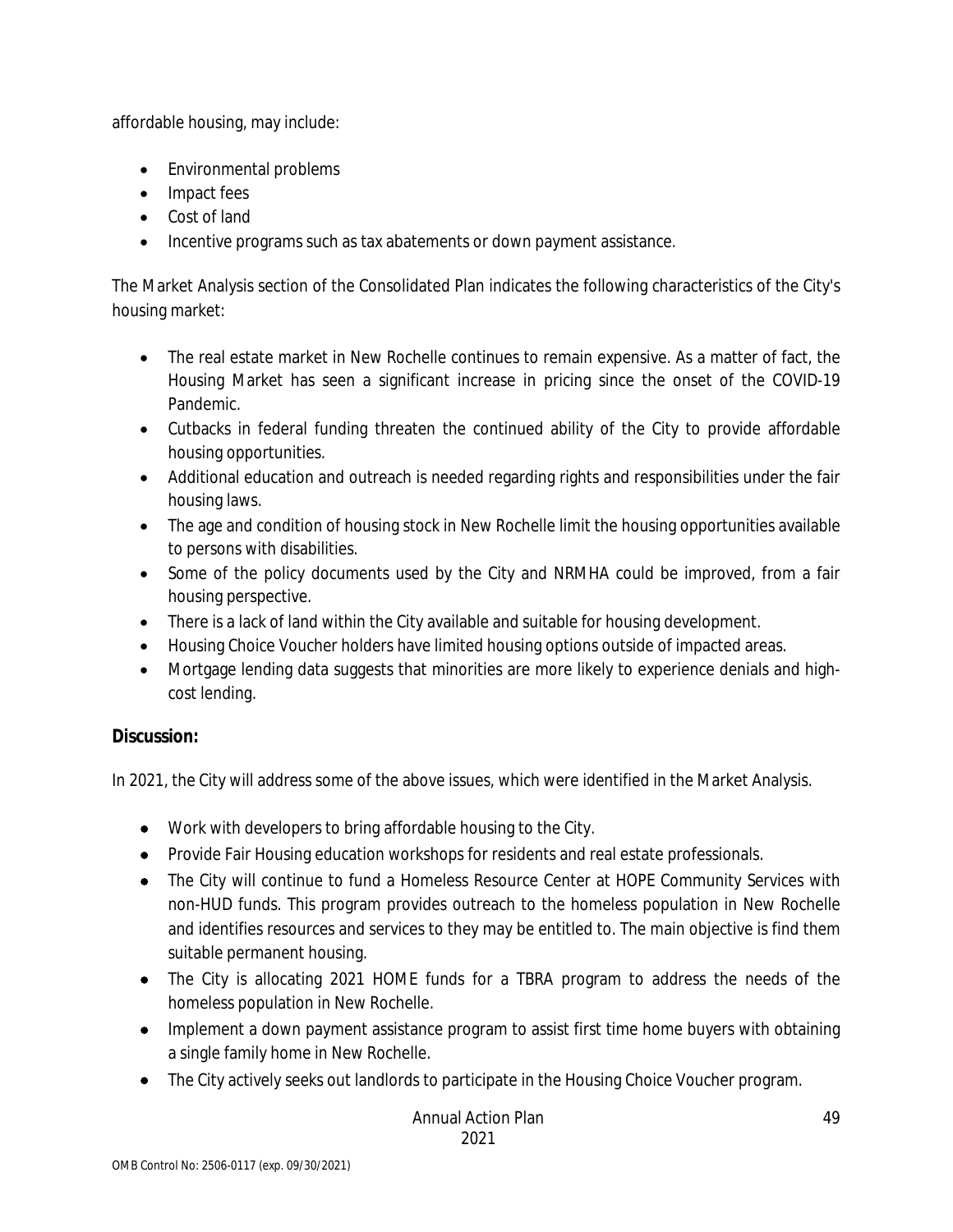# **AP-85 Other Actions – 91.220(k)**

#### **Introduction:**

This section of the 2021 Action Plan will describe the City's planned actions to carry out the following strategies identified in the 2018-2022 Consolidated Plan:

- Obstacles to meeting underserved needs
- Foster and maintain affordable housing
- Evaluate and reduce lead-based paint
- Reduce the number of poverty level families
- Develop institutional structure to deliver services and accomplish Consolidated Plan goals
- Enhance coordination between public and private housing and social service agencies

#### **Actions planned to address obstacles to meeting underserved needs**

As in the past, despite City and Westchester County efforts, there remain a number of significant obstacles to meeting the needs of the underserved. These obstacles include the following:

- Population growth in overstressed areas
- Aging population
- High cost of housing
- Aging housing stock
- Inadequate funding to rehabilitate all of the existing housing units in need of repair, and
- Lack of knowledge of social service providers in New Rochelle for target-income residents.

The primary obstacle to meeting underserved needs is the limited resource available to address identified priorities. The City partners with other public agencies and nonprofit organizations to leverage resources and maximize outcomes involving housing and community development activities. In addition, several other obstacles to meeting underserved needs include:

*Increased need for affordable housing and supportive services resulting from economic downturns* – While budgets for projects are generally stretched in good economic conditions, economic downturns exacerbate these issues and concerns

*Increased foreclosures and unemployment* – In addition to the community implications of the recession are effects on a more individual basis, such as a high foreclosure rate, the associated problem of poor credit, and rising unemployment

#### **Actions planned to foster and maintain affordable housing**

In addition to the specific objectives for 2021 stated under the section, Affordable Housing (AP-55), the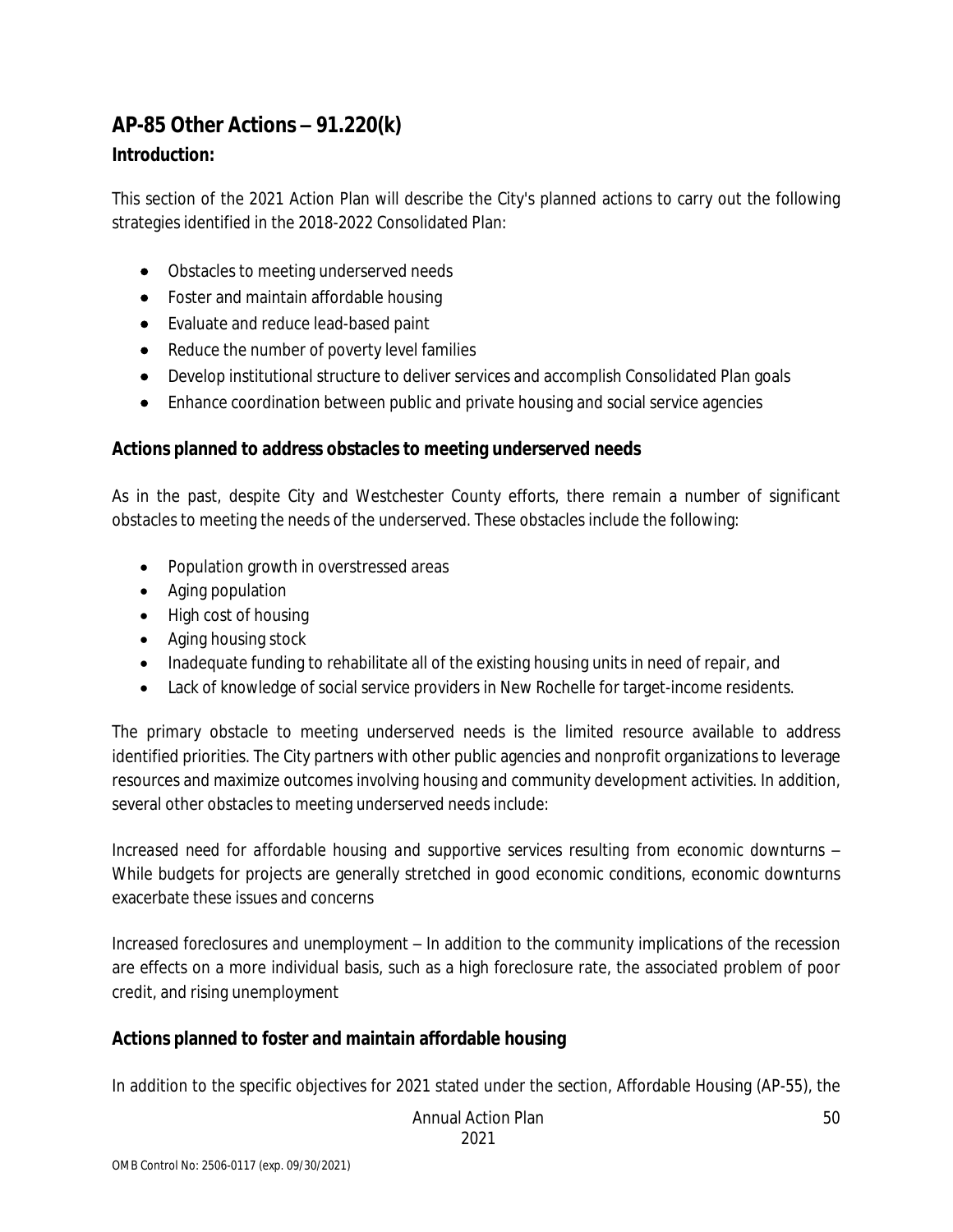City's Affordable Housing Ordinance adopted in 2006 encourages the creation of affordable housing units within new residential or mixed-use developments of ten or more units by offering a density bonus incentive if affordable units are built or requiring a payment to the City's Affordable Housing Fund which is used by the City to provide financing for the construction of affordable units to developers. The legislation also includes a provision that anyone demolishing units of low and moderate-income families replace the units to be destroyed with new affordable housing or make payments to the fund.

#### **Actions planned to reduce lead-based paint hazards**

Westchester County has received a \$4.1 Million grant from the US Department of Housing and Urban Development (HUD) to reduce lead-based paint, dust and other safety hazards in housing units of lowand moderate-income households over the next three and a half years.

The County's Department of Planning will administer grant funds through the Lead Safe Westchester (LSW) Program and homeowners and property owners of single-family or multi-family homes are encouraged to apply for LSW assistance. The County will inspect each property and hire licensed and certified lead abatement contractors to complete the work. Homes with lead-based-paint hazards may include other health and safety hazards that may be eligible for repairs such as missing or nonfunctioning smoke and carbon monoxide detectors and roof leaks.

LSW funding is limited and applications will be accepted on a first come served basis. Priority will be given to households with a child under the age of six or a pregnant woman. Residents will need to provide proof that they do not exceed HUD's income guidelines. For rental properties, eligibility is based on the income of residents, not the property owner.

After the LSW work is completed, HUD requires that affirmative marketing of rental units be offered to income eligible households for a period of at least three years and that owners do not sell their units for at least three years following the completion of LSW improvements.

#### **Actions planned to reduce the number of poverty-level families**

Poverty is a function of income, which is related to education, job training and employment. Annually the City provides CDBG funds to public service agencies to assist households below the poverty level with services. Major economic development programs in support of business development and job creation are being undertaken as follows. The City continues to have three major priorities for expanding the range of economic development opportunities available to low- and moderate-income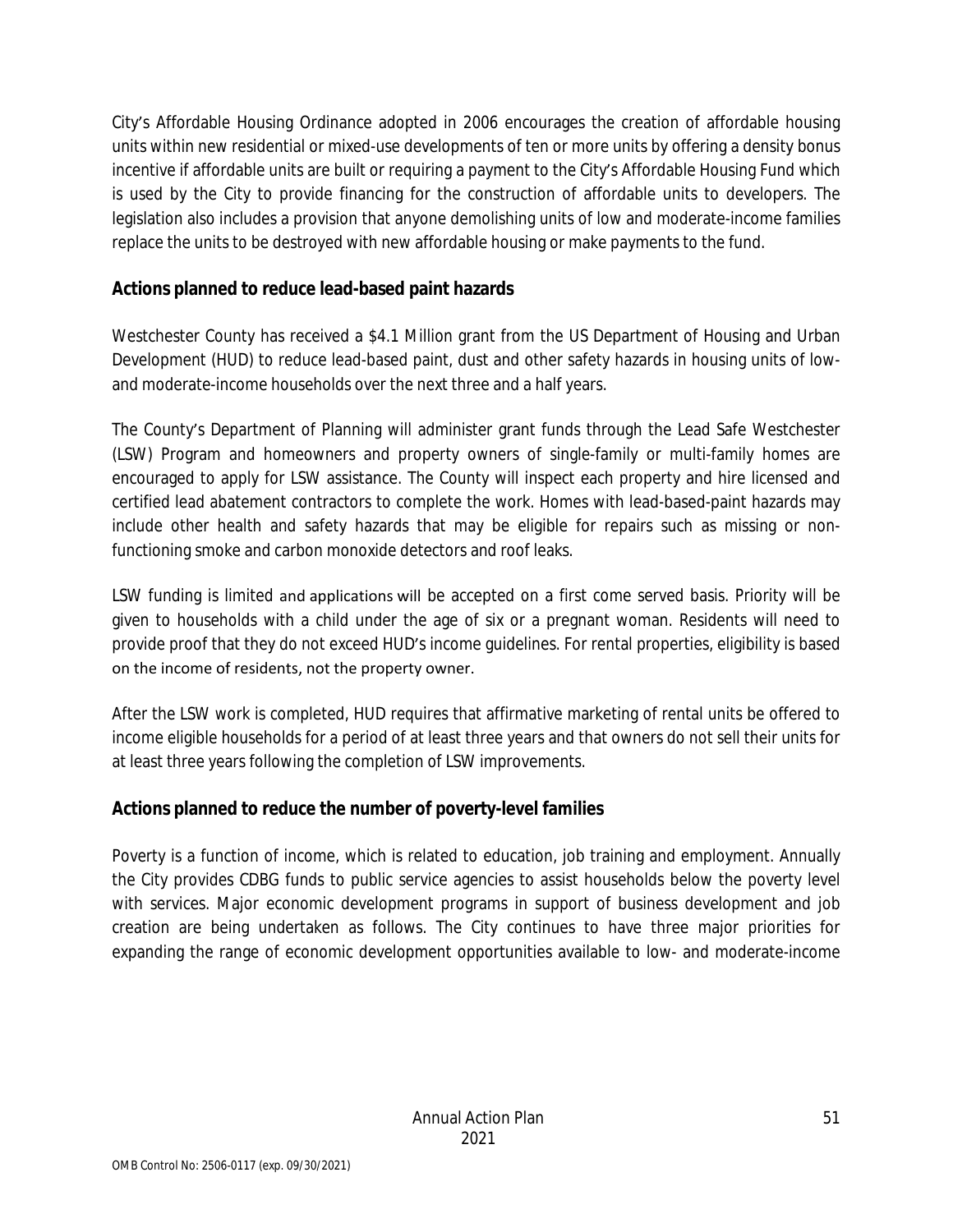residents:

- Improve access to employment opportunities within the community development target area, and
- Help residents acquire the skills required for success in today's job market.

#### **Actions planned to develop institutional structure**

The City's Development Department is responsible for the management, implementation, and monitoring of the Consolidated Plan documents, the Assessment of Fair Housing, the Annual Action Plan, and other documents related to CDBG and HOME compliance. The institutional structure for providing affordable housing and meeting community development needs involves many agencies, including the Department of Development and the New Rochelle Municipal Housing Authority (NRMHA).

In addition, there are several offices within the City's departmental structure:

- Department of Development includes the offices of planning, zoning, historic landmark review, signage, public parking, building inspection and permitting;
- **Bureau of Buildings is responsible for code enforcement;**
- Parks and Recreation is responsible for development and maintenance of parks and recreational facilities, in addition to the Office of Aging and the Youth Bureau;
- New Rochelle Industrial Development Agency provides revenue-bond financing for economic development projects;
- New Rochelle Public Schools also play an important collaborating role in disseminating information to families and advising the City about impacts of proposed residential developments on the City's schools.

The coordination and provision of affordable housing and meeting community development needs is primarily represented by several essential state agencies:

- New York State Division of Housing and Community Renewal (NYS-DHCR)
- New York State Housing Trust Fund Corporation (HTFC)
- New York State Homeless Housing Assistance Corporation (NYS-HHAC)
- New York State Housing Finance Agency (NYS-HFA)
- New York State Affordable Housing Corporation
- **•** Empire State Development Corporation
- State of New York Mortgage Agency

Other public agencies also collaborate in efforts to achieve the objectives outlined in the Consolidated Plan. These include several Westchester County agencies, such as the Departments of Planning, Social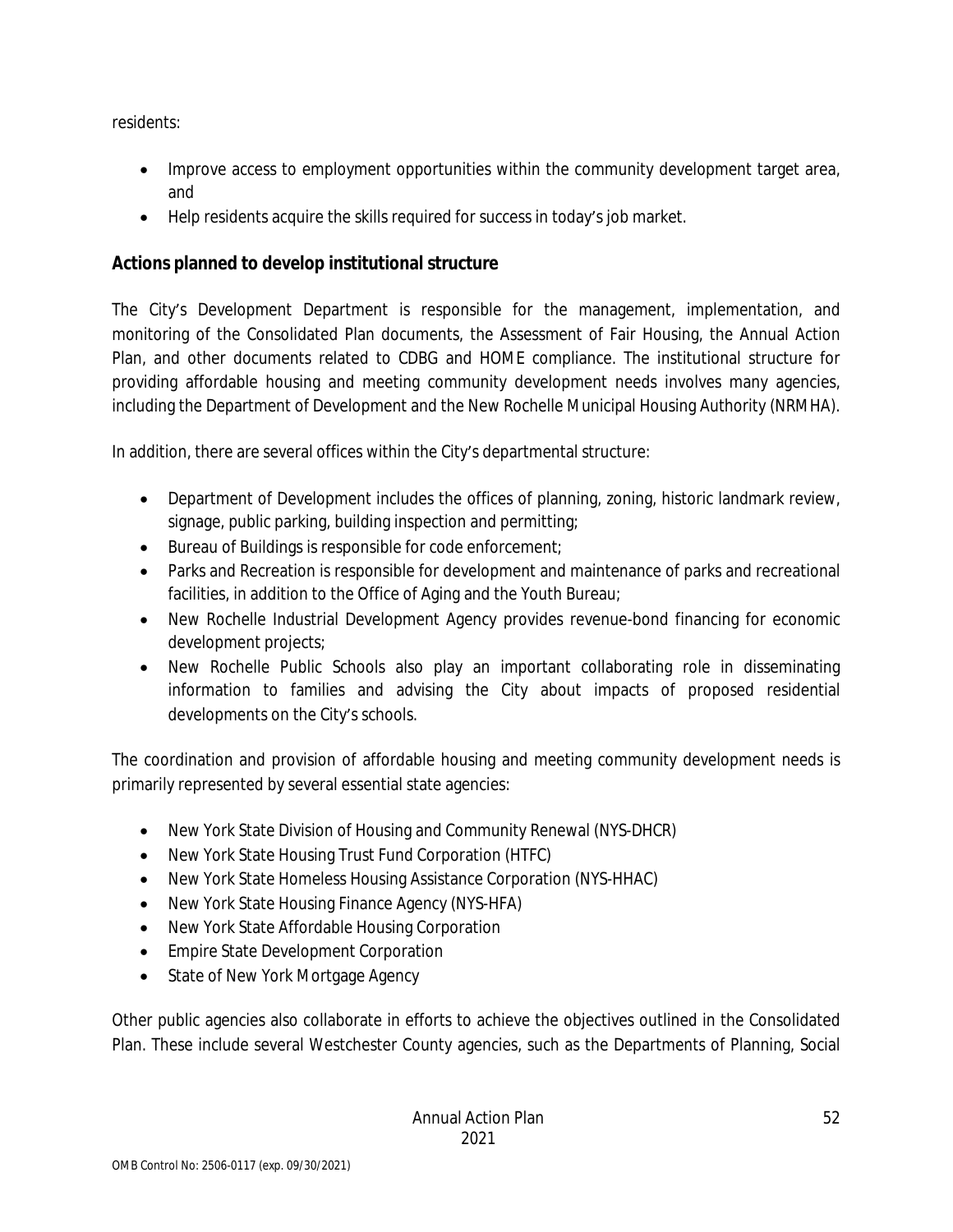Services, Health, Mental Health, and Transportation.

The City has on-going partnerships with the following agencies, which are part of the overall institutional structure, which implements the goals of the Consolidated Plan:

- NDR Group
- Westhab
- Habitat for Humanity
- Westchester Residential Opportunities
- Westcop
- Housing Action Council
- Downtown Business Improvement District
- New Rochelle Chamber of Commerce
- HOPE Community Services

New Rochelle has worked with several non-profit developers in the creation of affordable housing including Westhab and NDR Group who produce the majority of the affordable housing units.

#### **Actions planned to enhance coordination between public and private housing and social service agencies**

The City continues to coordinate efforts with area private industries, businesses, and social service agencies. This coordination effort is currently ongoing with the development of the City's Comprehensive Plan process.

#### **Discussion:**

N/A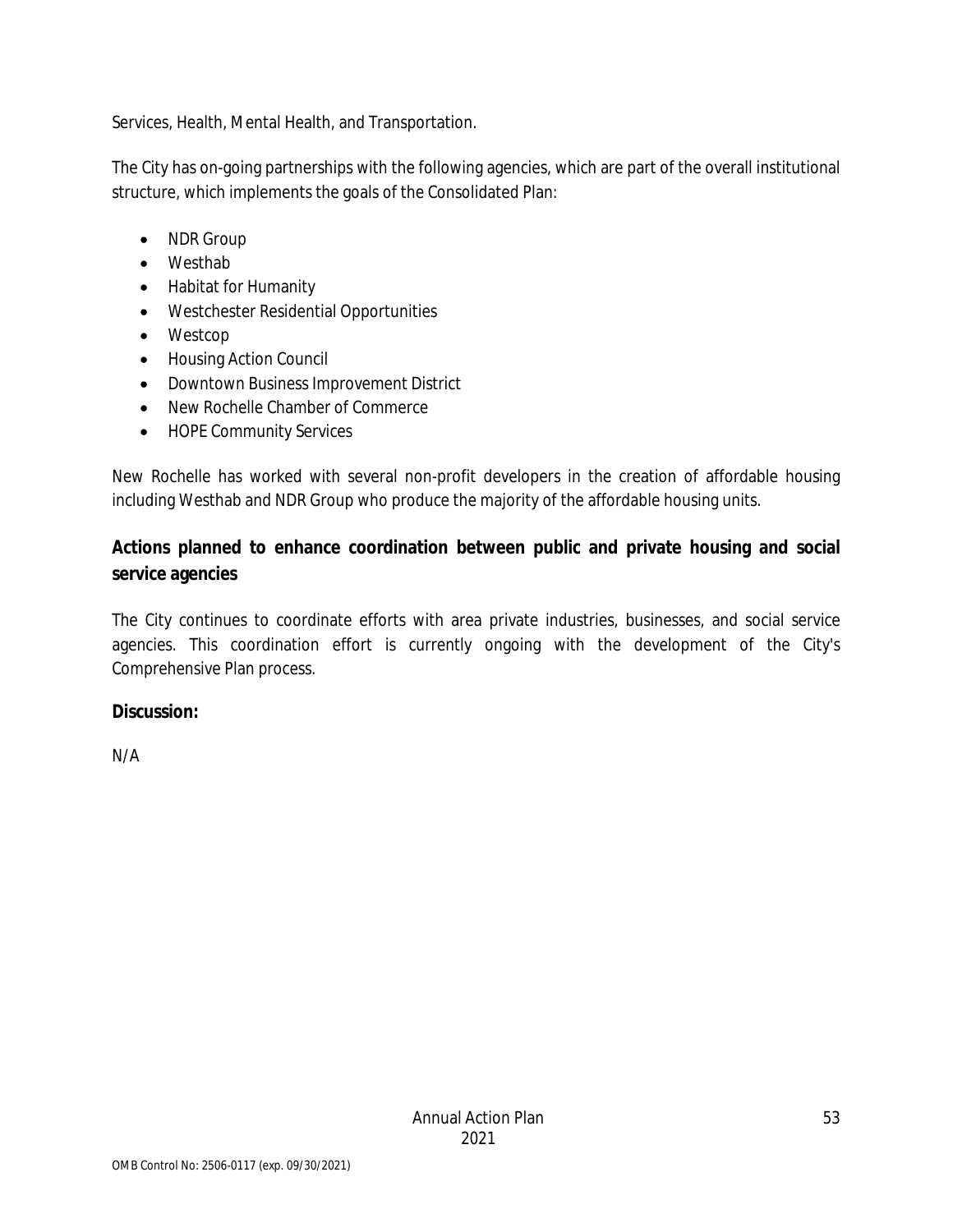# **Program Specific Requirements**

## **AP-90 Program Specific Requirements – 91.220(l) (1, 2, 4)**

#### **Introduction:**

The City does not have a Section 108 Loan program or receive surplus funds from urban renewal settlements. No CDBG funds have been returned to the line of credit during 2021 and do not have any float-funded activities that would produce program income.

Usually, the City uses 100% of its CDBG funds for activities benefitting low and moderate-income persons. The City does not use CDBG funds for slum and blight or urgent need activities.

The City uses a 3-year period to meet the 70% overall low/mod benefit requirement for its CDBG activities. The City's 2021 Annual Action Plan will cover the second year of its 3-year cycle, which extends from 2020-2022.

#### **Community Development Block Grant Program (CDBG) Reference 24 CFR 91.220(l) (1)**

Projects planned with all CDBG funds expected to be available during the year are identified in the Projects Table. The following identifies program income that is available for use that is included in projects to be carried out.

| 1. The total amount of program income that will have been received before the start of the next<br>program year and that has not yet been reprogrammed | O                |
|--------------------------------------------------------------------------------------------------------------------------------------------------------|------------------|
| 2. The amount of proceeds from section 108 loan guarantees that will be used during the year to                                                        |                  |
| address the priority needs and specific objectives identified in the grantee's strategic plan.                                                         | $\Omega$         |
| 3. The amount of surplus funds from urban renewal settlements                                                                                          | ∩                |
| 4. The amount of any grant funds returned to the line of credit for which the planned use has not                                                      |                  |
| been included in a prior statement or plan                                                                                                             | $\Omega$         |
| 5. The amount of income from float-funded activities                                                                                                   | $\Omega$         |
| <b>Total Program Income:</b>                                                                                                                           | $\boldsymbol{0}$ |
|                                                                                                                                                        |                  |

#### **Other CDBG Requirements**

| 1. The amount of urgent need activities |  |
|-----------------------------------------|--|
|-----------------------------------------|--|

2. The estimated percentage of CDBG funds that will be used for activities that benefit persons of low and moderate income. Overall Benefit - A consecutive period of one, two or three years may be used to determine that a minimum overall benefit of 70% of CDBG funds is used to benefit persons of low and moderate income. Specify the years covered that include this Annual Action Plan. 100.00% 100.00%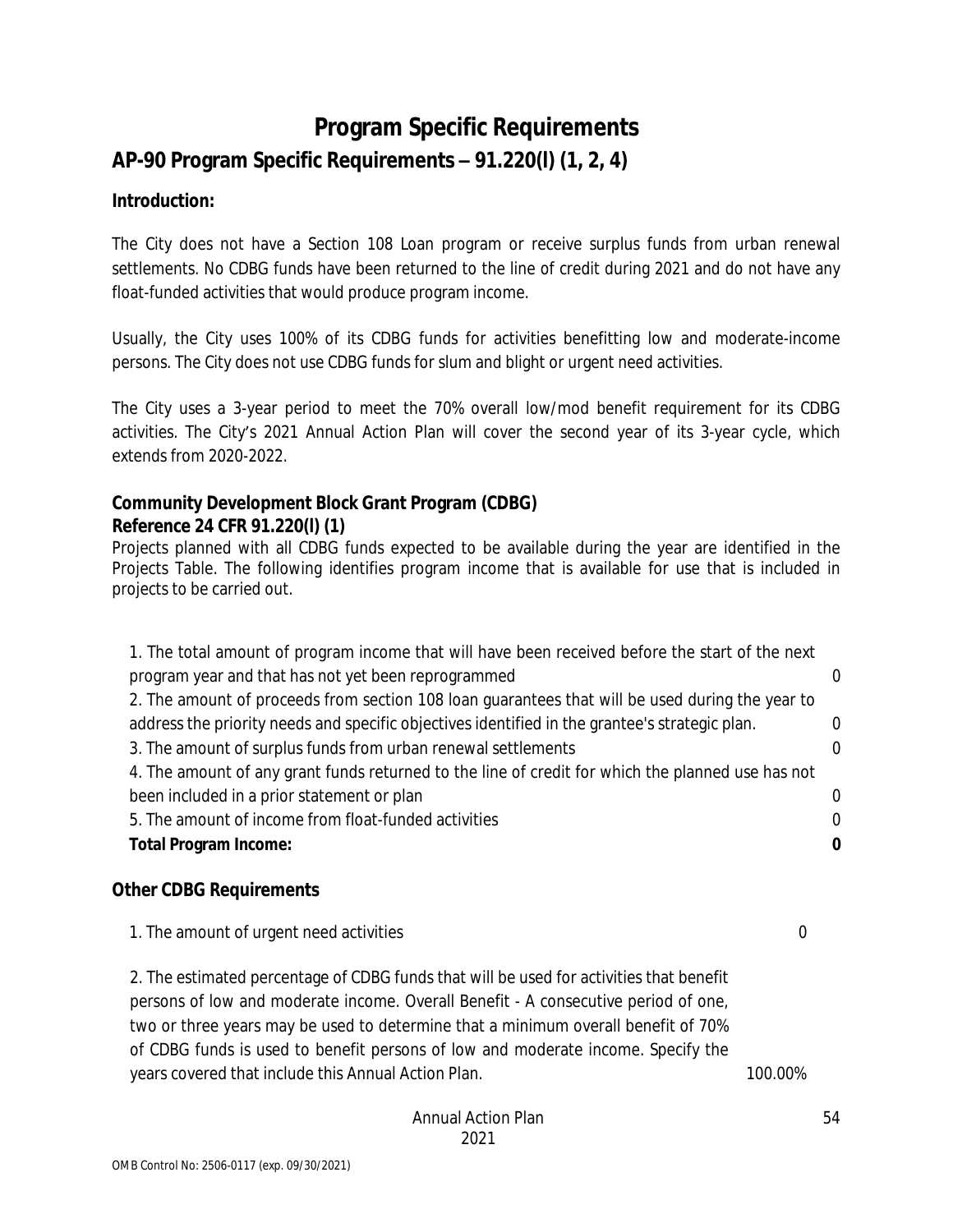#### **HOME Investment Partnership Program (HOME) Reference 24 CFR 91.220(l) (2)**

1. A description of other forms of investment being used beyond those identified in Section 92.205 is as follows:

The City is not proposing other forms of investment beyond those identified in 92.05.

2. A description of the guidelines that will be used for resale or recapture of HOME funds when used for homebuyer activities as required in 92.254, is as follows:

The City of New Rochelle is implementing a Down Payment Assistance program in 2021. The assistance provided will be toward the purchase of an owner-occupied, single family residence. This program does not fund closing costs. The applicant will be required to sign a Note & Mortgage which is subordinate to the bank or lending institution that will be providing the primary mortgage. In accordance with 92.254 the Department of Development has guidelines in place for recapturing property assisted with these HOME funds. This program is only subject to recapture provisions.

All eligible applicants who receive the down payment assistance will be required to live in the subject property as their principal residence for five (5) years. The Department of Development reserves the right to perform an in person inspection of the home during each year the house is within the affordability period (5 years).

A monitoring affidavit will be mailed annually to the grant recipient in order to verify in writing that the subject property is being maintained and in compliance with the following guidelines: Grant recipients are the current owners of the subject property and the property is currently occupied as the grant recipient's primary residence.

The subject property is properly insured and maintained in agreement with the terms of the Note and Mortgage or the Note & Security Agreement.

No interest in the subject property has been sold, rented or transferred. There is a required five (5) year affordability period for the program, after which the Note & Mortgage will be forgiven and no repayment is required. Upon completion of the five (5) year affordability period the homeowner will be issued a "Satisfaction of Mortgage" from the City of New Rochelle. Please note that the homeowner will be responsible for all fees associated with filing the Satisfaction of Mortgage.

If sold before the 5 year period or the residence goes into foreclosure, the amount of HOME Direct Homebuyer Subsidy to be recaptured will be reduced by 20% at the end of each year of the affordability period. Or, if found to be in violation of the restrictions of the 5 year affordability,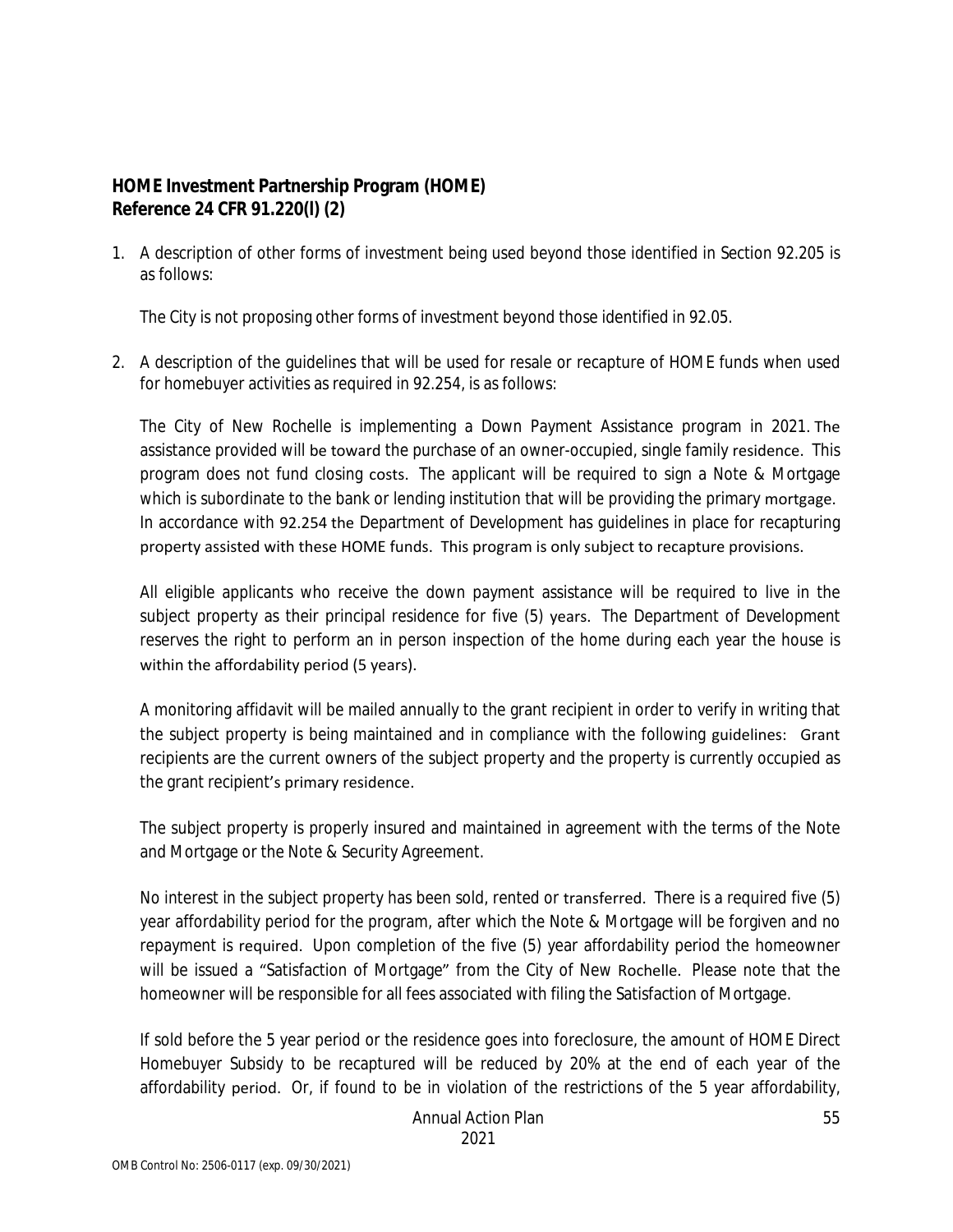repayment of the full amount of the Down Payment Assistance.

3. A description of the guidelines for resale or recapture that ensures the affordability of units acquired with HOME funds? See 24 CFR 92.254(a)(4) are as follows:

When homeownership projects are undertaken, the City requires that an Affordable Declaration be filed in the Westchester County Clerk's Office as part of the contract of sale which places a lien on the property for the affordability period. See Resale provision for units as an attachment to the Action Plan.

The HOME program sets affordability periods that relate to the resale of the property. These periods are based on the amount of HOME funds provided for the property. The City of New Rochelle must control the sale of any homebuyer property through either resale or recapture provisions as set forth in 24CFR 92.254. If affordability periods are met, the City has guidelines in place for recapturing property assisted with HOME funds or reselling it.

Housing that is for purchase by a family qualifies as affordable housing only if the housing:

1. Has an initial purchase price that does not exceed the FHA mortgage limits for single family housing which represents 95 percent of purchase price/value limits for home ownership assisted through the HOME program.

2. Is the principal residence of the Homebuyer whose family qualifies as a low-income family at the time of purchase?

3. Is made available for subsequent purchase only to a low-income family that will use the property as its principal residence.

4. Is subject to resale and/or recapture restrictions that are established by the Participating Jurisdiction for a period of a minimum of 15 years or more depending on the additional funding sources. The following provisions will apply: (a) The homeowner must make the housing available for subsequent purchase only to a low income family that will use the property as its principal residence; and (b)

If the net proceeds are not sufficient to recapture the full HOME investment plus enable the homeowner to recover the amount of the homeowner's down payment, principal payments, and any capital improvement investment, the Participating Jurisdiction's recapture provisions may allow the HOME investment amount that must be recaptured to be reduced. The HOME investment amount may be reduced prorate based on the time the homeowner has owned and occupied the unit measured against the required affordability period; except that the participating jurisdiction's recapture provisions may not allow the homeowner to recover more than the amount of the